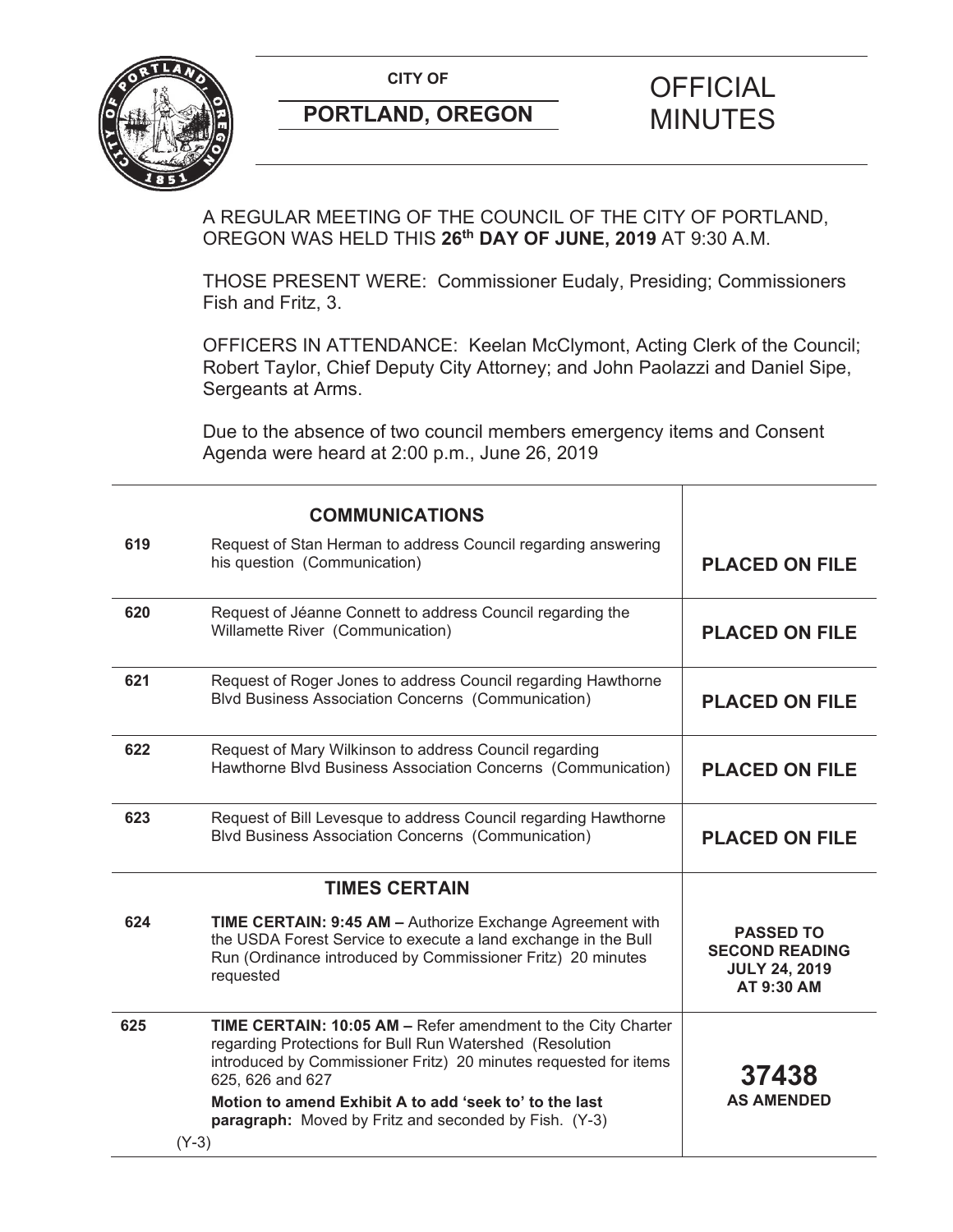| June 26, 2019 |                                                                                                                                                                                                                                                                                                                                                                                                      |                                                                                        |
|---------------|------------------------------------------------------------------------------------------------------------------------------------------------------------------------------------------------------------------------------------------------------------------------------------------------------------------------------------------------------------------------------------------------------|----------------------------------------------------------------------------------------|
| 626           | Refer amendment to the City Charter regarding Emergency Mutual<br>Aid Agreements (Resolution introduced by Commissioner Fritz)                                                                                                                                                                                                                                                                       | 37439                                                                                  |
| 627           | $(Y-3)$<br>Refer amendment to the City Charter regarding Public Use of City<br>Lands for Permissive Secondary Purposes (Resolution introduced<br>by Commissioner Fritz)                                                                                                                                                                                                                              | <b>REFERRED TO</b><br><b>COMMISSIONER OF</b><br><b>PUBLIC UTILITIES</b>                |
| 628           | TIME CERTAIN: 10:45 AM - Appoint Courtney (Sylvan) Fraser to<br>the Citizen Review Committee, an advisory board to the Auditor's<br>Independent Police Review and the Police Bureau's Internal Affairs<br>(Resolution introduced by Auditor Hull Caballero) 15 minutes<br>requested<br>$(Y-3)$                                                                                                       | 37440                                                                                  |
|               | <b>REGULAR AGENDA</b>                                                                                                                                                                                                                                                                                                                                                                                |                                                                                        |
|               | <b>Morning</b>                                                                                                                                                                                                                                                                                                                                                                                       |                                                                                        |
| 629           | Appoint Kaliska Day, Gabriela Saldaña-López, Karen Spencer,<br>Karen Williams and Mia Sabanovic, as voting members and Ana<br>Brophy, Brian Laurent and Sara Petrocine as ex-officio members of<br>the Portland Utility Board (Report introduced by Mayor Wheeler,<br>Commissioners Fish and Fritz) 10 minutes requested<br>Motion to accept report: Moved by Fish and seconded by Fritz.<br>$(Y-3)$ | <b>CONFIRMED</b>                                                                       |
| 630           | Amend Acquisition of Public Art Code to expand eligible uses of<br>the 2% funds, explicitly prioritize underserved communities and<br>clarify City accountability (Second Reading Agenda 600<br>introduced by Commissioners Fish and Eudaly; amend Code<br>Chapter 5.74)                                                                                                                             | <b>REFERRED TO</b><br><b>COMMISSIONER OF</b><br><b>PUBLIC WORKS</b>                    |
|               | <b>Mayor Ted Wheeler</b>                                                                                                                                                                                                                                                                                                                                                                             |                                                                                        |
| 631           | Appoint Chandra Robinson, reassign and reappoint Garry (Don)<br>Vallaster to the Portland Design Commission (Report) 10 minutes<br>requested<br>Motion to accept report: Moved by Fish and seconded by Fritz.<br>$(Y-3)$                                                                                                                                                                             | <b>CONFIRMED</b>                                                                       |
|               | <b>Office of Management and Finance</b>                                                                                                                                                                                                                                                                                                                                                              |                                                                                        |
| 632           | Authorize a borrowing of not more than \$52,900,000 in anticipation<br>of the Fire & Police Disability & Retirement Fund levy for fiscal year<br>2019-20 (Ordinance) 10 minutes requested                                                                                                                                                                                                            | <b>PASSED TO</b><br><b>SECOND READING</b><br><b>JULY 10, 2019</b><br><b>AT 9:30 AM</b> |
| 633           | Assess property for sidewalk repair for the Portland Bureau of<br>Transportation (Second Reading Agenda 618; Hearing; Y1099)<br>$(Y-3)$                                                                                                                                                                                                                                                              | 189582                                                                                 |
|               | <b>Commissioner Chloe Eudaly</b>                                                                                                                                                                                                                                                                                                                                                                     |                                                                                        |
|               | <b>Bureau of Transportation</b>                                                                                                                                                                                                                                                                                                                                                                      |                                                                                        |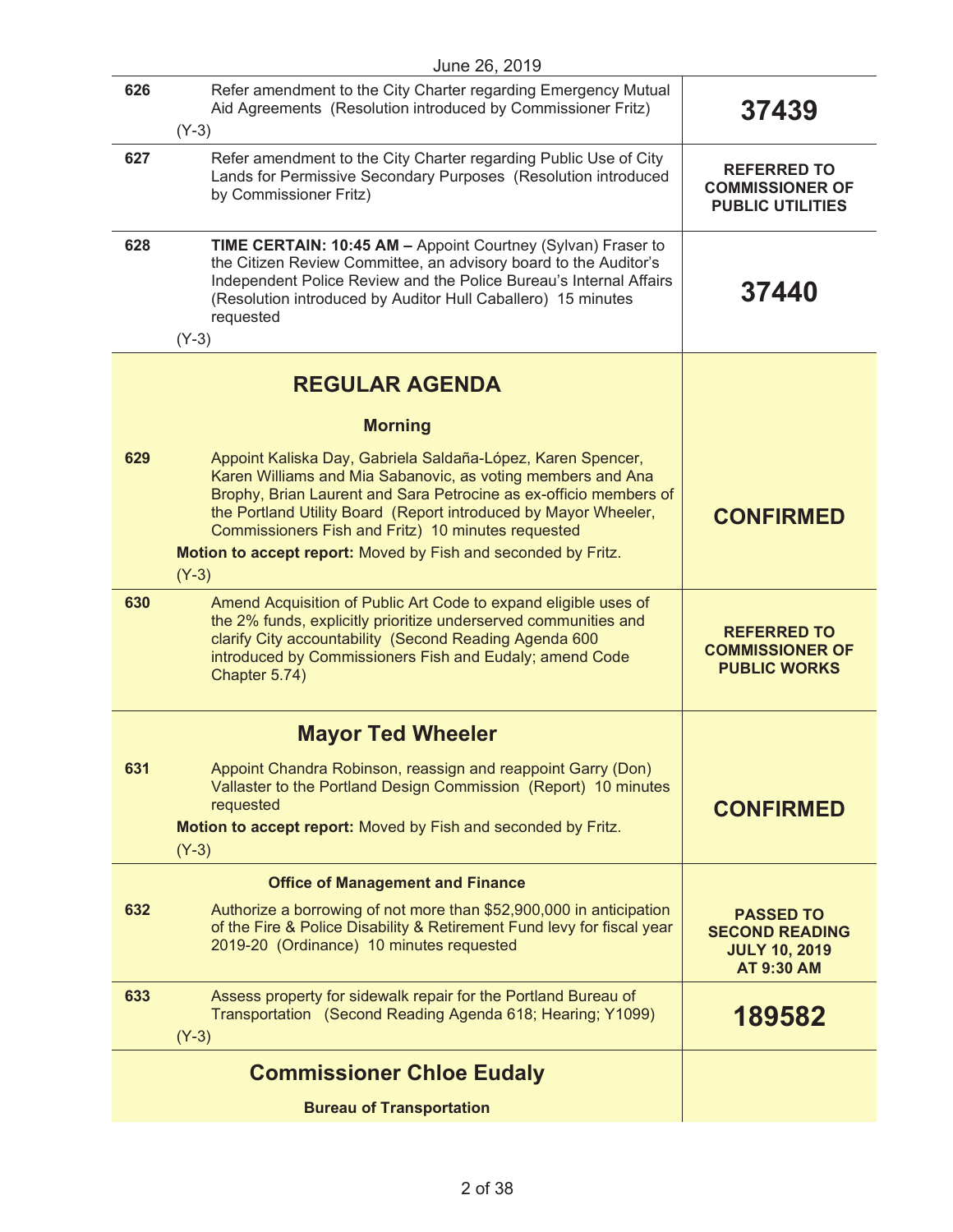| June 26, 2019                                                                                                                                                                                                                                                                                            |                                                                                                             |  |  |  |
|----------------------------------------------------------------------------------------------------------------------------------------------------------------------------------------------------------------------------------------------------------------------------------------------------------|-------------------------------------------------------------------------------------------------------------|--|--|--|
| S-634<br>Amend Public Improvements code to permit the attachment of<br>wireless facilities on poles (Previous Agenda 360; Ordinance;<br>amend Code Sections 17.04.010, 17.24.101, 17.60.110) 20<br>minutes requested<br>Motion to accept substitute: Moved by Fish and seconded by Fritz.<br>$(Y-3)$     | <b>SUBSTITUTE</b><br><b>PASSED TO</b><br><b>SECOND READING</b><br><b>JULY 10, 2019</b><br><b>AT 9:30 AM</b> |  |  |  |
| 635<br>Amend contract with TriMet for \$6,571,781 to provide for enhanced<br>upkeep and security of the Portland Transit Mall and the original<br>Light Rail Transit Loop segment of 1st Ave, Morrison and Yamhill<br>Streets (Previous Agenda 616; amend Contract No. 30000826)<br>15 minutes requested | <b>PASSED TO</b><br><b>SECOND READING</b><br><b>JULY 10, 2019</b><br><b>AT 9:30 AM</b>                      |  |  |  |
| 636<br>Authorize a competitive solicitation and contract for the<br>Photographic Traffic Enforcement System and related services<br>(Second Reading Agenda 617)<br>$(Y-3)$                                                                                                                               | 189583<br><b>AS AMENDED</b>                                                                                 |  |  |  |
| <b>Commissioner Amanda Fritz</b>                                                                                                                                                                                                                                                                         |                                                                                                             |  |  |  |
| <b>Water Bureau</b>                                                                                                                                                                                                                                                                                      |                                                                                                             |  |  |  |
| 637<br>Authorize an Intergovernmental Agreement with Multnomah<br>County Department of Community Justice in the amount of<br>\$206,000 to conduct general heavy brushing and cleanup work<br>(Second Reading Agenda 611)<br>$(Y-3)$                                                                      | 189584                                                                                                      |  |  |  |
| At 11:54 a.m., Council recessed.                                                                                                                                                                                                                                                                         |                                                                                                             |  |  |  |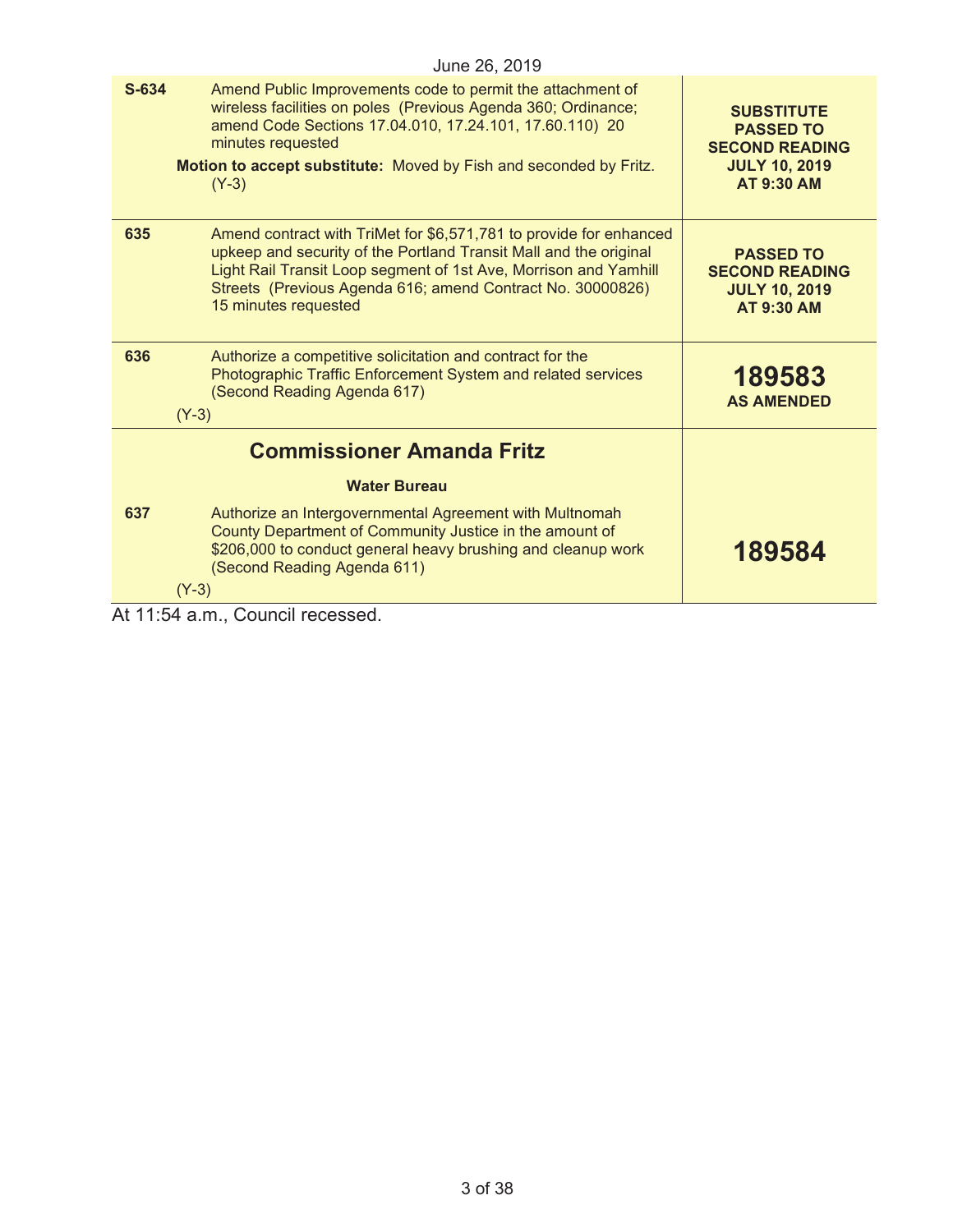A RECESSED MEETING OF THE COUNCIL OF THE CITY OF PORTLAND, OREGON WAS HELD THIS **26th DAY OF JUNE, 2019** AT 2:00 P.M.

THOSE PRESENT WERE: Commissioner Eudaly, Presiding; Commissioners Fish, Fritz and Hardesty, 4.

OFFICERS IN ATTENDANCE: Keelan McClymont, Acting Clerk of the Council; Lauren King, Deputy City Attorney; and Daniel Sipe and Kirk Robinson, Sergeants at Arms.

On a Y-4 roll call, the Consent Agenda was adopted.

| $*638$ | TIME CERTAIN: 2:00 PM - Authorize an Intergovernmental<br>Agreement with Multnomah County for the Revenue Division of the<br>Bureau of Revenue and Financial Services to administer the<br>Multnomah County Business Income Tax (Ordinance introduced<br>by Mayor Wheeler) 20 minutes requested<br>$(Y-4)$ | 189585                                                                          |
|--------|------------------------------------------------------------------------------------------------------------------------------------------------------------------------------------------------------------------------------------------------------------------------------------------------------------|---------------------------------------------------------------------------------|
|        | <b>CONSENT AGENDA - NO DISCUSSION</b>                                                                                                                                                                                                                                                                      |                                                                                 |
|        | <b>Commissioner Jo Ann Hardesty</b>                                                                                                                                                                                                                                                                        |                                                                                 |
|        | <b>Portland Fire &amp; Rescue</b>                                                                                                                                                                                                                                                                          |                                                                                 |
| 639    | Authorize an Intergovernmental Agreement with the State of<br>Oregon, Office of the State Fire Marshal, for Regional Hazardous<br>Materials Emergency Response Team Services (Ordinance;<br>Contract No. 30006840)                                                                                         | <b>PASSED TO</b><br><b>SECOND READING</b><br><b>JULY 10, 2019</b><br>AT 9:30 AM |
| 640    | Authorize contract with Burlington Water District for fire prevention,<br>suppression and emergency response services for FY 2019-20<br>(Ordinance; Contract No. 30006901)                                                                                                                                 | <b>PASSED TO</b><br><b>SECOND READING</b><br><b>JULY 10, 2019</b><br>AT 9:30 AM |
|        | <b>REGULAR AGENDA</b><br><b>Afternoon</b>                                                                                                                                                                                                                                                                  |                                                                                 |
|        |                                                                                                                                                                                                                                                                                                            |                                                                                 |
|        | <b>Commissioner Chloe Eudaly</b>                                                                                                                                                                                                                                                                           |                                                                                 |
|        | <b>Bureau of Transportation</b>                                                                                                                                                                                                                                                                            |                                                                                 |
| $*641$ | Extend contract with Motivate International, Inc. for the continued<br>operation of the Bikeshare System not to exceed \$14,780,000<br>(Previous Agenda 615; amend Contract No. 30003174) 15<br>minutes requested                                                                                          | 189586                                                                          |
|        | $(Y-4)$                                                                                                                                                                                                                                                                                                    |                                                                                 |
|        | At 2:25 p.m., Council adjourned.                                                                                                                                                                                                                                                                           |                                                                                 |

# **DUE TO LACK OF AGENDA THERE WAS NO 2:00 PM MEETING THURSDAY, JUNE 27, 2019**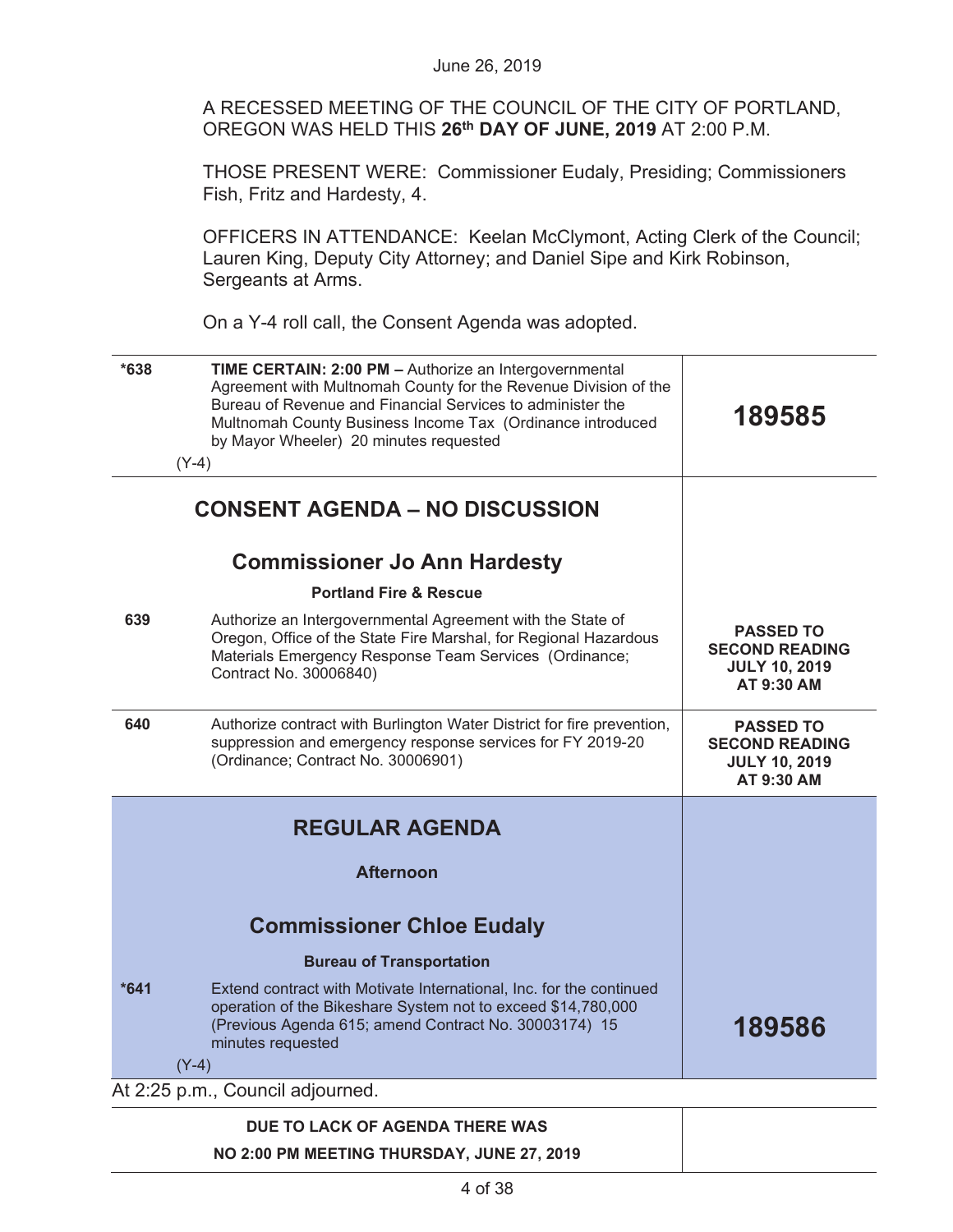## **MARY HULL CABALLERO**

Auditor of the City of Portland

Call

By Karla Moore-Love Clerk of the Council

For a discussion of agenda items, please consult the following Closed Caption File.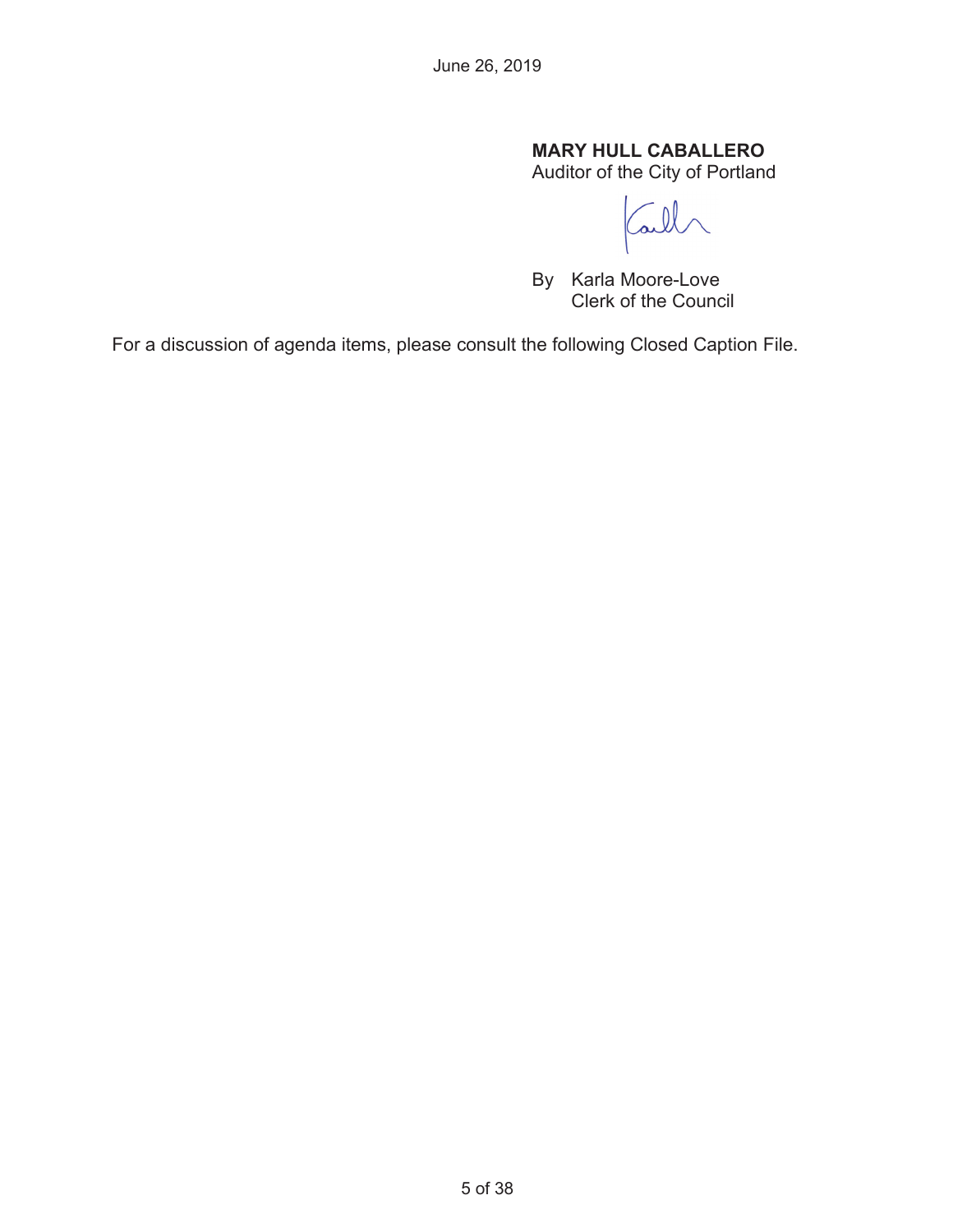**This file was produced through the closed captioning process for the televised City Council broadcast and should not be considered a verbatim transcript. Key:** \*\*\*\*\* **means unidentified speaker.** 

**JUNE 26, 2019 9:30AM** 

**Eudaly:** The session for june 26, 2019, is it caylee? **McClymont:** Keelen.

**Eudaly:** I am sorry, she's new, everybody, kind of. Can you please call the roll? [roll taken] **Fish:** Here. **Fritz:** Here. **Eudaly:** Here.

**Eudaly:** Thank you. Before we begin will our city attorney please read the rules of decorum.

**Robert Taylor, Chief Deputy City Attorney:** Welcome to the Portland city council. The city council represents all Portlanders and meets to do the city's business. The presiding officer preserves order and decorum during the city council meetings so everyone can feel welcomed, comfortable, respected and safe. To participate in the council meetings you may sign up in advance with the council clerk's office for communications to briefly speak about any subject. You may also sign up for public testimony and resolutions or the first readings of ordinances. Your testimony should address the matter being considered at the time. When testifying, please state your name for the record. Your address is not necessary. Please disclose if you are a lobbyist. If you are representing an organization, please identify it. The presiding officer determines the length of testimony. Individuals generally have three minutes to testify unless otherwise stated. When you have 30 seconds left, a yellow light goes on, when your time is done, a red light goes on. If you are in the audience, would like to show your support for something said, please feel free to do a thumbs up. If you want to express that you do not support something, please feel free to do a thumb's down. Please remain seated in council chambers unless entering or exiting. If you are filming the proceedings, please do not use bright lights or disrupt the meeting. Disruptive conduct such as shouting or interrupting testimony or council deliberations will not be allowed. If there are disruptions, a warning will be given that further disruption may result in the person being rejected for the remainder of the meeting. After being rejected, a person who fails to leave the meeting is subject to arrest for trespass. Thank you for helping your fellow Portlanders feel welcome, comfortable, respected and safe. **Eudaly:** Thank you. Now onto communications. Please read the first item. **Item 619.** 

**Eudaly:** Welcome. State your name for the record.

**Stan Herman:** My name is stan herman. I think that I am just going to pass out this information. You have a couple members of council gone so probably won't be able to emphasize what I wanted to continue to talk about, so I will just pass this, if you read it when you can. I would appreciate it.

**Eudaly:** Okay. You can give your documents to the clerk, and she will hands them out. Will you please read the next item.

**Item 620.** 

**Eudaly:** Is jan here?

**Jeanne Connett:** Yep.

**Eudaly:** Come on up. **Connett:** Hey, how are you?

**Eudaly:** Please state your name for the record. You have three minutes.

**Connett:** Jeanne connett.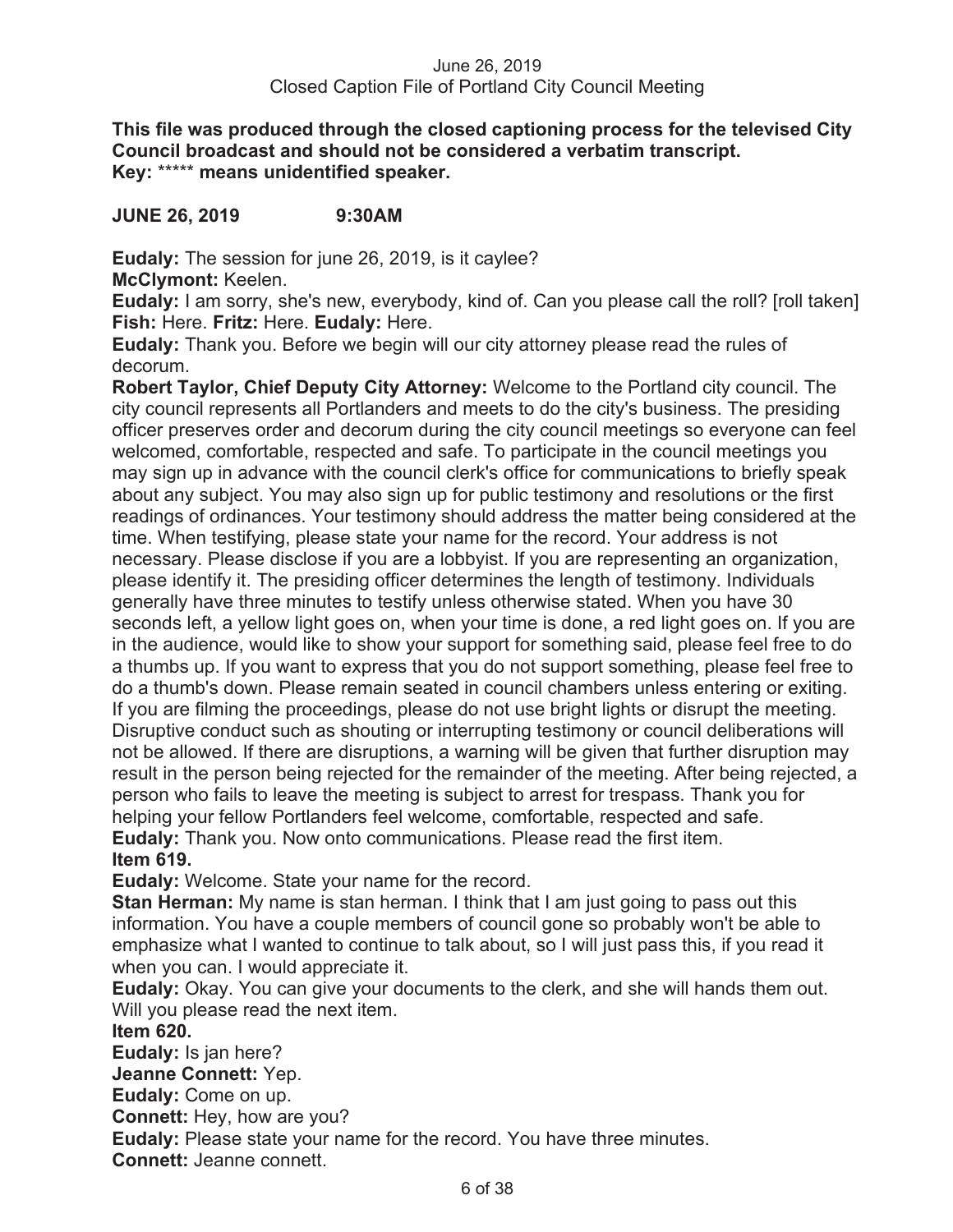**Eudaly:** Three minutes.

**Connett:** I've been batch -- marching on the streets to clean up the willamette river, 20 years after that we made some headway. I didn't believe it when I was gone, when they told me that the willamette river is the worst polluted river in america. I come back to Portland only to find truly it is. I have two questions for you. Number one, why do you choose to keep polluting it, and secondly, what have you been doing with the money that you are supposed to use to clean it up? Anyway. Everybody. I am 58 years old. 55 years on these streets trying to get this cleaned up. After 20 years, that would make me 33. So when I became 33, people started taking over Portland that don't give a damn. Is that what I am supposed to get from all of this? Because that's what I am getting from all of this. It's not just me. Most people just don't have enough nerve to come up here and tell you to your face. I think that you ought to make it public. Like first thing on the web page. What's been going on and why. And I don't know what he's doing about this, did he say that he wanted to put a harbor in on the st. John's side just up from the bridge where all that contamination is with the great big huge signs that says, do not breathe this air or you will become permanently, mentally disabled for the rest of your life. I had pictures. I didn't bring them this time. What's up with that, guys? That's right at the end of st. John's, that's where I taught my son how to die. That's where me and my brothers, we played, when we got old enough to swim farther than off the docks. Okay. Well, that's less than three minutes. That's all that I want to know and apparently nobody here wants to answer any of my questions.

**Eudaly:** Thank you. Please read the next item.

## **Items 621, 622 and 621.**

**McClymont:** 621, 622, and 623 would like to come up together.

**Eudaly:** Great, yeah.

**Eudaly:** Welcome. State your name for the record. You each have three minutes. **Bill Levesque:** Thank you. Thanks for this opportunity to speak to you. My name is bill levesque, and I am the president of the hawthorne boulevard business association, the hbba. Portland is growing, it is a unique city where more and more people are finding home. We appreciate the challenges you are managing to ensure the city maintains its culture, quality, and character as we go into the future. Our district stretches along southeast hawthorne from 12th to 55th avenue and southeast maine to stevens with 500 unique businesses, 3,500 jobs, and 10,000 residents. How thorn is a favored destination for local, regional, and national visitors. Our neighborhood, like all of Portland, has changed and continues to change. Structures will be replaced. The question is how do we retain the spirit of the neighborhood? Recent construction has brought new multi-family housing buildings, which is important to our city. We want to increase the diversity, and that means retaining a range of rental costs to accommodate a range of income levels. A mix of buildings large and small and old and new is more likely to achieve this result. We also want to reduce our carbon footprint. This is not change for change sake. We were at a critical point that cities can make effective decisions to improve each of these areas. It is doable, and it is affordable and right. Part of our success will be measured by how we maintain the treasure of our past as we build for the future. Some of Portland's new buildings will be tomorrow's treasures. But some of these, frankly, do not fit. They don't take into account the character of the city, the neighborhood or even adjacent buildings. Our buildings have a dominant impact on the feel of the neighborhood, good design celebrates what is there, and contributes to the vibe of the neighborhood. A bad decision can have a dramatic negative impact. A 100-year mistake. We are responsible for these decisions. The design overlay zoning amendments, standards and guidelines currently being created by the city are a necessary framework. We look forward to these tools going place. However, the process needs to take into account the unique identity of each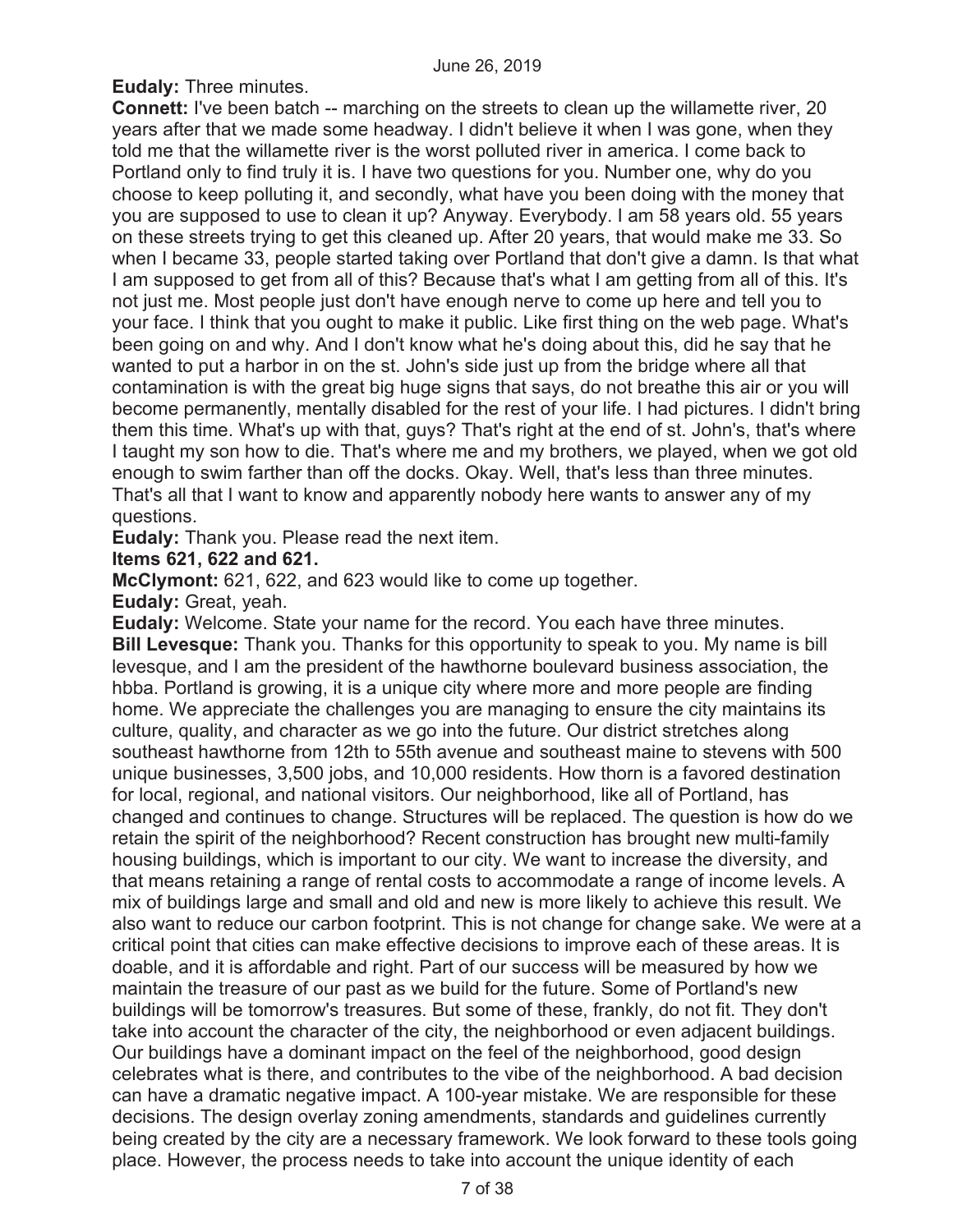neighborhood to ensure that added density doesn't come at the expense of Portland's unique character. We believe that it is important that the tools are implemented with two key components, one, the adoption of the design standards and guidelines that acknowledge and support the unique character of Portland's main streets. And two, the requirement that the developers work with the community on design prior to permit and design approval by the bureau of development services. The hbba with the pdx main street initiative to work with them to shape and then adopt the main street design guidelines to ensure the corridors have lively public spaces, active ground floors, and livable residential units, and historic cohesion and stepup and step-backs. The proposed standards currently set 55 feet as the threshold for design review, but most of the new buildings along hawthorne are between 45 and 55 feet. We need a second design commission focused on the east side of the city and need to create hawthorne design overlay panel with participants from the hawthorne community.

**Eudaly:** Your time is up. Thank you. Next. Next.

**Roger Jones:** Good morning, all. My name is roger jones. I have been here before. I am an owner. I am the owner and president of the edna brokerage, inc., founded by my father in 1948. We've been a family owned business for over 70 years, and I come today as a fifth generation Portland-born Oregonian, founder of the hawthorne boulevard business association and board member of both hbba and ventura Portland. In our small but distinctive business district we are legacy to a disproportionate number of buildings that are on the unreinforced masonry building list that this city has adopted. One of which of those buildings was one of our investments as early as 1953. Others may have differing views, but I was born and bred on the urm buildings. My passion is somewhat proportionate to my experiences. 42 buildings in our district have long contributed to the unique and loved identity of the hawthorne boulevard. Please notice in your packet a current image of a 30-year old pioneer business, plus powells books. The building has sat vacant since 2016, since the date that the city filed its urm list that was may of 2016, and that building has been vacant now in the -- and the tenants can't afford the urm fixes. As a property owner, I understand the critical need to ensure the safety. Life safety protections and buildings as well as the significant and serious challenges to our city's historic building stock will face if the big one comes. At this time, I would like to thank commissioner Fish, unfortunately, commissioner hardesty is not here, but I would still thank her for acting on behalf of the small businesses and the greater community, continuing testimony regarding unreinforced masonry buildings. In your packet also is a picture of a building on 40th and hawthorne that is a magnet for graffiti. It has -- I will say that yesterday it got painted. This picture was taken over the weekend when I was in a cleanup. I took that picture because I wanted to remember it. Hbba asks you, our city leaders to ensure the urm list is accurate and does not negatively impact property owners' ability to secure insurance coverage, tenants, or financing and make life safety improvements. Second, to increase the masonry building owner representation on the newly announced urm policy committee, currently, only 16% of the committee members are commercial building owners, with the majority of the committee made up of contractors who primarily stand to benefit from the reinforcement requirements. Third, to include a committee representative on that committee from the hawthorne district. And lastly, to explore innovative funding options and incentives to help legacy property owners do the right thing and reinforce their buildings. Small business owners are creative problem solvers. Thank you, commissioner Fish. We have to stay in business. We have to, to stay in business. Hawthorne will gather urm property owners together for a solution-focused group task with identifying financial capacity incentives and invite you all to attend. The hawthorne district information could then be shared with the citywide urm policy committee. Thank you for the opportunity to address the city council today.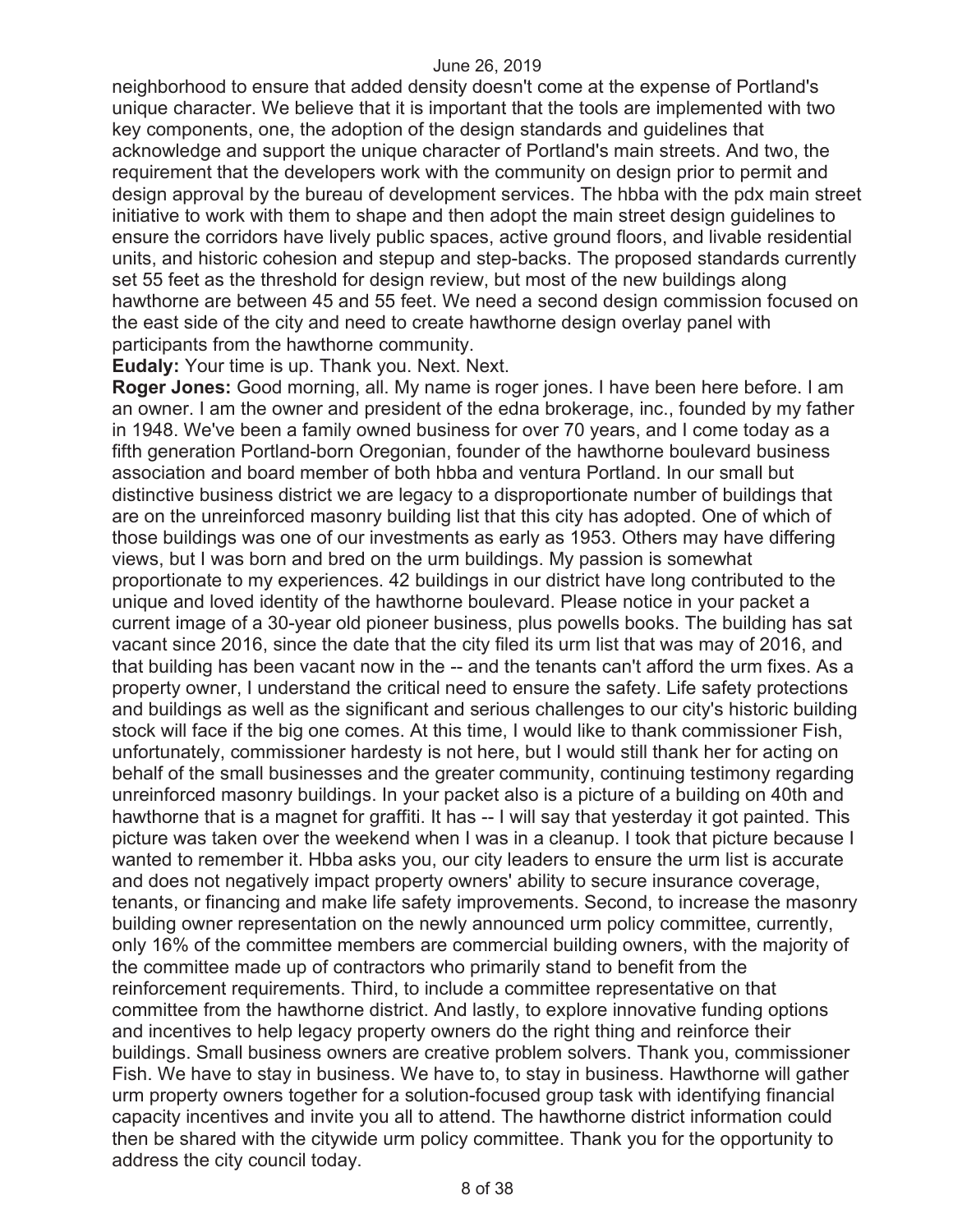**Eudaly:** Hopefully you are going to be three minutes or less because we are running over. State your name for the record, please.

**Mary Wilkinson:** Good morning, council members and attendees. I am mary wilkinson. I am the secretary of the hawthorne boulevard business association, business member first with onpoint community credit union, and sole proprietor and fifth generation Portland resident. As we promote the design of the neighborhoods and well reinforced buildings citywide, we need to maintain the quality of cleanliness and usability of the areas. Hawthorne businesses have been contributing resources at an unprecedented rate over the last year to maintain critical problems and including overwhelming district trash, graffiti, and safety needs. earlier this month more than 200 volunteers, including business owners and employees and residents participated in a cleanup effort removing pounds of litter and cleaning graffiti around hawthorne. The hbba is hosting another cleanup effort before the hawthorne street fair on sunday, august 25, and the city says one of the best ways to deter more graffiti is by removing it in a timely fashion, as business owners and residents struggle to keep up with the ongoing graffiti issues along the district, we thank the graffiti program and the dollars that fund it, by continuing to fund relief efforts, the city shows that it supports the prosperity of local businesses and the quality of life of the community. We would also like to express our thanks to the bureau of planning and sustainability for the keep it pretty rose city cleanup tool kits, which notes clear, invite is sidewalks enhance the vitality and functionality of an area. It is a fact that transportation hubs, business districts, and public places where people shop, eat, and gather tend to generate more trash. The hawthorne district is no exception. And we appreciate the mayor's office commitment to making Portland the cleanest city and the county and bps's proposed five-year rollout of trash receptacles to the highest district. Providing public trash cans along the length of the district is out of reach for our business association. We would like to establish a partnership with the public trash can program and announce a rollout date for trash receptacles and service to hawthorne at the hanging of the new district banners this summer, which we were graciously provided by a sponsorship from venture Portland. We are working to maintain and protect the cleanliness, safety, history, and future of hawthorne. To summarize our request today, the hawthorne boulevard business association is asking the city to create a design overlay panel with participants from the community, to expand to a higher level of membership by owners directly impacted by unreinforced masonry buildings, and bring trash receptacles, and thanks to my colleague, and attendees and member of council for allowing a space for open communication about our city today.

**Eudaly:** Commissioner Fish.

**Fish:** I want to say thank you very much to our friend from hawthorne boulevard for taking the time to join us. We will share your request with the mayor when he gets back. He's currently on vacation. Thank you for the handout and thanks to ventura Portland and heather hale for being here and for the great work that she does, as well, and my son just opened a -- his first savings account an onpoint, so thank you for that.

**Wilkinson:** We have a good matching program going on right now. Glad to hear it. **Fish:** A good program overall. Thank you very much.

**Fritz:** Thank you for your testimony. I encourage you to send it to commissioner hardesty since she's on vacation, particularly with regards to the masonry committee, I believe that's coming to council on july 10, so now would be a good time to get your input to her office. I could be wrong.

**Eudaly:** And I have a question, have you considered creating an esd for hawthorne? **Levesque:** Excuse me?

**Eudaly:** An enhanced service district for hawthorne? We could talk about it later. **Levesque:** Enhanced service district for hawthorne?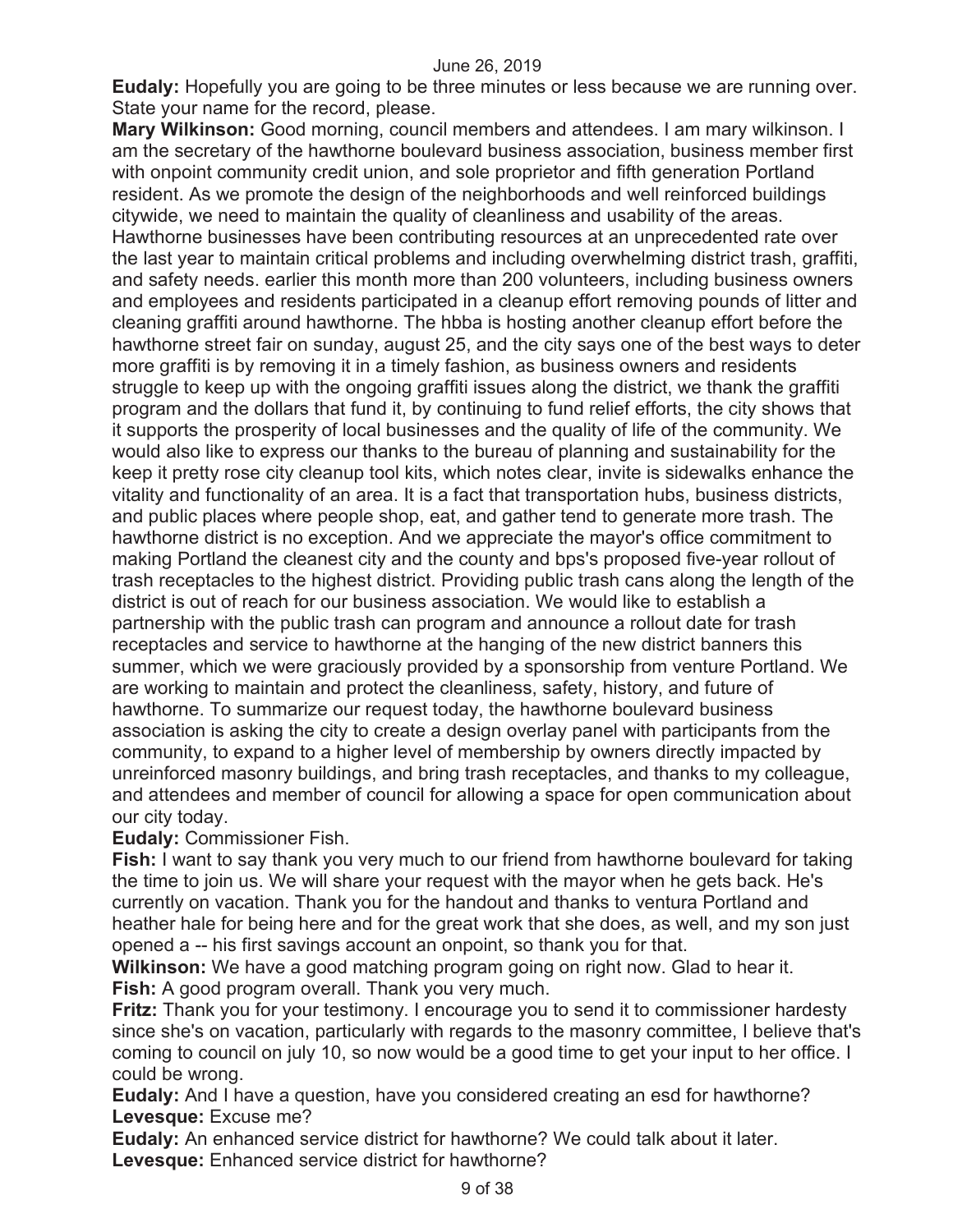**Eudaly:** Yeah.

**Levesque:** We would love [inaudible]

**Wilkinson:** Thank you very much.

**Eudaly:** We do not have a large enough quorum for the consent agenda. I should find out first was anything pulled?

**McClymont:** No, no consent agenda.

**Eudaly:** Okay. Thank you. It will be heard in the afternoon when commissioner hardesty is present, and there are four of us. So, please read our first time certain item 624. **Eudaly:** Commissioner Fritz.

**Fritz:** Thank you, I misspoke, her vacation starts next week, she will be back this afternoon as you noted. I am excited to bring this to council. The water bureau and the u.s. Forest service have collaborated on a proposal to exchange lands and consolidate land ownership in the bull run watershed. The city and the forests have been partners in the management of the bull run watershed for more than 100 years. The land exchange reflects the trust and collaboration that defines the long-term partnership, which has been hard earned and now is very solid, and I appreciate that. Edward campbell, the director of resource protection and planning for the water bureau, is here to describe the proposed exchange, and we are also glad to welcome mount hood national forest supervisor richard perryman to speak on behalf of the forest service, and thank you for joining us.

**Edward Campbell, Resource Protection and Planning Group Director, Water Bureau:**  Good morning, council. Again, edward campbell, resource protection and planning director for the water bureau, and here with richard, the mount hood national forest supervisor. And very pleased today to talk about the bull run land exchange. As commissioner Fritz mentioned, the city has been working with the forest service for over a century in the bull run. We've been working in a formal way on this proposal since 2010, so for almost 10 years, in contrast to our relationship and to this process, our presentation will be short and sweet. I am going to go through a brief set of slides, richard will have a chance to talk, and then we will be available for questions. If we can get the slide started. Thank you, Karla. A reminder for everyone, the bull run is the primary drinking water source for the city of Portland, located roughly 25 miles to the east of the city, within the mount hood national forest, and it is that resource along with our columbia south shore wellfield that allows us to meet the drinking water needs of a million customers in the metro area. A closer look at is the bull run indicates the bull run watershed management unit. That's the dark line that you see there, and that encompasses about 147 square miles. Roughly, the same size as the city boundaries of the city of Portland. And the remarkable thing about that, is that that entire land area is dedicated to the production of pure drinking water for the metro area. Most of the area on this slide, it's hard to see what the contrast is, and we will have better slides later on, but most of the area on that slide is shaded green, which indicates that it is in federal ownership. The city owns lands around the farthest reservoir to the west, the reservoir two, and the land ownership split is roughly 95% federal ownership, 5% city ownership. And the history of the city's land ownership pattern really was dictated by when the city first identified and developed the bull run as a drinking water source in the 1880s and 1890s. It purchased private land holding to acquire the water rights and so therefore, there is not really a rationale to the acquisitions of lands, just what was available and what could be purchased at that time. As we mentioned we worked in coordination with the forest service to manage and protect the watershed. And that is a relatively remarkable and rare occurrence for an area that is so much federal land. I think it's a rare thing that the city is a non-federal partner, gets to have as much management oversight and participate directly in the protection of federal lands in the way that we do for bull run. In 2007, the two parties, the forest service and the city we entered into and updated longterm partnership agreement, and that agreement further defined the roles and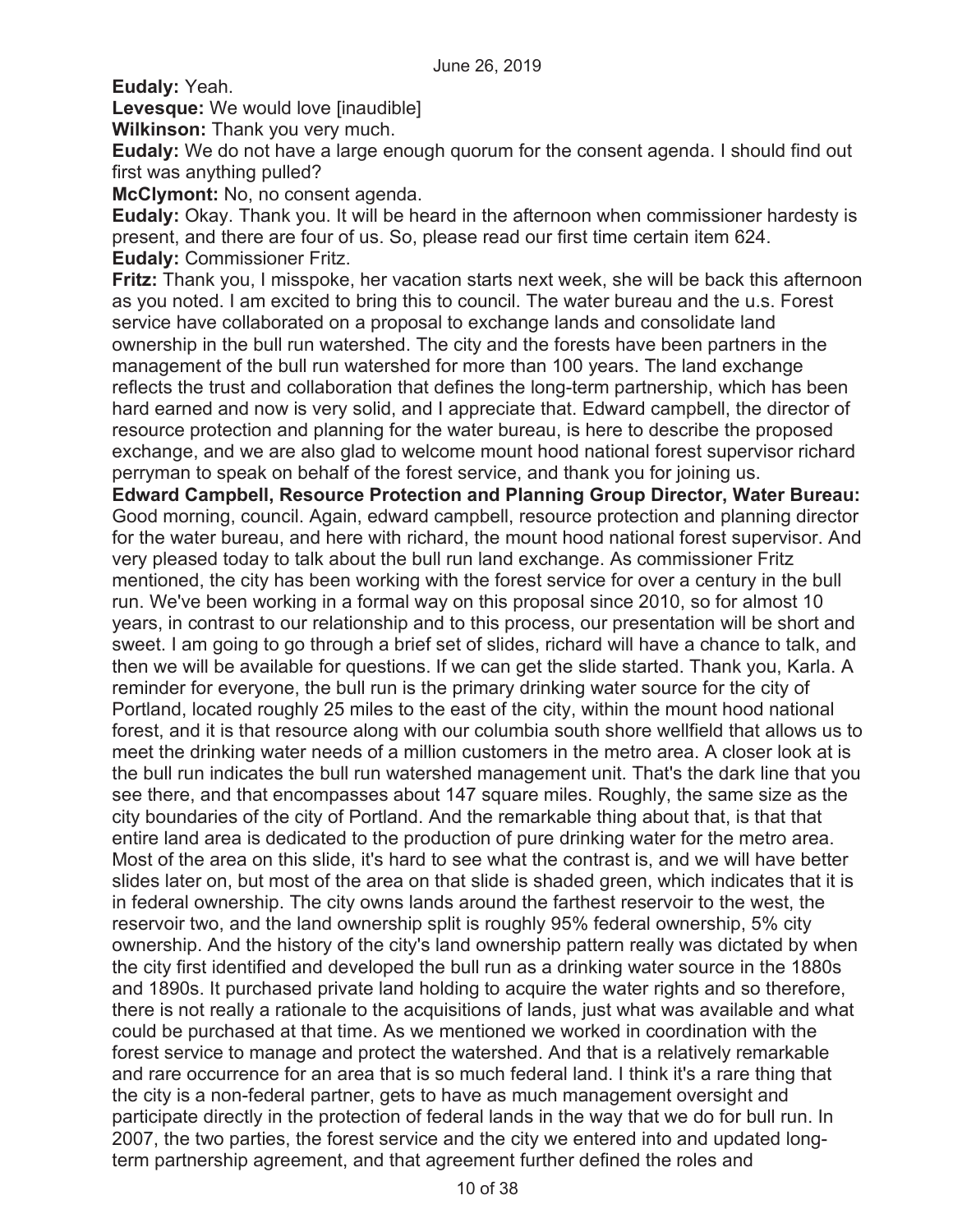responsibilities for watershed protection in the unit. The water bureau was basically resulted in the water bureau being the lead for the drinking water system and water resources, and the forest service being the lead on upland, terrestrial resources, essentially the areas within the management unit that are farther from the water resources as well as roads decommissioning and fire planning responds lead. The two agencies agreed to jointly conduct trespass and law enforcement, fire, response planning and coordination, emergency management, and conservation education. So this is a bit closer look at the area of city and federal ownership within the management unit. What you will notice there is what I mentioned before, the city's ownership pattern in blue is scattered, not particularly close to the reservoirs or the drinking water infrastructure. And so through that 2017 process, the forest service and the city acknowledged that we could better align the land ownership with the responsibilities that we had assigned out and further defined through that process. So, the joint goal really going into this was to figure out a way to consolidate the city's land ownership around the reservoirs and the associated drinking water infrastructure within the unit. The lands identified for exchange are indicated here in the darker colors, the dark green, are the lands that the forest service will be -- we propose to move to the city, and the darker blue are the city lands that would be moved to the forest service. In total, it's just over 2,200 acres of land that the city would be releasing while receiving just under 2,900 acres from the forest service. The two sets of parcels had been determined by a third party appraiser to be of equal value, and therefore, there will be no cash payment required to conduct this transaction. The differential in the two estates, the size of the two different estates is basically due to the differing land values for lands that the city is acquiring. We are acquiring lands that are beneath reservoir one, and those inundated lands have a lower value than the lands that are not inundated. When it is complete, the land ownership parcel, or the land ownership pattern will look like this. The city will own the lands immediately adjacent to both of the supply reservoirs and the associated infrastructure. One notable benefit of this land ownership pattern is that it will bring the federal hydropower project on reservoir one and the associated federal energy regulatory commission footprint onto city owned lands, and that will result in the city avoiding a roughly 150,000 payment each year that it currently makes as the cost basically -- a rental fee for producing hydropower on federal lands. The forest service conducted an environmental assessment of the effects of the land exchange. That process was completed in march. It concluded with the findings of no significant impact. The water bureau has followed up with briefings and check-ins with the city stakeholders regarding the proposed exchange, and most of the input we received has been that the -- of one of support and recognizing the logic of the land ownership pattern. One concern that we did here early on from the stakeholders was the concern in question of whether lands that are moving from federal ownership into steep ownership, would they have adequate protections? Would they have equal protections to the lands that they currently do under federal ownership? The council in 2010 took action in response to some of these concerns, and at that time, we actually added protections, bull run protections to our title 21 of the city code. And those protections, the essential protections were the public closure of the city lands, within the management unit, and the tree cutting protections, as well as the land use restrictions embedded in the code. I think as most people know, commissioner Fritz is proposing later today to further strengthen the protections by seeking voter approval to move those into the city charter. We are proposing a no cash transaction of lands to better align the agencies' roles in protecting the watershed. The city will achieve annual savings for the hydropower operations going forward. The watershed protections will be as stringent as they are in the current land ownership configuration. The next steps would be the council will vote at a second reading of whether or not to approve the ordinance. If it is authorized and the agreement is authorized, what we would do next is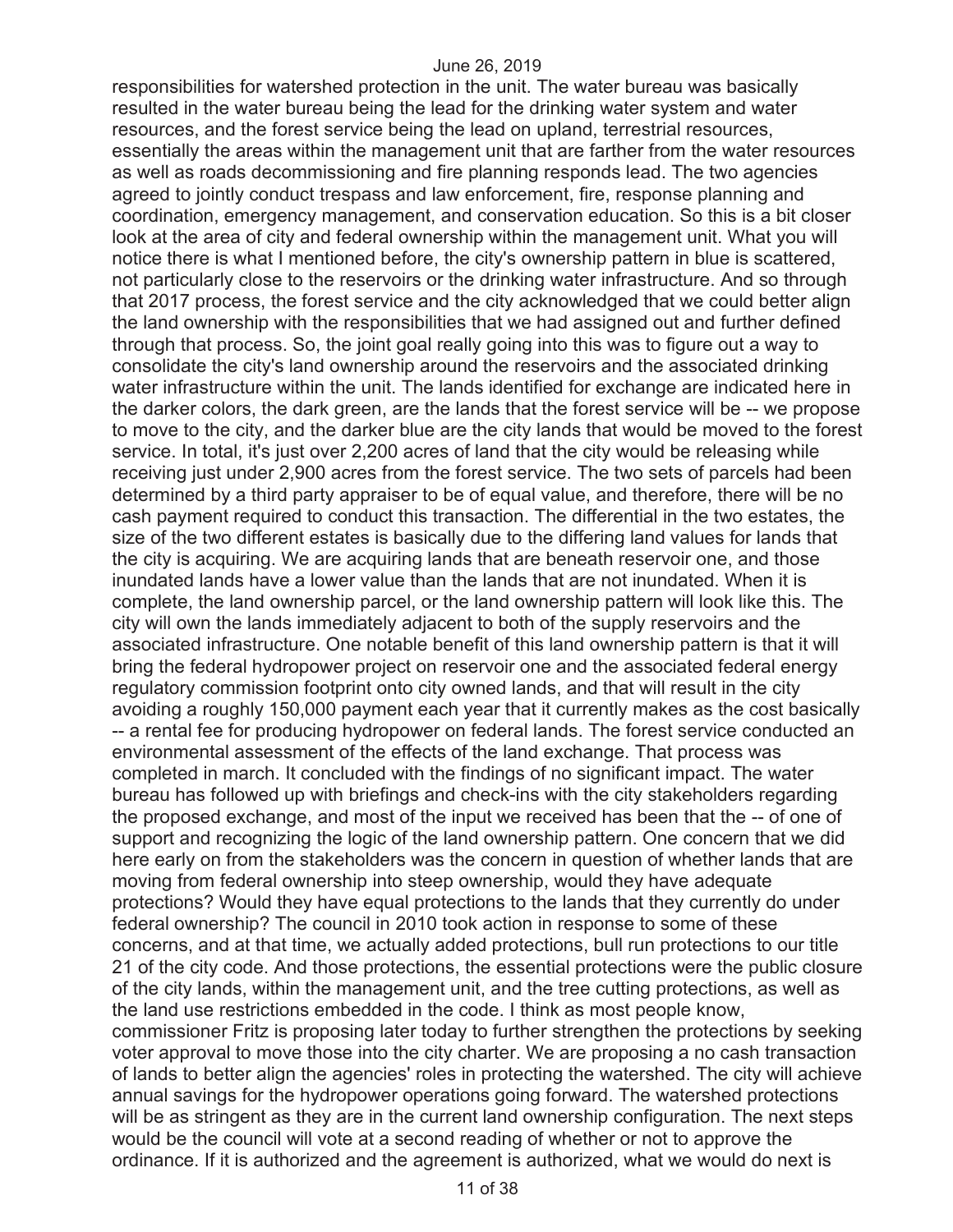work with the forest service and Multnomah and clackamas counties to complete the exchange process and result in a transfer of deeds. We would expect to formally complete that process by either late 2020 or early 2021. With that, I would like to invite richard to comment on behalf of the forest service.

**Richard Periman, Supervisor Mt Hood National Forest USDA Forest Service:** Good morning, council, and I wanted to thank right away I wanted to thank edward campbell and the Portland water bureau for the excellent work and partnership that we have had over the many years. Of course, edward wasn't here 100 years ago, but I wanted to thank him for the great work and being a great partner. The city of Portland and the forest service have been partners in this management of the bull run watershed for a century. And I think that actually the water bureau or the watershed began actually before the forest service. That's an interesting fact. The proposed land exchange is the latest evolution in this longterm partnership. The federal process that edward referred to for considering the land exchange provides for very careful due diligence and multiple opportunities for public comment. In march of this year, I made a decision on behalf of the forest service that this exchange is consistent with the federal law and policy and is in the public interest. The exchange will not change how the land is used or managed, and the land is accepted into federal ownership will be managed under the longstanding protections of public law, 95- 200 as amended. The federal land accepted into city ownership is already occupied and used by the city on a daily basis. The land exchange demonstrates is a deep understanding by both the city and the forest service that water for the city of Portland from the bull run watershed is a long-term commitment and mutual objective of both agencies. The forest service is pleased to reach this important milestone in more than a decade long process of this exchange, and looks forward to the continuing partnership with the city of Portland.

### **Eudaly:** Thank you.

**Fritz:** Thank you for being here, and thank you edward campbell for your work, and I need to note that commissioner Fish was in charge of the water bureau for a lot of this work, so thank you for your guidance of this process. And I just have a technical question. We scheduled this hearing today in part because our colleagues could be here, and also so that we could vote on it next week, and the council has now lost a quorum for next week, which I am quite sad about. I would like to vote on this. Does it matter if we wait until the end of july to have the second reading?

**Campbell:** No, that's not a problem.

**Fritz:** Thank you. We will be having the second reading on july 25, assuming that the support is on the council. Thank you very much.

**Eudaly:** Is there any testimony?

**McClymont:** Three people signed up. Lightning. Joe walsh, and maggie.

**Eudaly:** Welcome. State your name for the record. As you know you each have three minutes. And your testimony should be relevant to the item.

**Joe Walsh:** I am joe walsh, and I represent individuals for justice. We support this. We had the question of the safety of the 2,900 acres, so we are going to be moving from federal jurisdiction into the city, but that was answered in the presentation, and I was really glad to hear that. Any time that we enter the system, we get nervous, so we see it. We only had that one question, so it was answered, so we are going to support it. If I get egg on my face, I get egg on my face. But, it sounds like something that thoughtful people have accomplished, and if it goes through, that's a good thing. As much as we value on issues, we will also come up and try to say when we support what you are doing. Thank you. **Eudaly:** Are you going to speak?

**Lightning:** That's what I was waiting for.

**Eudaly:** You've been called up, so go ahead.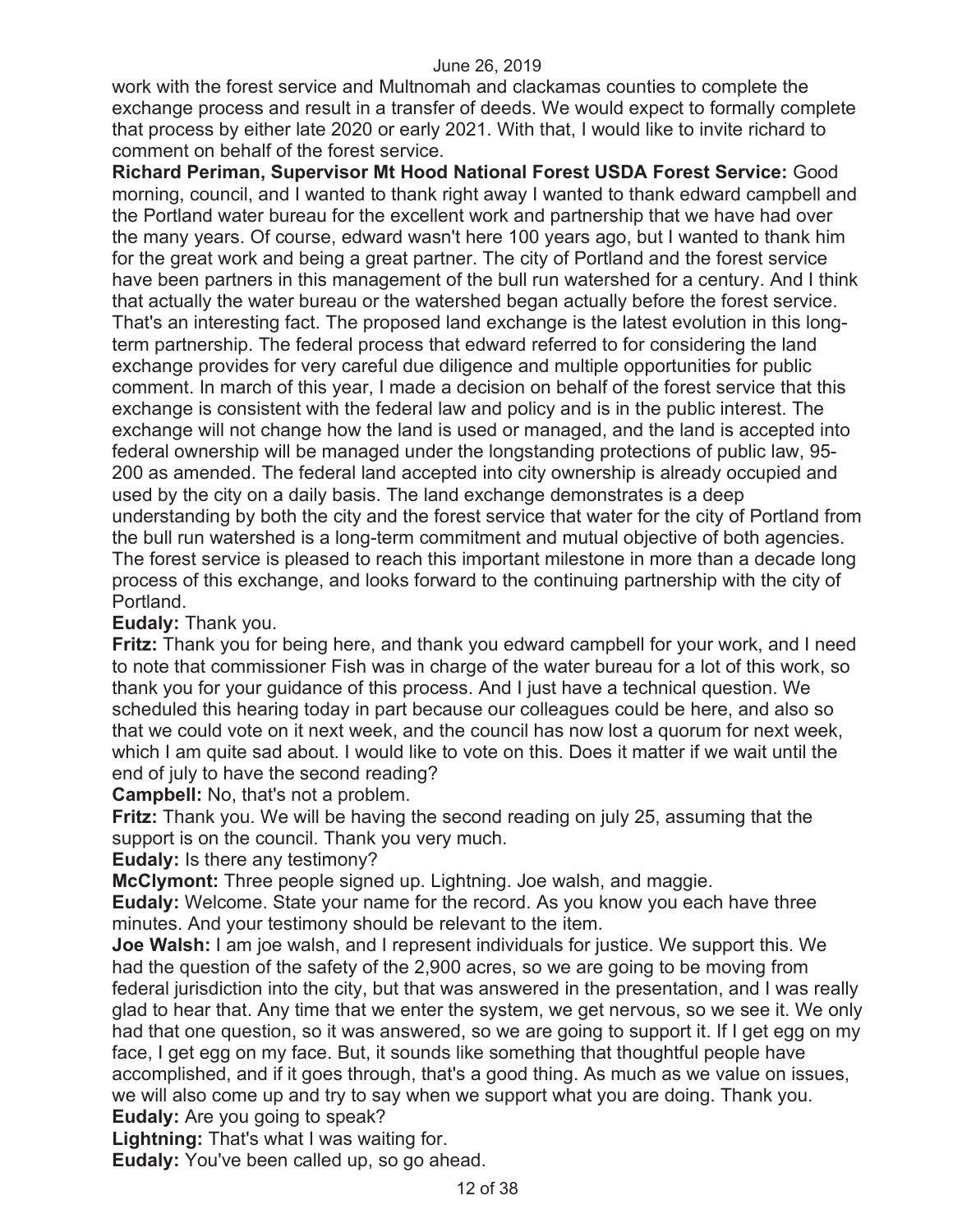**Lightning:** Not asked to speak, so anyway. My name is lightning. I am absolutely against this. One of the reasons is, I think that we are kind of shuffling back and forth and not really doing a lot. And what I want to see actually happen is, you know, that statement, we're always taking out of that piggy bank of the federal government. I want to see the city of Portland pay the full value of the 51 million to the federal government, and I don't like the way that this is being shuffled. I don't like the fact that -- I don't think that we are really accomplishing a whole lot. We are going to save 150,000 here, and another issue that I have here, if I have not seen the appraisal. I have been trying my hardest to find out that appraisal where you come up with a 2,000-acre or a 2,800-acre for 50 some million. I was on zillow last night. And I was doing comparisons and trying to find everything that I could near mount hood, and never heard of it. So I just want to see the comparisons on the appraisal. It is interesting you have a \$51 million value here. Well, here's something interesting to throw back. If everything burns up, are you going to claim that you are owed 51 million based upon this exchange and this valuation? Now, i, as a broker, am going to question that valuation, and I am going to question how you determined that valuation. I am going to question everything on that, on this 51 million. I want to see some comparisons. I want to see some data. I want to see some issues pertaining to the lumber, to the mineral rights, and to everything else that goes along with this, and how you came up with such is a valuation on such a restrictive use property of 50 million plus dollars. I am absolutely against this unless I see some legitimate comparisons, sales on the market comparisons to substantiate this outrageous value on an exchange. Again, I am sure that you are going to have this insured for the full 51 million, but what does that really going to pay back in the event that we do have a forest fire, which can happen because of climate change, and I want to see how you come up with that valuation. The insurance company ultimately is going to be looking at this number and saying, where did this number come from? I want to see an appraisal on this. I have not been able to review. I don't want this voted in for many months until that appraisal is verified by some other competent appraisers to determine that value because this is one big deal here. One big deal. 50 million for 2,000 acres of restricted forest land? I have never heard of such an outrageous price. Thank you for your time.

**Maggie:** Okay. What I have to say is this is going to be a prior to area for rich people to play. We already have parks around the city of Portland and the county of Multnomah county where we have city employees, whether they are environmental engineers or rangers or directors of parks where bathrooms are closed, where people don't have access to bathrooms.

**Eudaly:** Maggie, I need you to keep your testimony relevant to this item.

**Maggie:** I am. What I want to know, is everyone going to have access to this no matter what?

**Fritz:** Nobody has access to it.

**Maggie:** It's just going to be closed off?

**Fritz:** It's the drinking water.

**Maggie:** So will anyone be able to like go up there privately and pay a fee and just rent it like the country club?

**Fritz:** No.

**Maggie:** So it will be closed to everyone. So like even the mayor won't be able to get in there, right? If you are going to close it off to everyone, fine. If you are going to build a wall around it or just make it not accessible to anyone, fine. Don't make it accessible to a certain section of the population and not everyone. Okay.

**Eudaly:** All right.

**Fritz:** Could I say some closing remarks?

**Eudaly:** Colleagues, discussions, remarks?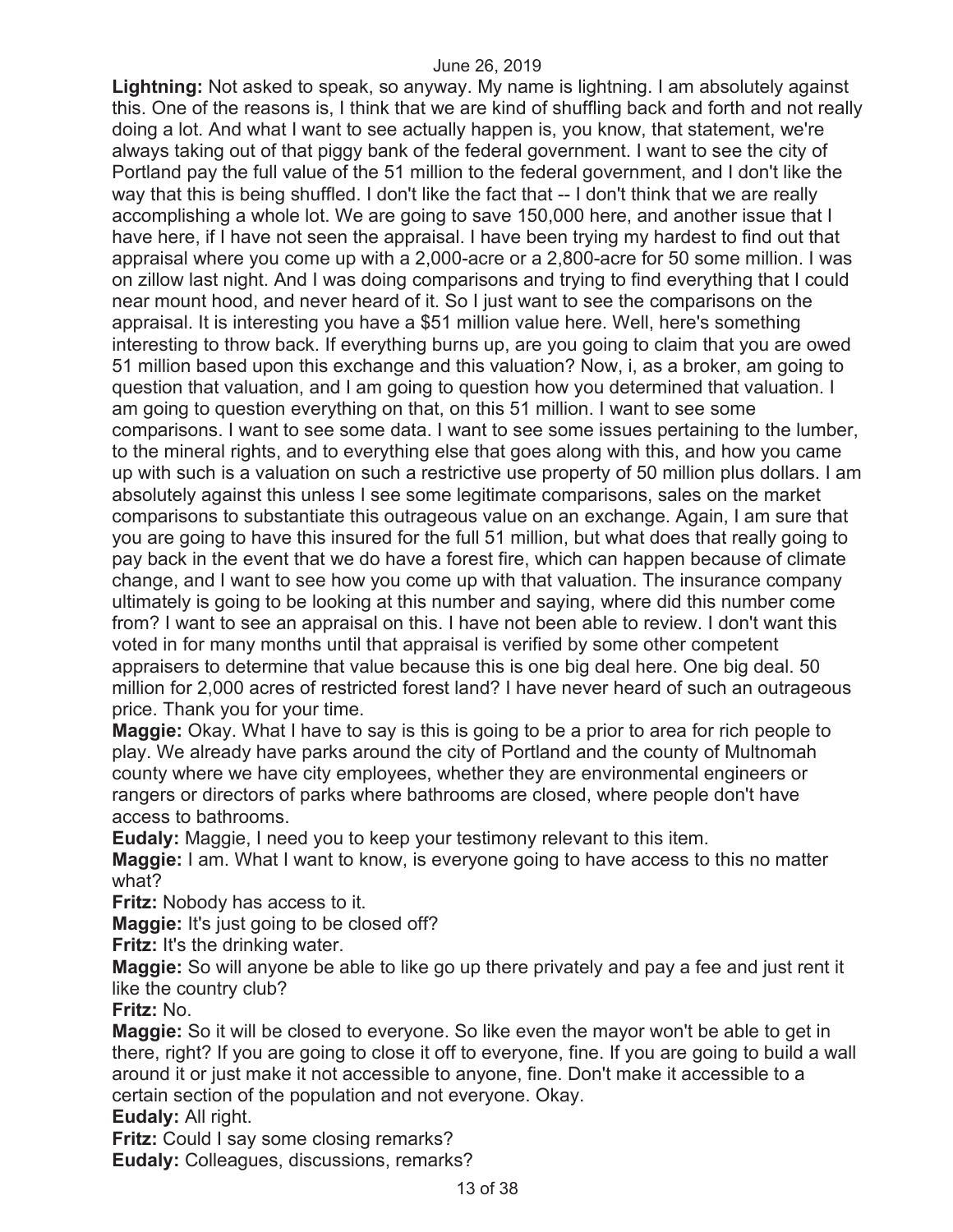**Fritz:** Did you want to say anything, commissioner Fish?

**Fritz:** Edward Campbell and Richard Periman, thank you very much for your work on this. This has been ten years of work, and it's a solid proposal. Thank you, commissioner Fish, for your leadership for more than four years. I need to thank dick robbins, who is retired but got this process started way back in 2010, Sarah, who has assisted the project lead since 2012, and janet, who took over in 2013 and guided it had to completion. Thank you also to mike and gabe and christina from my office for their leadership. This is a really good thing. So, we will be voting on it, and I misspoke earlier, july 24, and it's a really significant improvement and protection for the bull run, and thank you very much, everybody. **Eudaly:** This is the first reading of a non-emergency reading. It moves to second reading. Please read items 625, 626, and 627 together.

## **Items 625, 626 and 627.**

**Eudaly:** Commissioner Fritz.

**Fritz:** Thank you, first I have an amendment to 625, the protection for the bull run watershed due to a grammatical error the following change is needed in the last paragraph of exhibit a, which you have been given copies of. Essentially, the amendment will now - the amendment to the charter will now read development in the bull run watershed closure area that is allowed by the charter must first seek to avoid the minimize impacts, so seek to, with the grammatical area, and thanks to terry thatcher, retired city attorney, to continue to volunteer in the community to keep us on track. I move the amendment.

**Eudaly:** Moved by commissioner Fritz and seconded by commissioner Fish.

**Fritz:** Could we vote on that?

**Eudaly:** Right now? Keelen, please call the roll.

**Fish:** Aye. **Fritz:** Aye. **Eudaly:** Aye.

**Fritz:** Thank you, colleagues. I've been the commissioner in charge of the water bureau for about ago months, and as many of you know I am is a person who studies the rules when considering any issues. When I looked at the city code and the charter for the rules governing the water bureau, I was astonished to find that there is nothing in the charter about the bull run watershed. The code is supposed to follow the charter and not the other way around. The charter requires a vote by the people and code can be changed by the city council. So, although there are federal and state protections that are reflected, I believe the body of our users, Portlanders especially for the most basic of all services are delicious drinking water. I was troubled by court rulings that questions the councils authority to make decisions interest for the uses of the water fund. I'm excited to bring before you today three resolutions all align with the shared values and benefits of our water system. A slight change, I am asking today for your support in referring two of these separate amendments to the Portland voters in november 5. Those would be the protections for the bull run watershed, which is 625, and authorizing the city council to enter into mutual aid agreements, 626. The third item, 627 clarifies the city council's authority to allow water fund dollars to be spent on the maintenance of lands outside of the protected areas of bull run, and this needs more conversations before being presented to voters. I have heard enough concern from the environmental advocates and the citizens utility board since we opened the discussion draft public comment period, and I will be pulling this back to my office after the hearing today. If anyone is here to testify in favor, please speak up. I still believe this is the right thing to do, however, there are concerns, and I believe the timing is not right. In the meantime, I would ask for your support to refer the two most important measures to voters which will allow all Portland voters to engage on these issues in november of this year, and I believe that Portlanders share my values of environmental protection, health and safety, and financial responsibility. That is what these resolutions represent. The policy advisor, the liaison to the water bureau, will provide a presentation on these items and we will have two panel of invited testimony.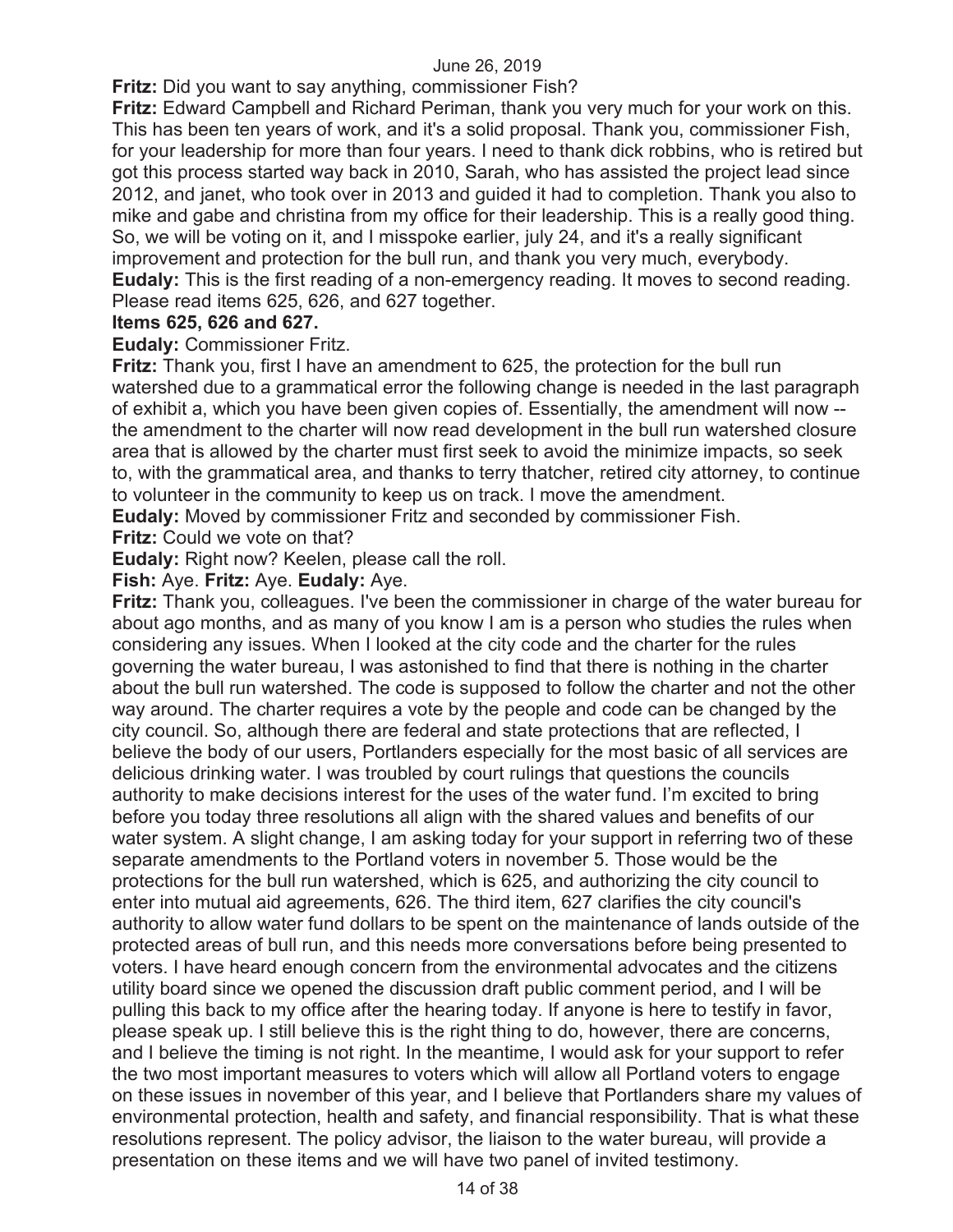**Cristina Nieves, Sr Policy Advisor Commissioner Fritz:** Council members, I am christina nieves, policy advisor to the office of commissioner amanda Fritz. I am here before you today to review the two different resolutions referenced by commissioner Fritz. The first and perhaps the most important is maintaining the current protections for our bull run watershed. Assigning Portland voters the right to decide changes in the future. The bull run watershed provides high quality drinking water to the Portland metro area. Many people brag about the quality of Portland's water, and anecdotally, I can say that I have taken the quality of the water for granted, and I am harshly reminded of how lucky we have it here whenever I travel. The current protections in the bull run closure area, including restricting public access on the city lands, not only provides safe and usable water but also has positive impacts on eco-systems and supports the city's environmental goals. The first resolution asks Portland voters to place current protections that we already have in our city charter. So they are able to stand the test of time and changes in authority. The second item allows city council to allow the water bureau to enter into emergency mutual aid agreements with other jurisdictions. This will, essentially, ask the voters whether they want the ability to receive, aid, and related to water services, as well as apply it to other communities when necessary. During the hurricane katrina, city staff were dispatched to aid and maintaining crucial infrastructure. It was the right thing. A judge questioned the city council's authority to send that aid. The second resolution provides clarity in answering that question. These two referrals, which will be separate ballot measures, seek to benefit the water system and those who use it. By referring these items to the november 5, 2019 ballot, Portland voters will have an opportunity to engage and decide on issues of environmental protections and health and safety in a timely manner. That concludes my portion of the presentation. I would like to now turn it over to our invited guest, our first panel we have ragna merritt from positions for social responsibility, janice thompson from the community utility board, and mike cook from urban green space institute. Thank you. **Fritz:** Welcome. Thank you for being here would you like to start, please? **Regna Merritt, Physicians for Social Responsibility:** Thank you very much. It's an honor to be here today, to address the legacy issue of bull run and the measure, or the resolution that deals with 625. I am here to speak in support of that, and I appreciate you pulling back on 627, which we consider to be controversial. There is a huge legacy to be discussed here today, and I just want to recall for a moment that although my work on bull run protections began in 1988, I spent time in the city archives reviewing what had been done in the 1800s. The forefathers and the four mothers in Portland, and wanted to have a watershed protected from human trespass because they wanted to protect the residents from having to drink the waste coming from the willamette, untreated and human waste so that was the impetus, that and deciding that we did not want to have the domestic animals putting waste into our drinking water, was one of the original incentives for moving forward

with the whole idea of no trespass. So, in 1904, the trespass act was passed, and that prevented the entry of humans into the watershed if they were going to disturb the watershed in any way. And some of you may remember that in 1950, the forest service started logging in the bull run, violating the terms of that federal legislation, and it was then that joe miller, and today's anniversary of his death, we want to remember what a great hero that he was and he was a personal mentor, as well, and I want to acknowledge. And fought from the 50s, that violation of the 1904 trespass act. There was is a very huge citizen-led effort to correct that, but instead, what we saw was a law passed to void the 1904 trespass act to allow logging. Many in this room and many who are watching on tv today remember what it took to get the city of Portland to -- and the water bureau to agree to support federal legislation that to protect the bull run from trespass. So we had important legislation in 1996, and again federal legislation in 2001 that brought those protections back. These were hard fought battles, and it's really nice to be on the same page with the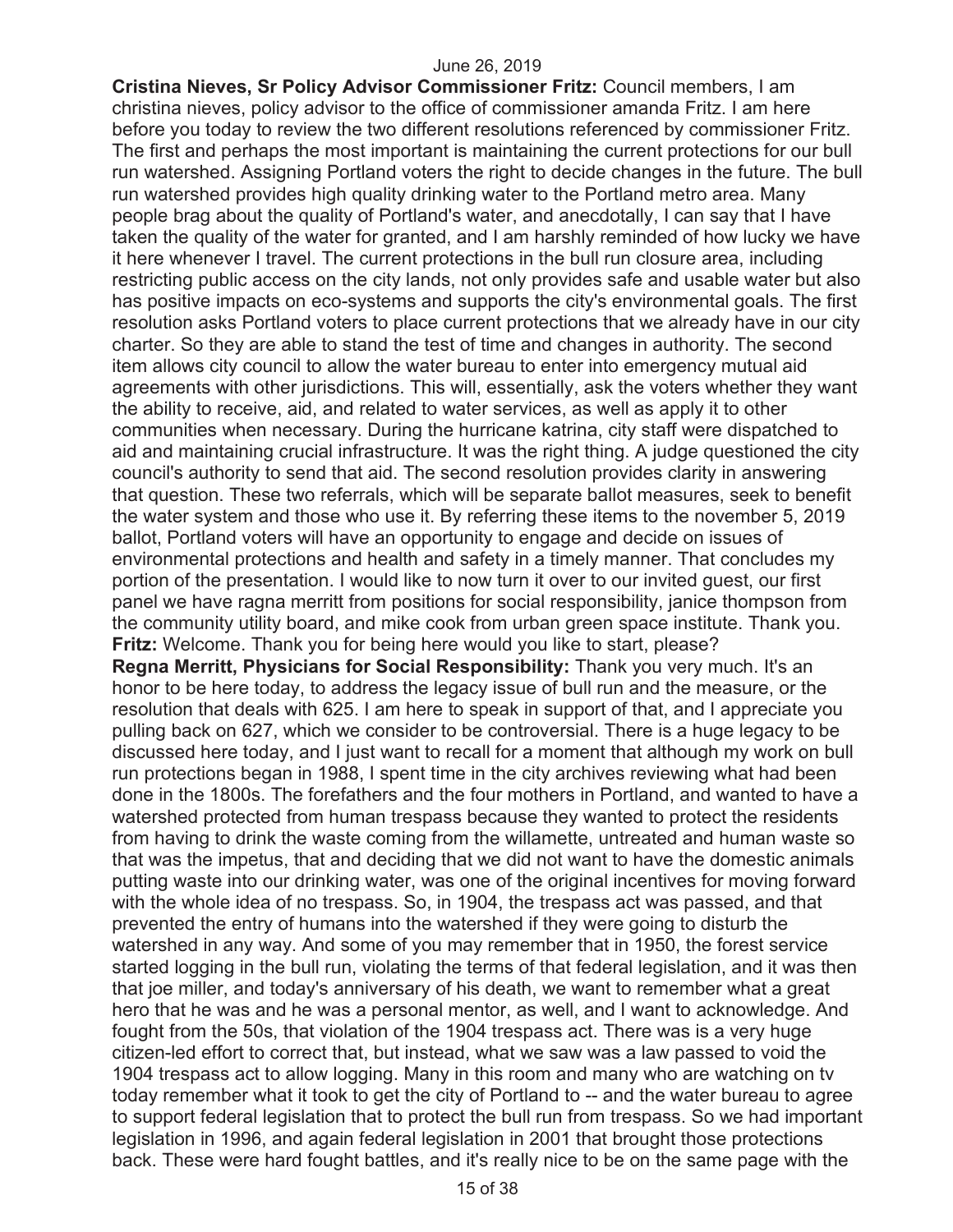city now because it was not always like that. So, we have to look, as we look at the land exchange, we understand that we are losing those hard-fought protections for a certain subset of lands, and those are the lands around the reservoir. So, they might be most attractive for development, and if a future city council or water bureau wanted to violate the understanding that we have come to, that could happen more easily with only land ordinances in place, not so easily with the charter amendment in place. That's why we support this charter. We know there are other cities that have actually cut their municipal watersheds to raise money, and we would never want that to happen. So just a reminder that it's not just for the citizens who benefited from an undisturbed watershed, but there are also businesses located here because of the clean drinking water, microbreweries, japanese restaurants, and we have a whole slough of incredible businesses here that rely upon the drinking water, and that comes from an undisturbed watershed with no trespass. So, I am here with physicians for social responsibility to congratulate you on putting this forward and to add our support, our very strong support. We will always -- there will be vigilance required when it comes to the drinking water. We have seen that over 100 years, and this is a very important step to protecting that. Thank you very much.

**Fritz:** Thank you for being here today. Thank you for all of your work over decades on this issue, and I was honored to attend your retirement from the physicians first social responsibility on sunday along with Multnomah county chair kafoury and many other well wishes, so I think that our entire community owes you a huge debt. Thank you for being here today. It is fitting that we are doing this as you move onto other things. **Merritt:** Thank you very much.

**Janice Thompson, Oregon's Citizens Utility Board:** Janice thompson, Oregon citizens utility board or cub. I wholeheartedly support the bull run protections provisions. This was, actually, foreshadowed by comments made a couple summers ago now. Related to how to address losing the cryptosporidium treatment variance. That variance process included any number of protections to the watershed, and so I think that there were concerns raised then that if those concerns were dealt in a different way, by the subsequent treatment decision to go with the filtration plant, with something along these lines necessary. And so you know, at that point in time I indicated that you know, I indicated that could be an appropriate next step. So support it now. Kind of highlighting that this support is foreshadowed by some previous comments. Given our role as a, you know, fiscal watchdog, however, I would be remiss if I did not bring this discussion information about the cost of special elections, which are born by the pertinent bureau. So, estimates from the Multnomah county, and to be clear, they are estimates, the bill to the water bureau comes after the election because turnout is one factor in their cost calculation allocation formula. The Multnomah county elections folks have been doing this a long time, so I think that it's fair to say these estimates are, you know, in the ballpark. So, with one Portland measure, along with the anticipated metro bond, the cost for the water bureau would be in the ballpark of 245, 250,000, with the cost of the bureau would be in the ballpark of 335, in other words, the cost doesn't double but it, it adds. So, and if these measures were on the 2020 ballot, not a non-special election, there would be no cost. So, I find a more compelling reason to do the bull run resolution now -- I mean, I want wouldn't -- I would not be bent out of shape if it moved to 2020, but I find a more compelling reason to move on that now. I have questions related to the mutual aid charter amendment, not on the basic purpose or intent of it, but whether or not a bit more work would be prudent to kind of have it be more, you know, comprehensive, so for example, both the water bureau and the bureau of environmental services are members of an Oregon network relay of utility bureaus indicated, and my understanding from the water bureau is a charter change you know, not needed for the water bureau's continued membership. I see the value of agreements without a state entity, and that -- in particular, is what would be facilitated by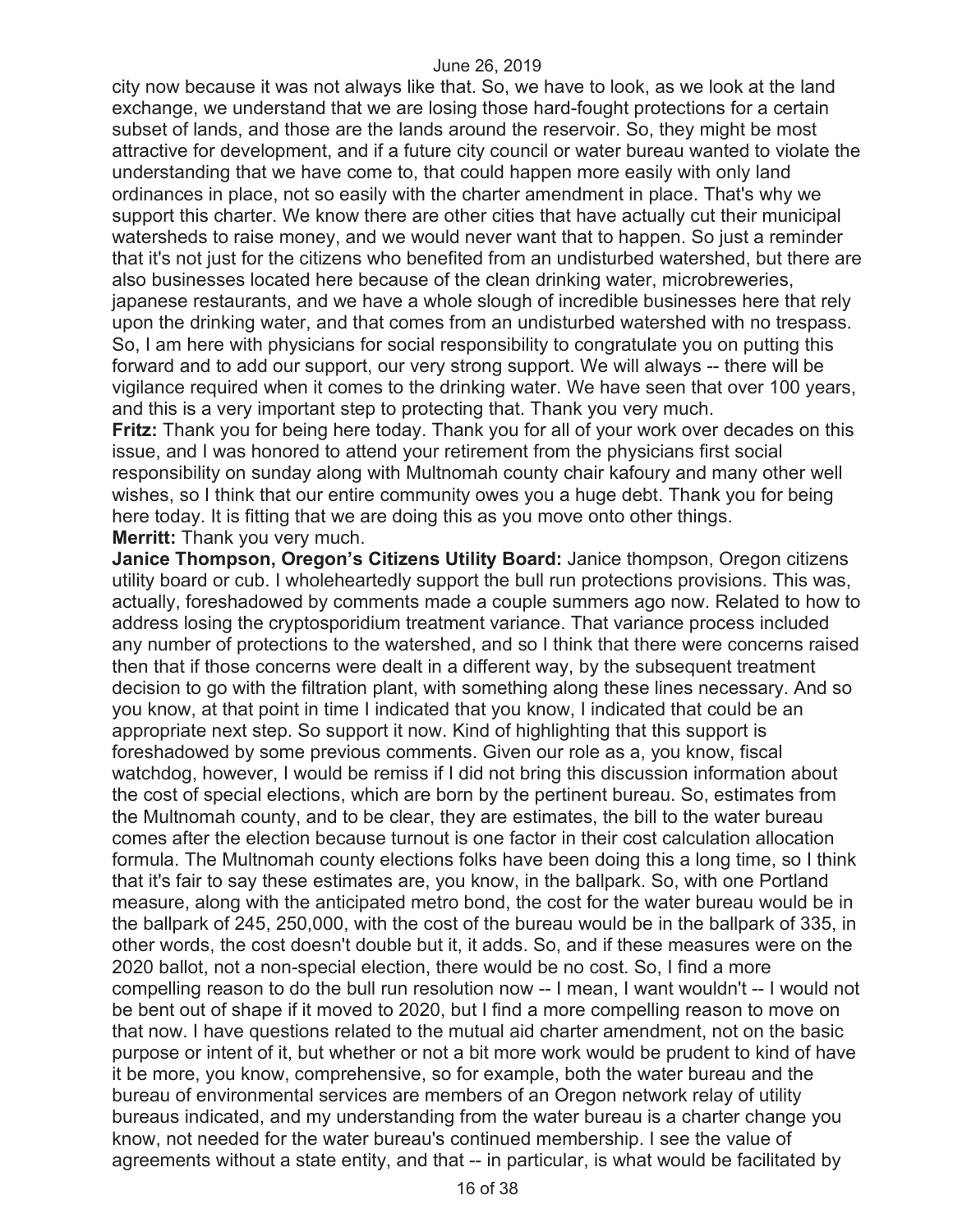this you know, particular charter amendment. I can't ask questions of the city attorney. Does the same legal issue that is prompting this suggested move regarding the water bureau apply to bes. Even if it does, exactly how that might be fixed, bes has provisions in the charter, you know, maybe more provisions about bes are in statute. And then the other question -- but, it seems like you know, before I am comfortable with saying let's move heads on 2019, let's take a look to see if anything similar also is prudent for bes.

**Fritz:** We will give this a whirl and if the voters like this we will look to bes.

**Thompson:** I am sorry, what?

**Fritz:** We will ask the voters on this one. This is an amendment to the water bureau section of the charter. If the voters approve this, we can also look at doing similar work if needed.

**Thompson:** Or you could do both in 2020.

**Fritz:** I am not doing two campaigns, and besides, we don't know when the big one will hit so getting these mutual aid agreements done as soon as possible is in the public's interest.

**Thompson:** I think the other question that I have is whether or not it would be prudent to think about, you know, a more citywide policy about mutual aid. So you know, the end result of the deliberations may be that this is exactly the one to move forward. I don't see a compelling reason to move forward without this analysis about sorry pieces of the puzzle. **Fritz:** Thank you, janice

**Thompson:** I want to reiterate the full support for what I think is, you know, the most critical charter amendment related to the bull run protection.

**Fritz:** Thank you very much.

**Mike Houck, Urban Green Spaces Institute:** Good morning. My name is mike houck, representing the urban green spaces institute, and about this time 44 years ago, 1975, I sat before a congressional hearing on bull run, and at which commissioner ivan, in charge of the water bureau, actually was proposing federal legislation that would weaken the protection of bull run, so it pleases me to no end to be here today 44 years later to thank commissioner Fritz for being a much more progressive, forward-thinking individual and organization with regard to the environmental issues, and I am unequivocal in our support for both of the measures before us today, and I would like to add that I am also very supportive of the concept of the measure that's been pulled. I think, for example, of powell butte. What would powell butte be today if there were not the ability for the water bureau to work with the park bureau and others, another example, there are, of course, hydroparks in north Portland that I think would greatly enhance the livability of the neighborhoods, so I understand and support the fact that there needs to be a little more refinement of the language to tighten it as much as possible. I think that that's a classic example of trying to tear down some of the silos that we keep talking about wanting to attack in the city and have more cooperation between bureaus and with bureaus in the public. So, we're here. Urban green space, and we want to thank you and urge your support.

**Fritz:** Thank you very much. Second panel is steve weis, the sandy river basin watershed council, courtney ray and from the audubon society. We are a bit behind schedule so if you could be brief, that would be great. Thank you.

**Steve Wise, Sandy River Watershed Council:** Good morning, commissioners. I am steve weis, the executive director of the sandy river watershed council. Thank you for the opportunity to talk to you about the importance of the bull run for the city as well as the broader region. As if it were not enough to have the best water supplies, it's important to understand that the bull run is also the foundation of our economy, our community's health and culture and quality of lieu of, and we would like to say in sandy that the bull run is the source of all beer-vana and coffee-topia and so many of the things that really make it a special place to be here. As well, the water bureau and the forest service and the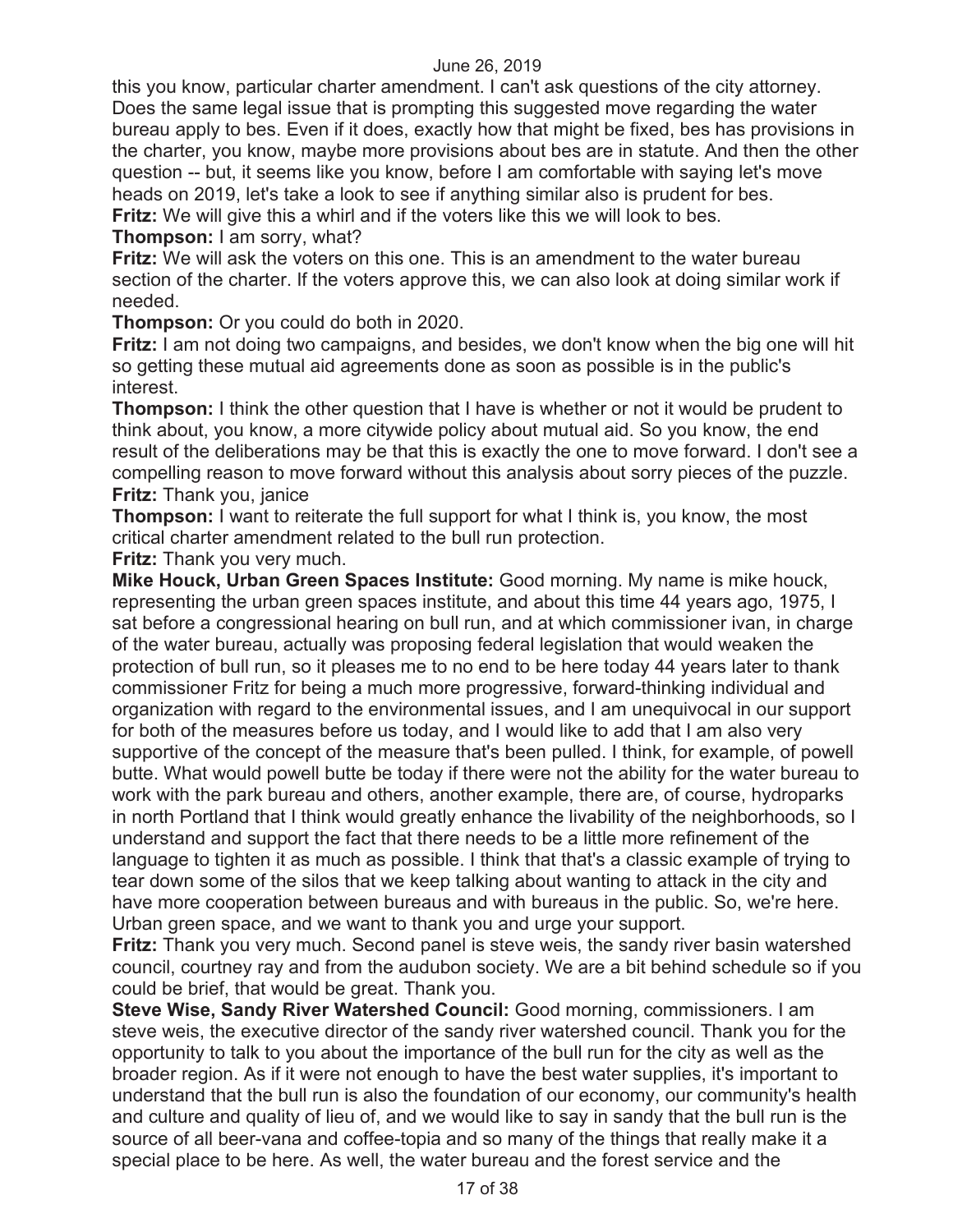watershed council are part of the 15-agency partnership working throughout the sandy river basin for protection and restoration of the watershed and the many values, particularly as a salmon -- wild salmon stronghold, it is one of the few places where the wild salmon have a great chance of recovery since the marmouth dam was removed by pge, so the water bureau and the -- watershed council decided the wild species in the sandy have begun to recover their population since the removal of dams in the watershed and the protections in the bull run for temperature and for flow and habitat quality are an essential part of that effort in bolstering the salmon populations in the sandy. The water bureau has been collaborating on monitoring of the Fish populations, particularly juveniles in the basin, and the remarkable finding that almost half or more of the juvenile steelhead in the entire sandy basin are using the bull run in their migration, and the bull run and little sandy within the watershed represent a couple percent of all the available stream miles for Fish and half of those steelhead are using the bull run, so it's essential for Fish habitat and environmental quality there, and these protections are really essential yielding about 4,000 adults, steelhead returning to the basin on average in the past few years, which is a huge recovery level. Secondly, the investments from the habitat conservation plan, the hcp, that the city is investing in, are essential to habitat recovery and improvements throughout the sandy basin beyond the bull run. And we are collaborating this summer on a project at the junction of the sandy and the salmon rivers, and that's recovering floodplain habitat and side channels that will boost the salmon productivity and the investment from the habitat conservation plan and the partnership on land where the city has captured the conservation easement are, again, examples of really essential support that the water bureau and the actions on the bull run are providing to the broader basin, and finally, the third item that I want to emphasize is that the sandy has been documented by the u.s. Epa as a cold water refuge. That is the temperature in the sandy river and the hottest part of the year is three degrees cooler celsius than the columbia is, and the columbia temperatures might be lethal to Fish so they need to find these refugees along the way where they can step out into cold, clean water, and rest and move on. The sandy is the only cold water refuge identified like that for 30 miles in either direction on the columbia. So again, the temperature -- everything that we can do to maintain the cool temperatures of the sandy during the summer are really essential to the broader regional recovery and climate resiliency because that cold water input is not only essential to the sandy, to reaction and Fish habitat, but also, potentially to the regional recovery in the columbia so for all these reasons, I want to encourage the strengthening of the protections, including in the city charter, and I want to invite you to come and join us and visit the sandies at your earliest convenience to see this work and continue the partnership that we have with the water bureau and the broad partnership working for recovery in the sandy and the columbia basin.

**Fritz:** Thank you for being here today. It's really interesting. Courtney? **Courtney Rae, Bark Defending and Restoring Mt Hood:** Thank you, commissioners. I am representing bark, we are a watchdog group focused on the mount hood national forest. We've been working with concerned community members to monitor the forest service management of the public lands. We represent 25,000 contributing members, and in addition, 15,000 supporters for almost 50,000 folks in the region surrounding mount hood that we count as the community. I also thank miss merritt and mr. Houck. These things shirt, sometimes dramatically, and so we are really encouraging and supportive of the resolution to enshrine the protections into the charter. We think it's an important step in the city's commitment to climate resilience, and in sharing that no matter what administration at the federal level, Portland will have the ability to defend the highest level of protections for these national forest lands that provide our drinking waters and shielding the watershed from logging, and we hope the city will continue forward in these efforts,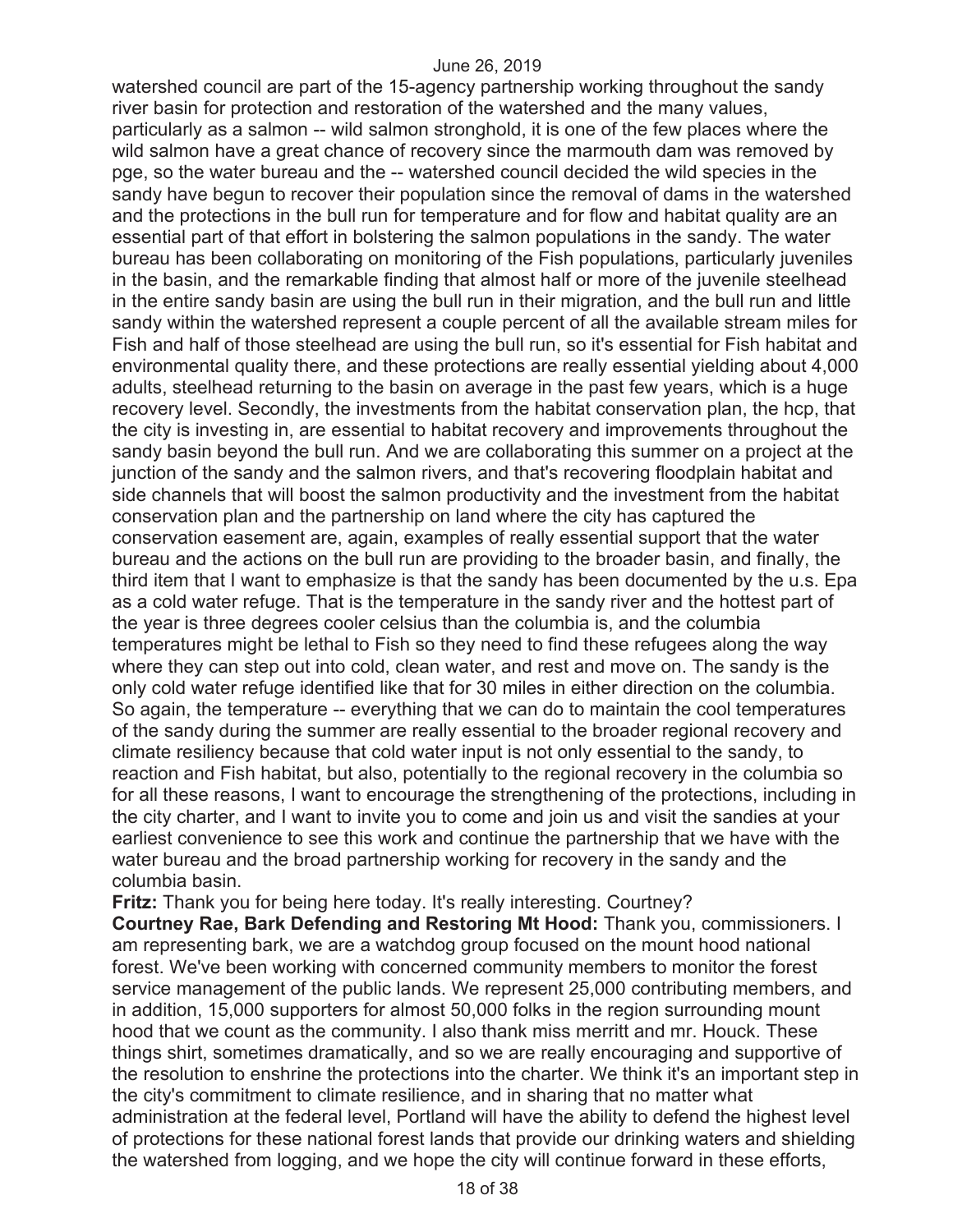leveraging the future of our communities and the power of the city government to protect all the waters of mount hood as we know that we were going to need every drop of it, not just the bull run, and every drop of it is precious. Thank you for your time. **Fritz:** Thank you.

**Micah Meskel, Portland Audubon:** Commissioners, I am mike with the Portland audubon, and I am representing the organization in our 15,000 members in the region, so Portland audubon has been invested in protecting the watershed in the water resources, we own and manage lands adjacent to the watershed and are shifted in the stewardship of the region. I would like to thank commissioner Fritz and her staff for bringing this forward and the leadership of the water bureau and how that has built upon commissioner Fish's work at the water bureau preceding that. So we support both 625 and 626, and we also do support the idea that the land owned and managed by the water bureau should have the ability to provide secondary benefits for the community, and environment when it is compatible, and we believe the water bureau currently has that authority but also agree with and support commissioner Fritz sea decision to pull the referral at this time, and we are committed to continuing to engage in that conversation for the bull run so we can bring it to the community and to the future. So as we have heard today the bull run watershed is one of the natural resources, the gems of the city of Portland, the water bureau has been a great steward of that land, and in recent memory and the current city code gives it protections but deserves the more lasting protections for future generations. These productions not only protect water quality, which is so important to our way of life, but also provides undisturbed refuge for Fish and wildlife, which is critically important, especially as a region feels the pressure of climate change. In addition to the bull run protections, we support referring the authorization of mutual aid agreements to the city charter, this is the essential component for planning, for responding to natural disasters, and for increasing the city's own resilience in the face of a disaster that we feel. Portland audubon is in support of moving the protections and mutual aid agreements to the city charter and we are excited about engaging our membership, and the broader community in educating and bringing them along to vote for it, so appreciate your leadership.

**Fritz:** Thank you for being here, and I appreciate it. That concludes our presentation. **Eudaly:** Thank you. Keelen, is there any testimony?

**McClymont:** We had separate sign-up sheets.

**Fritz:** Testifying on all three together. Okay. In that case, we had three people sign up. Maggie. Dee white, and floyd jones.

**Eudaly:** Everyone, please come up if your name was called. You have three minutes. Please keep your testimony relevant to one of the three items and state your name for the record. Welcome.

**Fritz:** Maggie, your name was called first.

**Maggie:** So there was -- the senators were on c span yesterday talking about the amount of heat that is stored in our oceans and our streams and our rivers, and it's the amount of four hiroshima bombs every hour, every second of every day being stored in our water. That means that as global temperatures go up, as they will continue to do because of co-2 emissions, those waters are going to get warmer and warmer, and those Fish are going to go smaller and smaller. And you know, it should not take 44 years to protect water, to protect land, to preserve the habitat for wildlife. Shouldn't take 44 years. That's all that I have to say. Thank you.

**Dee White:** Hello, my name is dee white. And I would like to comment on the first amendment on protecting bull run. This is an important and excellent addition to the city charter. Thank you, commissioner Fritz. There are stakeholders, which oversight for this amendment, including the public utility board or the pub, and audubon, physicians, and bark, and this is really good. This protects hopefully bull run and the rest of the system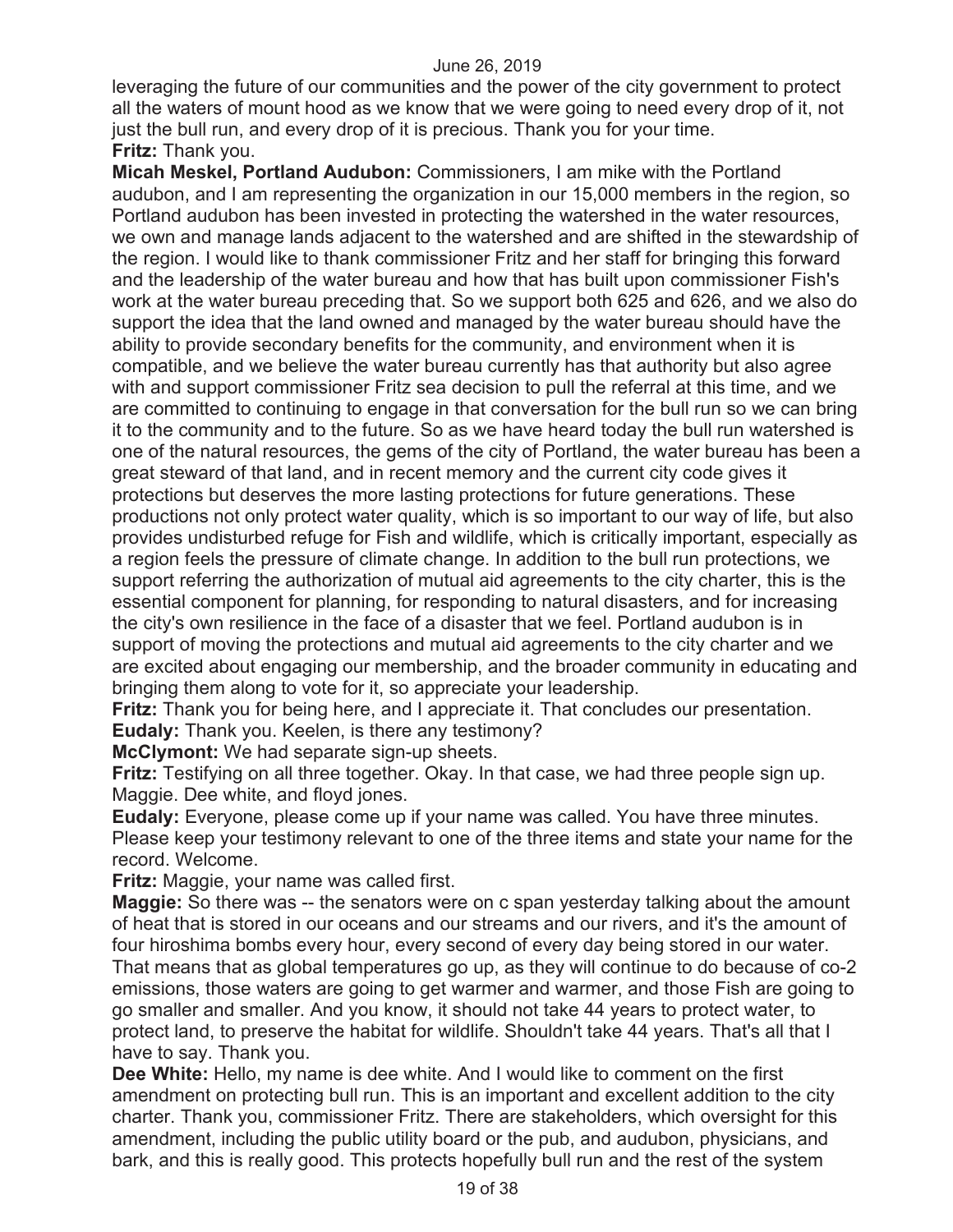from privatization, from the likes of ch2m hill, nestle, and on and on, who would all love to have a tiny piece of this precious asset that the citizens of Portland own and take great pride in. On the other hand, these other two amendments to the charter, and I have got to - - I have got my testimony written, the other two amendments are bad, bad, bad. These are two of the many bad deals that randy leonard put together when he was in office that were declared illegal in 2017 by the court in a lawsuit brought by rate payers. The judge found that rate payer money was being spent on stuff that has nothing to do with the water and the sewer service. That we pay for. Whose idea was this? Commissioner Fritz, these are not housekeeping items, as you said, in your blog. These are proposed laws that you all want to get on the city charter, that nullifies the court order. You clearly are not interested in being transparent with the public, who will be paying for the disasters outside of Portland, and why should Portland rate payers pay for a hurricane? And rate payer money should not be -- used to expand this program, green spaces, no. At a block on the water bill for contributions do not make us pay for this, a single mom out in east Portland can't afford this and should not be responsible for paying something that does not have anything to do with water. Both these proposed amendments are about land and money, and two things the council has control over, and these amendments, these second two had no oversight, no stakeholders involved, and oversight for the water bureau and the best right now is seriously broken. Last week, half of the pub resigned including the two co-chairs, and because the city has stacked the board with city employees, and therefore, implying perceived bias and conflict of interest. So, no, these, these two amendments should not be brought to the charter. Please vote no on both of these. But the bull run protections, it is excellent. Thank you. **Floyd Jones:** Floyd jones with friends of the reservoir. We have been bull run advocates for a long time working diligently for 17 years. So, you know, thanks to our forefathers, our Portland's bull run water system was perfectly designed to provide safe, low-cost drinking water, a federally protected watershed that restricts human and domestic animal entry, and minimally treated pure water, and beautiful and utilitarian open reservoirs that disinfection bi-production and toxic radon found in the field. Unfortunately, thanks to votes at council and high cost, 450 million eliminated the open reservoirs. Now, we are going to spend 400 million to add a chemical adding filtration plant. We support, obviously, the charter amendment for watershed protections for our federally protected bull run watershed, particularly, in light of the land exchange with the forest service. The water bureau was complicit in the bull run years ago, and we hope that this amendment to the charter, you know, serves to protect forever our watershed. The other amendments we do not support, and the rate payer advocacy group, water accountability trust and reform, and the judge did not say that you could not enter into amendments with other agencies for disasters, it just said that you could not use restricted water funds you know, do you want the water bureau traveling to california and all the over the country and spending rate payer money? Middle class rate payers now cannot pay their water bills. You projected an increase of 7% per year for the next decade to pay for this, you know, this filtration plant. You voted for the most expensive plant to address the non-infectious, harmless cryptosporidium since the beginning. We have had that there, there is no problem, but yet we are spending the most that one could possibly spend to address the problem that does not exist. I am glad to see that you have pulled the other amendment. Why would we want to continue to spend money on remodeling the buildings like the rose festival building? Spending a million dollars to build the house up at powell butte for a water bureau employee to live and manage the park. A dodge park renovation where water bureaus go and party and we happened upon that by accident two years ago when out there in the buses were all coming and the water bureau is having a big party there. They are going to have another party here in july. We don't support those amendments, and we really think you need to be transparent about the pub resignation.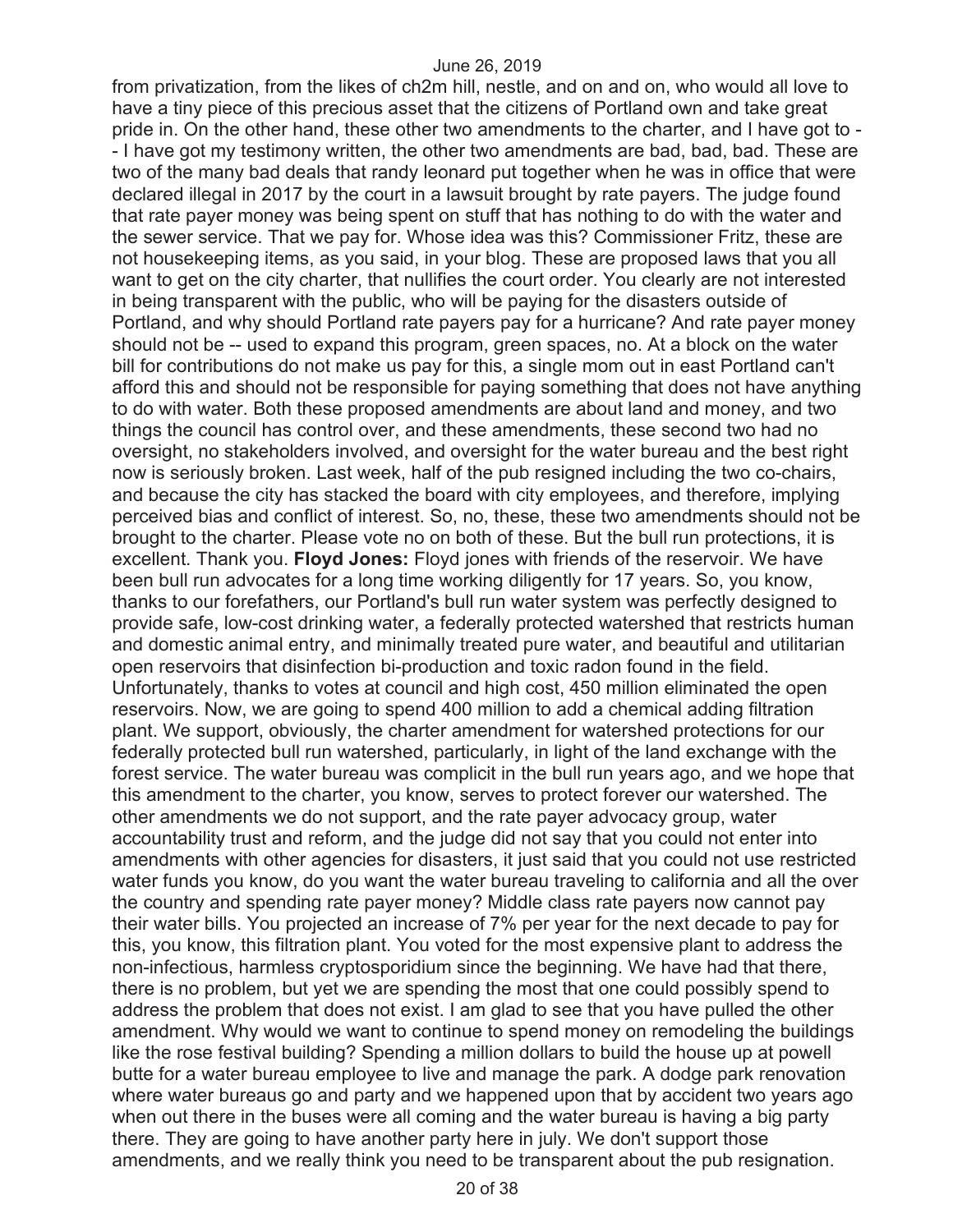**Eudaly:** Thank you. Can you call the --

**Joe Walsh:** Good morning, I am joe walsh.

**Eudaly:** Just a moment. Just a moment. Just a moment, mr. Walsh. Just a moment, mr. Walsh. Keelen, can you please call the next people. Mr. Walsh, can you cut his mic, please.

**Walsh:** This is my time. My three minutes.

**Eudaly:** I am following procedure, and having you asked up to the table. You are now disrupting and I will ask you to leave. Mr. Walsh, you are disrupting and you will leave now. I am calling a recess. [recess taken]

**Eudaly:** We follow certain protocol at council, and that is our clerk calls people up who have signed up to give testimony, and that's what I was attempting to do. I was not a preventing mr. Walsh from testifying. He signed up. We simply need to read his name into the record. If people cannot respect our protocol, they can go express themselves somewhere else. Keelen, was there anyone else on the list for public testimony? **McClymont:** No, just those three individuals signed up.

**Eudaly:** Colleagues, was there any further discussion?

**Fish:** We are going to take up the resolution on 625.

**Eudaly:** All right. Keelen, please call -- this is a resolution, please call the roll on the first item, 625.

**Fish:** First, commissioner Fritz, thank you for bringing this resolution forward. It enjoys brought support in the community. It is well crafted and thoughtful. I enthusiastically support it, aye.

**Fritz:** Thank you to everybody who came today and participating in the discussion. We did the discussion draft open for a month or so now, and I appreciate all the staff and community members that provided me with information to inform the decision-making, and regarding the timing of these measures, as was mentioned under the land exchange, we first started discussing it when there was concern about the land exchange potentially reducing the protections for the bull run watershed, so that's one reason as to why now, and another is because of the metro green spaces measure in the fall, and the central partnership for our community supporters. This is not only a low-budget campaign, this is a no-budget campaign. It will involve me doing a lot of going around the city talking to wedding parties, anybody who will listen to the bull run watershed and why we should protect it. It's strange that I don't know if I am -- I certainly am one of the members of the council who most hate campaigning, and so now in addition to the six campaigns for my own election this will be my third ballot measure that I have brought up with the gas tax and cannabis tax, so Portland, consider this a lovely parting gift, although I will not be parting until the end of next year, as I mentioned, to janice thompson, I don't think I have it in me to do another campaign next year. Who knows. I might get my last wind and sprint to the finish. My chief of staff, tim, is looking pale over there, and I think we will have to talk about that later. So the intent of the resolution is to ask voters to show that they value our drinking water resources and emergency preparedness, and as a public servant, I want to leave our water system better off, our community more resilient, and allow others to participate in that, and the earthquake mutual aid thing is important. We need partners outside of Oregon to be able to help us out in the event of the big one. And this measure includes a binding city policy that there will be a report to council every year to detail mutual aid agreements and those -- what aid is given and received so there is the accountability of that. Thank you to the bureau director mike stir, gabriel, the deputy director, and eddie campbell, the resource manager and karen from the city attorney's office, and janice thompson, mike houck, steve weis, courtney ray, and mike -- thank you to christine and my senior policy advisor and my chief of staff. Aye.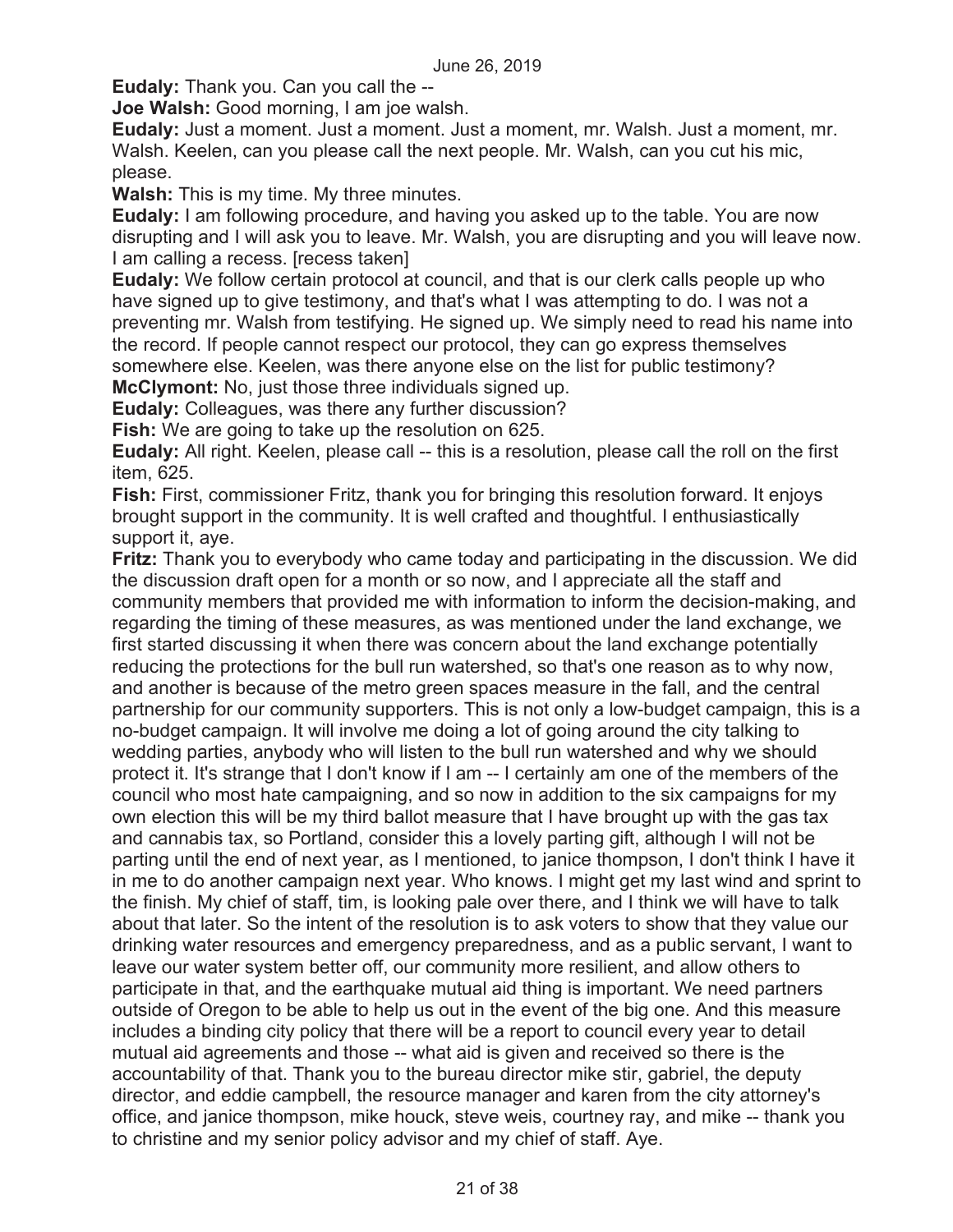**Eudaly:** Well, commissioner Fritz, I want to assure you that you have my support, so you do not need to corner me at any parties or weddings that we may be both attending. I want to thank people who came to give testimony today, it was a valuable history lesson for me, and congratulations on your retirement, and congratulations on your new position. Aye. The resolution is passed. Or is adopted. And keelen, please call the roll on item 626. I am sorry, 626? Sorry. Yes. Fish.

## **Item 626.**

**Fish:** This is the resolution on the emergency mutual aid agreements. I think that what some people forget is that these agreements serve two purposes. One is a training ongoing training. So that our front line people are up to speed and second, when something bad happens here, under these mutual aid agreements, other water bureau teams from other cities and jurisdictions come here and help us with our emergency. So, they are -- they make perfect sense, and there is no -- there is no valid reason in my judgment that rate payer dollars can't be used to fund them. Aye.

**Fritz:** Need to mention that mayor wheeler is out of town -- town today, and he indicated his support for these measures and said it was okay to do it while he was gone, and as I mentioned the timing was so that we could do the second reading of the previous item next week, although that's not going to happen. But, I do want to mention that the mayor expressed support for all of these measures, just clarifies the council's authority which we believe that we have, and there is not a court order, a settlement agreement on the previous challenge, and so it is obvious that there is confusion, and so the right way to resolve the confusion is to ask the voters to make a choice on what they want the water bureau to be able to do and not do, and so I hope that Portland voters will agree that having the mutual aid agreements is the right thing to do. Aye.

**Eudaly:** Mutual aid is a beautiful thing and given the fact that natural disasters and climate change don't recognize jurisdictional boundaries, I don't think that we should limit our service. I vote aye.

**Fritz:** I would like to pull 627 back to my office, please, madam president. **Eudaly:** All right. Sorry, the resolution is adopted. [gavel pounded] 627 is being pulled back to commissioner Fritz's office. Let's see where we are. 1056. I think we were on 628? Keelen, can you please call the item.

#### **Item 628.**

**Eudaly:** All right. Is the auditor here? Okay. I will hand it off -- off to staff.

**Amanda Lamb, Interim Director of Independent Police Bureau:** Good morning, commissioners. On behalf of the city auditor I am amanda lamb, and I am serving as the interim director of the independent police review. I am here to present to you courtney fraser for a three-year term on the citizen review committee. As you know, the crc plays a critical role in our civilian oversight system. The community members that volunteer on this crc hear misconduct cases and provide policy recommendations to the city council, the police commissioner and the bureau, and the city auditor's office. Recruiting volunteers is a big undertaking, one undertained by our senior outreach coordinator irene, who is also here with me today. These volunteers carry a lot of responsibility. Not only for the aforementioned tasks mentioned but also have to bring to the process fair and good judgment, a strong background in analysis and applying that analysis to the decisionmaking, and we also seek to have a volunteer base representative of our community and know that it is a work in progress. We have made progress on that front, and I think our current applicant sitting here today is also reflective of that process. Sylvan fraser bring a lot of work with vulnerable, marginalized and often under-represented communities. Their work with intersection individuals in the intersection community, as well as children and families in vulnerable situations is a voice that is really imperative to have on this oversight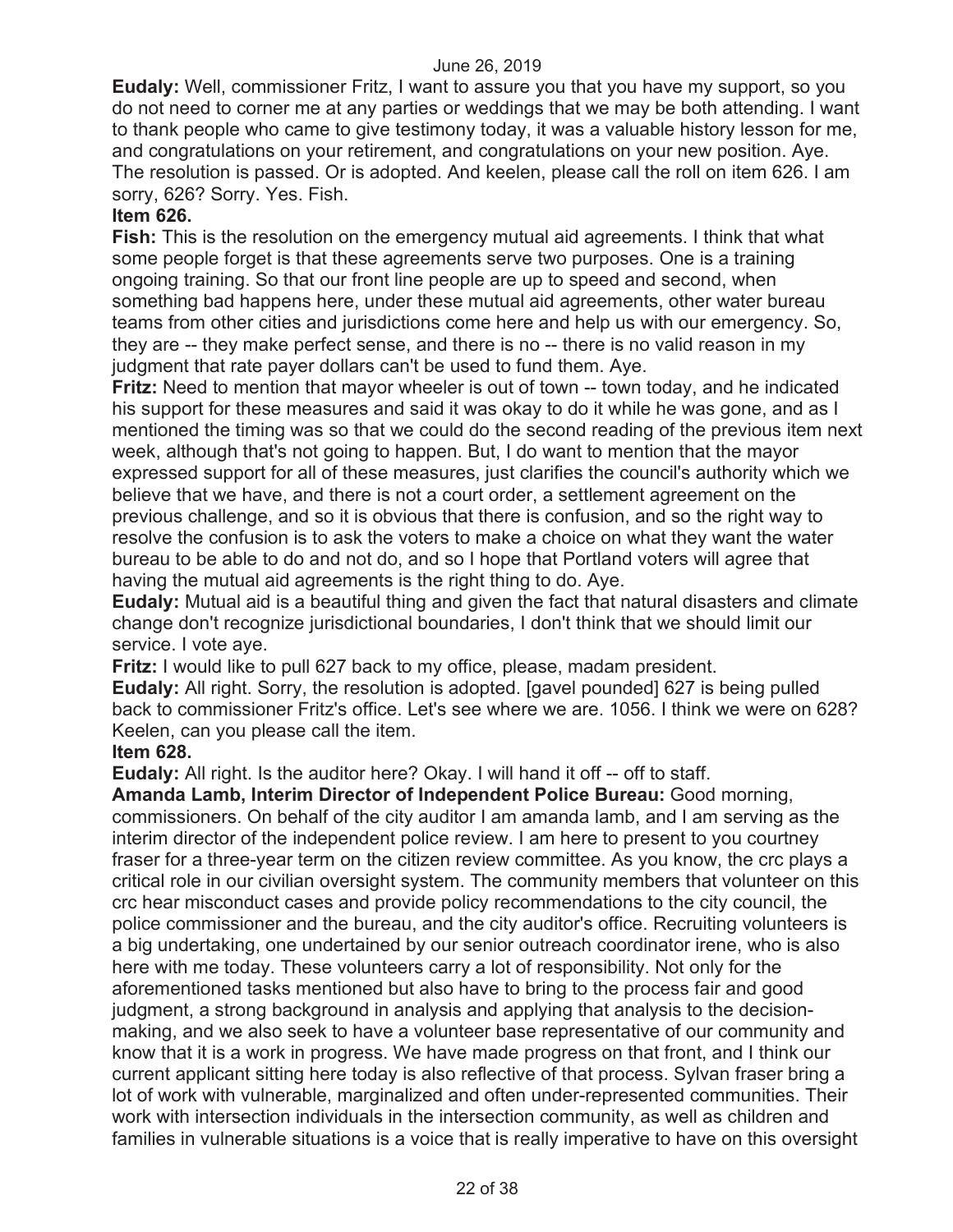system, and we look forward to bringing them onboard. I would like to invite them to make any statements.

**Sylvan Fraser:** Good morning. My name is sylvan. I am honored to be under consideration for a position that would allow me to participate in the police accountability process as a representative of my community. If this trust is vested in me will review the matters that come before the committee to ensure fair and just outcomes. If my appointment pleases the city council, I look forward to the opportunity to serve. Thank you. **Eudaly:** Great. This is a resolution so keelen, is there any testimony? **McClymont:** One person signed up. Dan handelman.

**Eudaly:** Mr. Handelman. Welcome, as you know you have three minutes. Please state your name for the record.

**Dan Handelman:** Thank you, president eudaly. I'm dan handelman with Portland cop watch. Sounds like same kind of testimony I give often at these appointments. We don't have any issues with the applicant today. In fact they seem to be the kind of person that Portland cop watch has supported repeatedly, someone who knows people harmed by police and the police themselves. Such a perspective is much preferred to those who unquestionably support the police or even this may surprise some people those who always think the police are wrong. You know all this about their background because you have the application as part of your packet and have read that per the ordinance. I want to talk about the crc's present and future. Crc has no members over the age of 50, which does not represent the population, is not changing today. The work groups are not meeting regularly in part due to other obligations by the members. Outreach audits of complaints on policy issues on enforcing crowd control are being strung along with no progress or outcomes even as the ppb has been involved in nine deadly force incidents in the last nine months. I want to note the historic vote by council last month. The first time the majority has voted to find misconduct in the 18 years the ipr system has been in place. Council was given final say because the chief ignored council findings a total of three times under the old system. It was disheartening to hear the mayor complain about the system's structure when he was on the losing end of the vote. The auditor had a work group look at the structure two years ago and not all the suggestions raised have been addressed, so before anyone tries doing a complete overhaul perhaps we can look at the work already done around this. There are also issues that were raised, have been raised repeatedly around ipr limitations and crc's limitations under the ppr contract. Once you add a new member to the group, notably replacing albert lee part way into his term, please continue to focus on ways to support and strengthen these groups. One of the questions I have raised a couple of times is why when somebody is replacing somebody midterm are they given a full threeyear term instead of finishing that term. Now ipr has to stagger their filling the new seats instead of replacing everybody on regular cycles. Lastly in terms of the case you heard last month, commissioner Fish was absent, the officer's discipline will be considered. The chief assured us that the police board will not be able to overturn your finding, which is very important in terms of the structure.

**Eudaly:** Thank you. Any further discussion? This is a resolution. Please call the roll. **Fish:** Well, thank you for your willingness to serve. Aye.

**Fritz:** This is a very difficult job. I appreciate your willingness to do it. Aye.

**Eudaly:** Thank you, sylvan. You bring an incredible background and personal experience and expertise. I'm excited to see your work. I vote aye. The resolution is adopted. Please read item 629.

## **Item 629.**

**Eudaly:** Commissioner Fritz.

**Fritz:** Thank you, president eudaly and colleagues. Commissioner Fish, we have these appointments before us today you partnered with the members and we're very intentional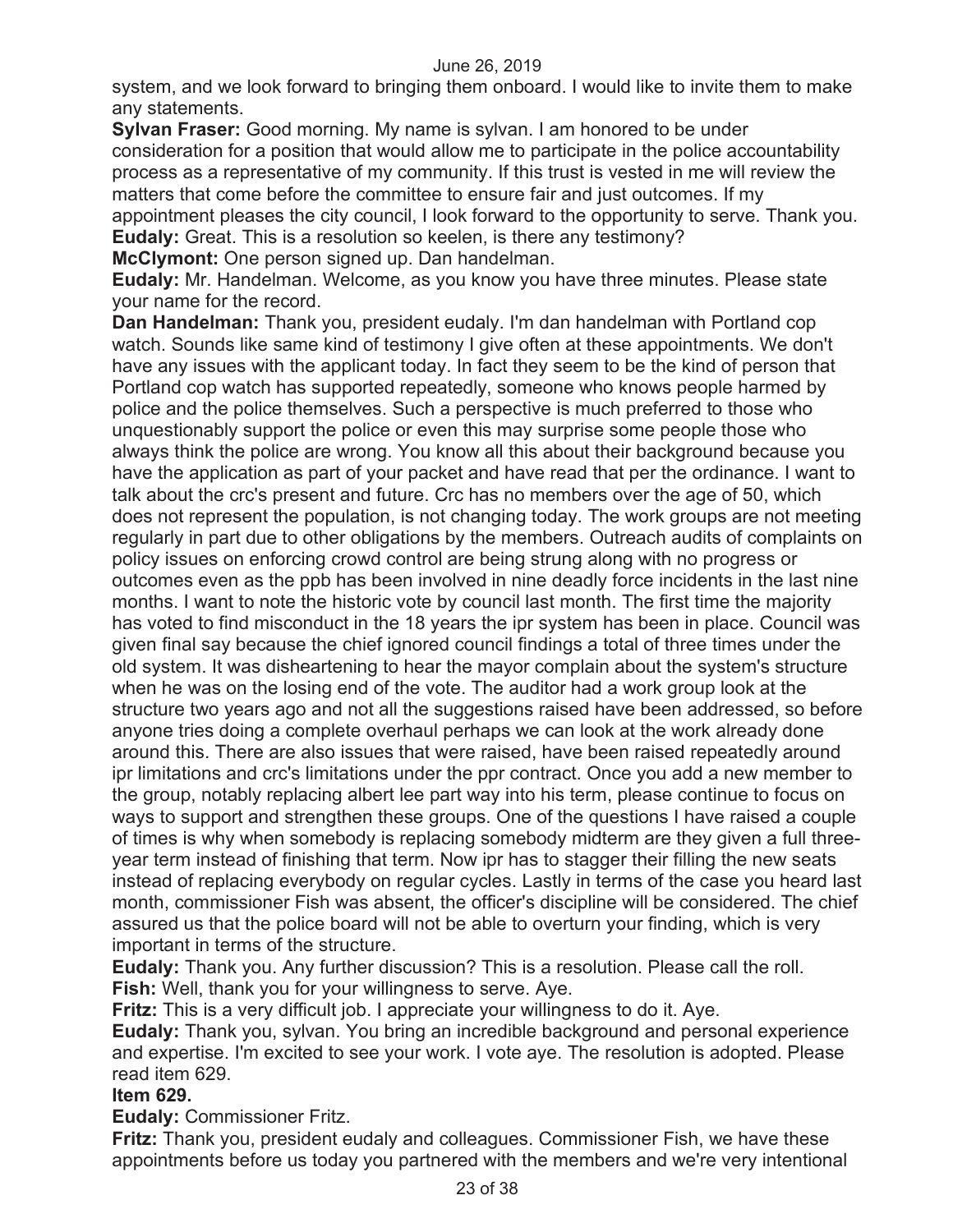about outreach and recruitment process. We also shared the values and goals of increasing diversity in expertise and lived experience. This resulted in a strong pool of candidates and ultimately the finalists reflect our values. I know that commissioner Fish supports these and i'm just asking you to pass it over to amy archer masters to talk more about it.

**Amy Archer-Masters, Portland Utility Board Analyst:** Thank you. Good morning, president, commissioners. I'm amy archer masters, currently Portland utility board analyst. Pleased to share brief information and am available to answer questions regarding the recent recruitment for the board and appointments considering here today. Although the recruitment happens year round focused efforts began earlier this year and we engaged with the office of city life, council offices, bureau of environmental services, Portland water bureau as well as community partners to conduct outreach through social media and campaigns. We received 13 applications for the current openings and before you are the top five candidates for appointments. There would remain one vacancy due to the recent early resignation. Recruitment subcommittee was formed to review candidates and make recommendations. The subcommittee included members from the current Portland utility board, the bureau of environmental services and water equity and management representatives, commissioners, staff and community member. The recruitment from the subcommittee identified the top five before you today, although at the time only four positions were open during those interviews. The board subsequently recommended the four community member appointments and had some concerns about public perception issues that could arise by appointing additional city staff representative. The subcommittee however felt the community connections, skills and experience of that representative would be an asset to the board. The board does plan to discuss board composition and determine whether any changes to code or bylaws are recommended in order to clarify that for any future recruitment. There was particular interest from the board as well as subcommittee in expanding skills for engagement with diverse communities including tribal representatives, low income youth and other vulnerable communities. The appointment expands the skills of the board as desired and include candidates with civic engagement, construction management, hydrogeology and watershed planning, civil engineering and legal experience. Details regarding the potential appointees are provided in the report document and i'm happy to answer any questions that you may have.

**Fritz:** It was referenced earlier why are there so many vacant seats on the Portland utility board.

**Archer-Masters:** Absolutely. The appointments for the board are staggered. It's an 11 member voting and three ex officios. Every year the ex officios are appointed for one year terms. For the 11 voting members they are staggered so that every year there's at least three or four vacancies so that you have a constant turnover of some stability on the board as well as some new perspectives. So when we started the recruitment we already had four positions we were recruiting for, and it was just this past month that two additional - two co-chairs resigned early. We now have additional opening.

**Fritz:** The four that we started recruitment for was because their term had already ended? **Archer-Masters:** Yes or somebody had resigned in the prior year. There were three full three-year appointments that were to be made this year. One that is a shorter term because the persons who left last year had a shorter term remaining.

**Fritz:** The question some people have raised about the person who is a city employee being appointed as a community member, is there anything in the bylaws or was there anything in our recruitment that said city employees could not apply?

**Archer-Masters:** There's no conflict of city employees being appointed to the board. There are of the 11 voting members one that is specifically designated to be city staff, and labor representative. That position is currently filled. For the remainder it's open. The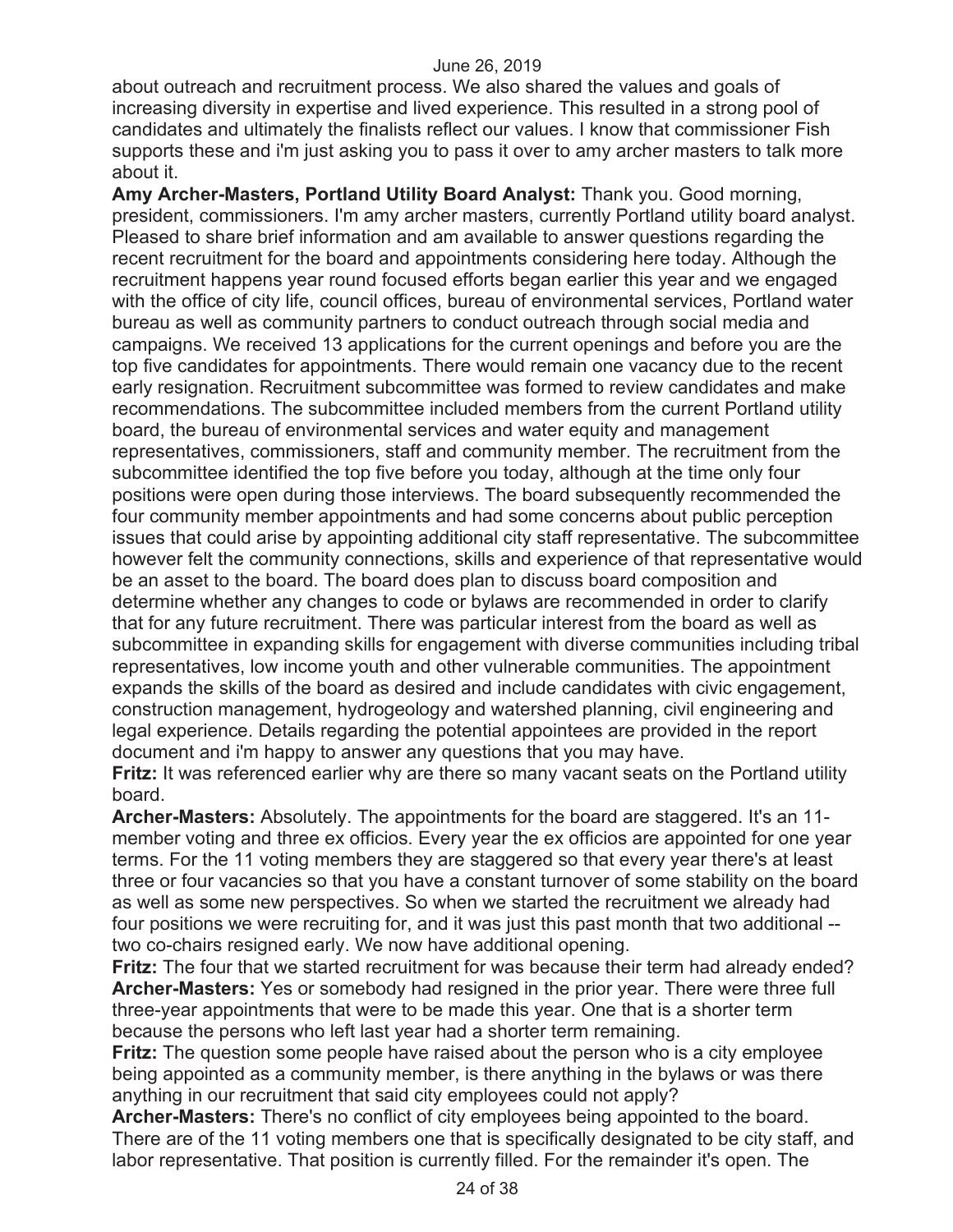requirements in the bylaws do address the range of skills and experience that folks have in order to participate in the board so that we're trying to get a good balance of perspectives and that's really what the subcommittee considered. There was conversation in the subcommittee about the fact that one of the candidates was city staff, but the community connections and skills and experience that that person brought forward, the subcommittee felt that she was a good candidate.

**Fritz:** I believe that the report may be in error that that person is listed under ex officio. **Archer-Masters:** Yes, my apologies for that. The first page is correct, the terms and voting member appointment. Mia is the one that is the city staffer. She's worked at both water bureau and is currently employed at bes. In the bio section I inadvertently pasted her in under ana brophy, one of the ex officio members. All of the information provided is correct and the terms and who they are replacing is correct, but it was placed in the wrong portion of the form.

**Fritz:** It draws attention to her bio. She is being appointed to one of the shorter terms. We wanted to do that intentionally. It's really interesting to have a refugee from bosnia who understands the importance of clean water and functioning wastewater systems from a lived experience of repression and genocide and she's very sensitive to the cultural and the community diversities and participated in leadership development conference. She certainly brings a perspective which is very different from the standard city employee although I would have to say our 6,000 city employees often serve because they are public spirited people who do good in the community. In discussions commissioner Fish and I felt that that should not disqualify her from wanting to volunteer her time. She will not be getting paid to participate. She will be volunteering her time.

**Fish:** I move the record.

**Fritz:** Second.

**Eudaly:** The report has been moved by commissioner Fish, seconded by commissioner Fritz. Please call the roll.

**Fish:** It's an outstanding group of people willing to serve at the pub. The pub and the cub play a vital role in enhancing transparency and community accountability. I thank everybody that has agreed to serve and we look forward to working with them for many years to come. Aye.

**Fritz:** In all the advisory bodies I have been connected with I tried the stress the importance of collaboration between community members and city staff. When just one or just the other does these recruitments and appointments we tent to just talk to the people we know and not necessarily do an outreach at the beginning of the recruitment. I was concerned we didn't have enough applicants. I appreciate amy and cynthia as well as christine and my entire staff team in reaching out to people to explain why would you want to serve on the Portland utility board. It's not something that I think many people even know about or certainly feel like they are capable of serving on. I do remember county commissioner judy shiprack telling the story how she was appointed to the state plumbing board. She doesn't know anything about plumbing but she is a user. That's a good perspective to remind us people who are willing to put in the time to learn the issues and give thoughtful advice particularly if they have community connections can really help in advising on bodies like the Portland utility board. I am thrilled with the expertise in the bios for these appointments and very happy to support them. Aye.

**Eudaly:** I vote aye. The report is accepted. Please read item 630.

## **Item 630.**

**Fish:** It's my intention if there's no objection from the council to take this back to my office and to file a substitute in two weeks, which incorporates some excellent feedback that we have received from the regional arts and culture council and others. I would ask for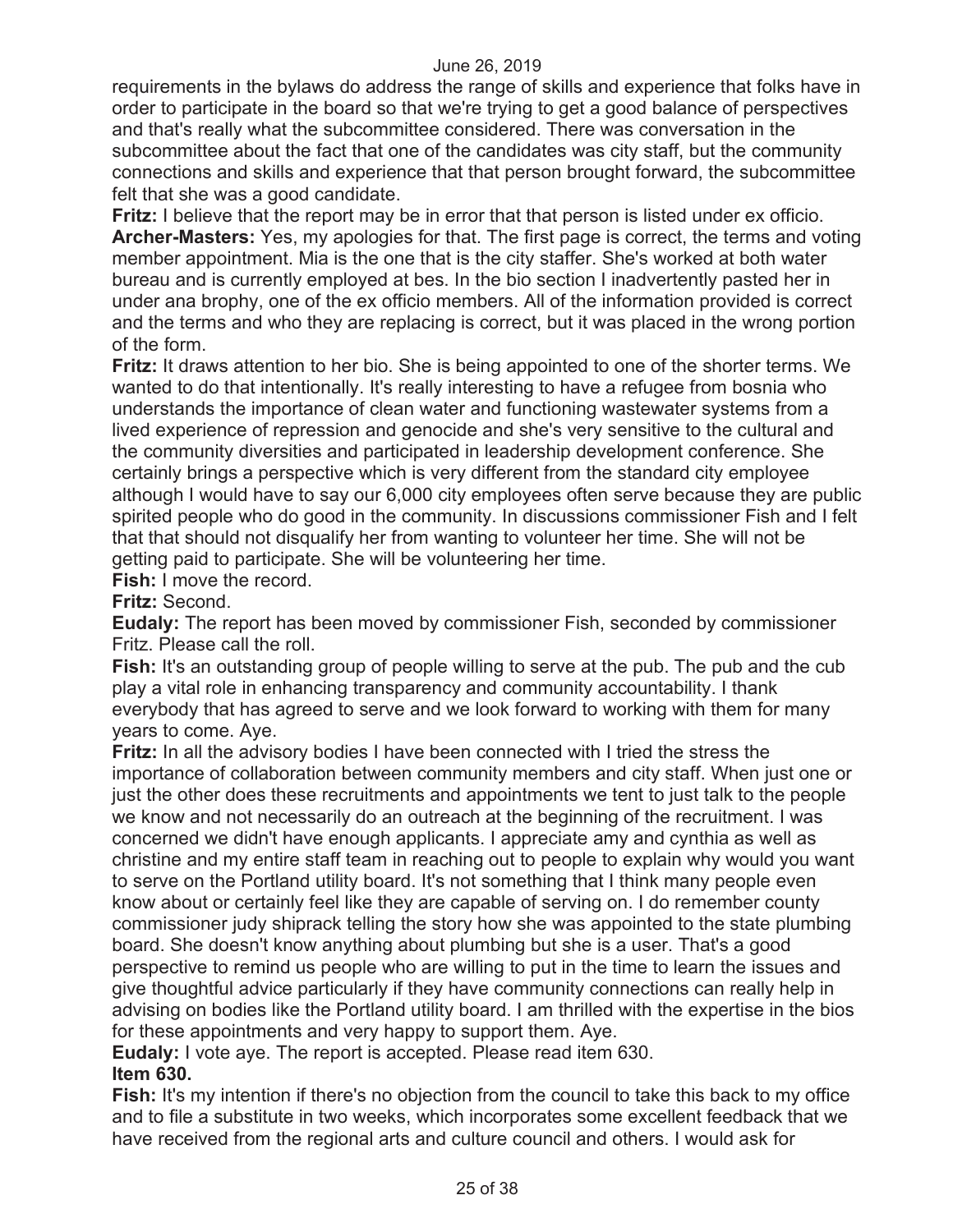unanimous consent to take this back to my office and it's our intention because we don't have council next week that in two weeks we would file a substitute.

**Eudaly:** Sounds good. 630 is being referred back to commissioner Fish's office. Please read item 631.

## **Item 631.**

**Eudaly:** This is the mayor's item. Are there staff here to present? Welcome. Hello. You look familiar.

**Tim Heron, Bureau of Development Services:** Council members, good to see you again. I'm tim heron, senior planner with the bureau of development services. President eudaly, nice to see you again. Commissioner Fritz. If you do run again. Commissioner Fish, always my pleasure. It's also my pleasure to be before you to make a recommendation of appointment of chandra robinson to the vacant position of architect on the design commission and reappoint commissioner don vallaster to the position of developer. Commissioner don as we refer to him's continuation comes at a critical time given his expertise particularly in construction and material tending knowledge. He also has experience through his firm at the land use process and over the past couple of years has come quickly aligned with commission expectations to the design guidelines, concerns of the neighborhood and has yielded high quality urban design proposals needing often only one hearing to be approved. This is a healthy perspective and impress upon future customers of the land use process to work with the commission to complete projects faster, better and minimize the number of hearings while yielding high quality compatible designs. Chandra robinson is a particularly unique candidate by virtue of her global architectural experience, native roots and her architectural practice in Portland since 2005. Chandra has worked with architects without borders for nearly ten years assisting communities in need in tanzania, haiti and paul. She collaborated on a community she led for right to root working with members of the emanuel temple to help envision what is missing in their community and what to add in order to help bring the community together. For these reasons she's an exceptional candidate and will be particularly good fit for the architect position of the design commission.

**Chandra Robinson:** Thank you, tim. I'm really excited to be here and excited about the opportunity to serve Portland and beyond design commission. I grew up in Portland like tim said, and I for a long time saw it was the same for a long time and I still loved it but once it started changing it still seemed like home to me. I really appreciated that. I think that's at least partly due to the design commission. I really am excited to be a part of that to watch Portland grow and to keep it Portland.

**Eudaly:** Please state your name for the record.

**Robinson:** Chandra robinson.

**Eudaly:** Thank you. Colleagues?

**Fritz:** Thank you for your willingness to serve. Tim, I notice that ms. Robinson is able to be the architect position because don vallaster is moving to a developer position. Do we still have just two architects on the design commission?

**Heron:** Correct.

**Fritz:** Thank you.

**Fish:** Move the report.

**Fritz:** Second.

**Eudaly:** The report is moved by commissioner Fish, seconded by commissioner Fritz. Please call the roll.

**Fish:** Thank you for your willingness to serve, ms. Robinson. Ten years ago there was a lot of controversy surrounding the design commission and we had some very spirited hearings. Our last couple of hearings we had tremendous number of stakeholders come in and offer testimonials that the process is working very well towards the goal of higher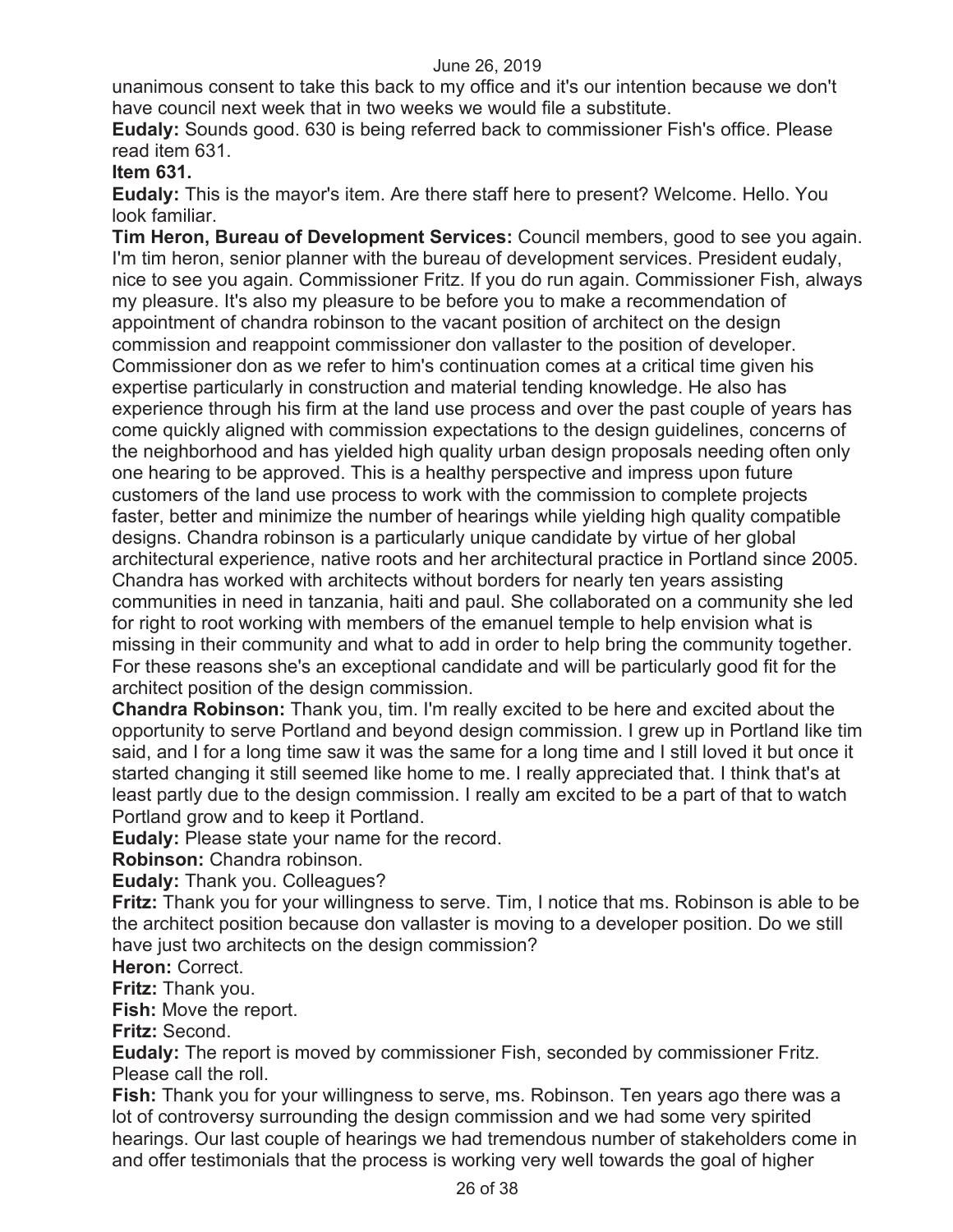levels of design. The decision making process is moving quickly and the number of reforms have been implemented. I think you are joining a high performing body with strong leadership in julie livingston, who is here. We thank you for agreeing to serve your community. Aye.

**Fritz:** Thank you for lots and lots of hours that this is going to take. I appreciate you mentioning your connection to Portland, your long time lived experience here. I was in the good in the 'hood parade on saturday and I walked down williams street. I was shocked by the changes there. So i'm going to really appreciate your historical perspective to make sure that as you said as we change we still stay like Portland and look out for all communities. Thank you for your willingness to step up. Aye.

**Eudaly:** Well, thank you for your service. I'm really excited about the perspective and expertise you bring. Bds is no longer my portfolio, so I don't get the chance to talk to many people over there any more but I hope we cross paths because I would love to know more about especially architects without borders. I vote aye. The report is accepted. Please read item 632.

## **Item 632.**

**Eudaly:** This is the mayor's item. We have staff here to present. Welcome.

**Matt Gierach, Bureau of Revnue and Financial Services:** Good morning. I am matt gierach, debt manager in the bureau of revenue and financial services.

**Stacy Jones, Pension and Finance Manager, Fire & Policy Disability & Retirement:**  I'm stacy jones, pension and finance manager at fpdr.

**Gierach:** Thanks. The ordinance being presented to you authorizes the city to issue up to 52.9 million of tax anticipation notes to finance the annual projected fiscal year 19-20 cash flow deficit in the fire and police retirement fund. Under chapter 5 of the city charter, the city's fire and police retirement fund is funded annually through the fpdr property tax levy based on the amounts needed to pay and discharge all requirements of the funds for that year. You may recall the fpdr levy is separate from the general government and other levies. The vast majority of fpdr levy collections are received mid-november of each year resulting in insufficient fund balance during the july through october time frame. Annually the city utilizes tax and passion notes referred to as tans to provide interim funding during that period. The tax anticipation notes are short-term debt instruments that typically mature within one year of issuance. The city's debt management division will be facilitating sale of the 2019 in late july with scheduled closing in august. A 2019 will subsequently mature in june of 2020. Based on today's capital markets conditions our estimated buying rate is approximately 1.5%, though this will vary depending on market events that occur between now and the tans sale, when the rate is locked. If you have any questions, please let us know.

**Eudaly:** Colleagues? No? Is there any testimony on this item?

**McClymont:** One person signed up. Maggie.

**Eudaly:** Thank you for being here. Is maggie here? All right. I see no further discussion. This is a first reading of a nonemergency item that moves to second reading. Please read item 633.

## **Item 633.**

**Eudaly:** All right, this is my item. This is a second reading. Any further discussion? Please call the roll.

**Fish:** Just to be clear these are all the sidewalk repairs for which there were no remonstrances. So there's no controversy. Aye.

#### **Fritz:** Aye.

**Eudaly:** Well, we heard some concerns brought up by a community member about our sidewalk repair system and process. I want to assure everyone that we're looking into these issues to make sure that we have an appropriate, accurate and accessible process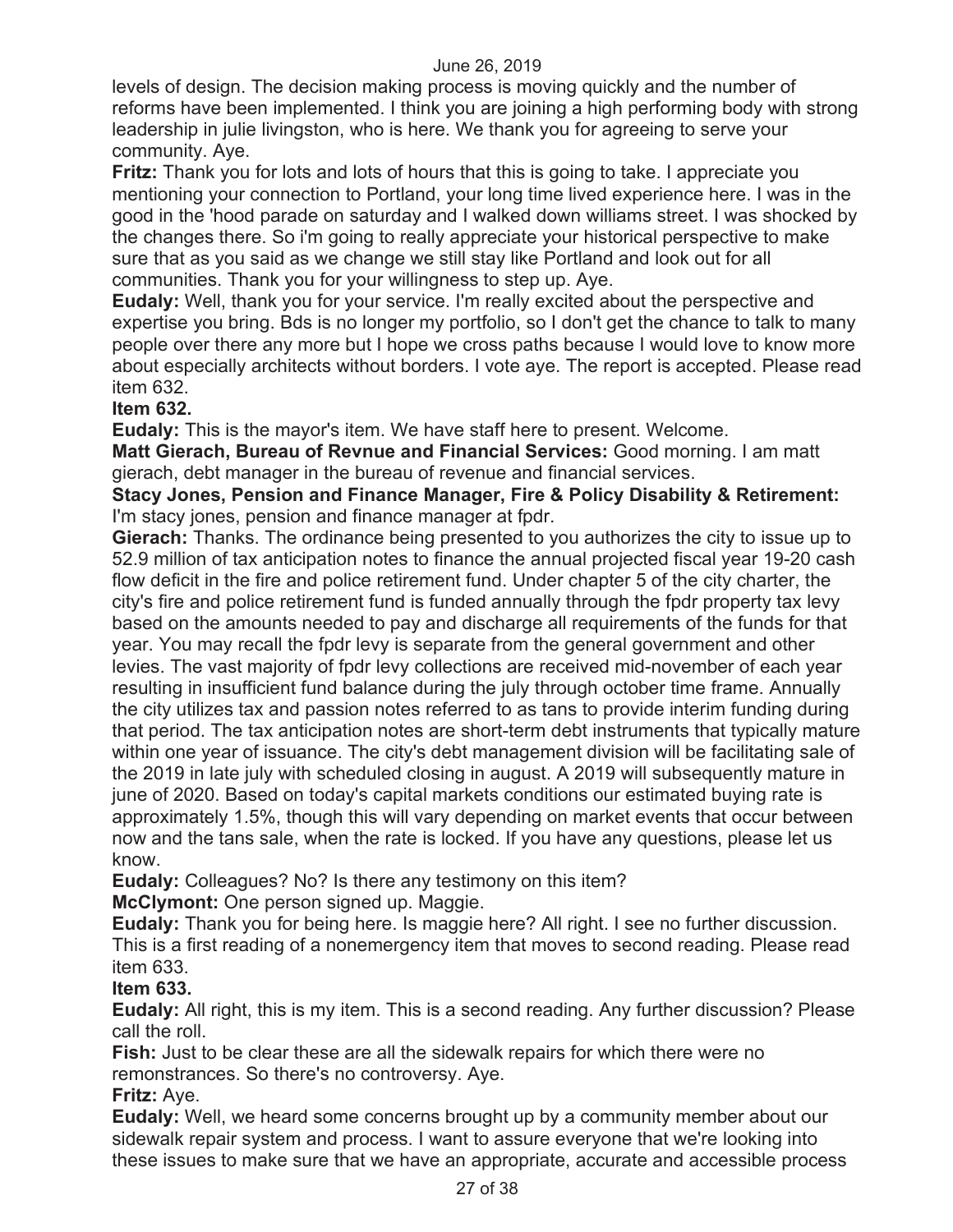for community members to follow when they do want to appeal a decision. I vote aye. The ordinance is adopted. Please read item 634.

## **Item 634.**

**Eudaly:** Current city code does not allow for attachments in the right of way and underground wiring districts. This code change would create an exemption to allow wireless attachments to poles in these areas and it is my understanding that we are legally obligated to do so. Pbot staff angel as well as tim heron from bds are here.

**Anne Hill, Bureau of Transportation:** Thank you. President eudaly, the rest of city council, this morning I have a short presentation followed by invited testimony from bds staff tim heron who joins me here today.

**Eudaly:** I'm going to be introducing a substitute ordinance with some minor changes which staff will also be explaining in their presentation. I need to ask for a motion to accept the substitute.

**Fish:** So moved.

**Fritz:** Second.

**Eudaly:** The substitute has been moved by commissioner Fish, seconded by commissioner Fritz. Please proceed.

**Hill:** Thank you. I will briefly review small cell wireless facilities, their impact on city owned poles, need for the code update and future next steps. I will then turn it over to tim. As i'm sure you're all aware cellular and wireless providers are currently expand willing their networks to improve coverage and increase cellular network capacity. To meet the increasing demand on their current network served by cell towers. It's anticipated that there could be as many as 2400 wireless small cell facilities throughout the entire city of Portland. While most of those attachments will be attached to utility poles or third party poles in the right of way, many will be attached to city owned poles such as street lights. So what this city code update does is two things. The first thing it does is it actually adds trimet as an identified asset owner so the code up to this point has really only talked about utility pole owners because they are the ones that had attachments, their own attachments in the right of way. By providing a definition for trimet because they have catenary poles, they own different pieces of infrastructure in the right of way throughout the city this will allow them to be considered a third party pole owner just like the electrical utilities. The second step is the code we have amended the code to allow for wireless attachments on infrastructure in the right of way in underground wiring districts. The reason that this is important is because in our downtown, which is largely an underground wiring district, the only poles are our ornamental street light poles predominantly and signal lights. That's because all of the electrical wires are underground. So we don't have --

**Fish:** Excuse me. We keep losing the power point. It goes on and off.

**Hill:** Oh. Sorry.

**Fish:** Scanning for something.

**Fish:** How many slides do you have on your power point?

**Hill:** Not many more. The only one that would be is just to see where the underground wiring districts are but I think you have some of that in your packets as well. I don't have much more to --

**Fritz:** Basically downtown where the underground wiring districts are.

**Hill:** There are six underground wiring districts but they are literally like grand avenue or martin luther king avenue. They are literally one street. They are only small portions of those streets. The largest area is here in the downtown, and when we realized staff that there would be no opportunity for industry to attach, which could be a barrier to entry, the first thing I did was call tim and say I think we need to start some conversations with the historic landmarks commission appeared design commission around what this could mean in the future. So we did go meet with -- i'm now since I don't have slides -- in march 2019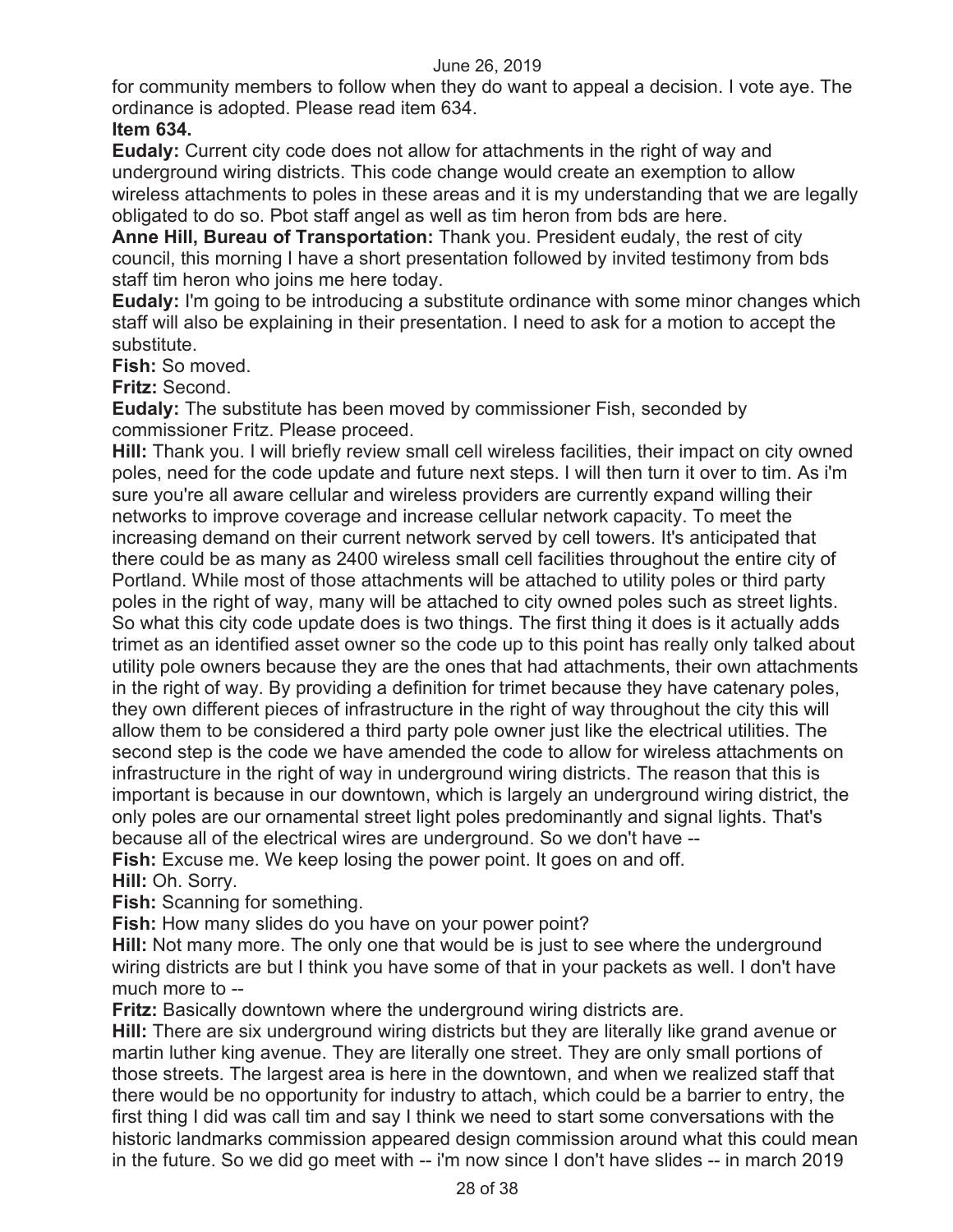we did go back, return back to the historic both commissions were meeting together at a joint session. We had completed an inventory of all street light poles in the downtown corridor. So basically the 405 to the river. We identified every single street light that was not an ornamental pole. So we have about 500 of those that we can -- what we call quod head, those aluminum standard street lights. We can offer those up initially to the industry to attach while we figure out what the next step are if that's not enough coverage. What the commission suggested was for us to go through a design and rfi process to actually get designs and see if we could come up with an iconic design for Portland. They western interested in a fake ornamental. They wanted to see if we could design something new. This has become also important as we look at south waterfront that we need to stop probably designing infrastructure in the right of way that's only single use like a street light. It was a good exercise for us to go through. We have had a kickoff meeting and tim will talk about that as well. We're doing this in partnership with bds. We also invited parks, understanding that there's a lot of street lights in parks and infrastructure, so they can be part of this process. We have committed to come back to council in the summer of 2020 with whatever that proposal street light design is. Just so that you can stay up to speed and provide any comments or direction as well.

**Fritz:** In the meantime they can or cannot support things on light poles?

**Hill:** They will be able to attach to the street light poles that are not ornamental. The ornamental lights physically will not hold them so we will not remove or replace those. That will not happen until we come to council and there's a discussion and public hearing, people understand what and how and why that would happen.

## **Fritz:** Thank you.

**Hill:** In terms of outreach for the underground -- this code update I just wanted to follow up, we did actually two separate rounds of outreach. We did a public notice for the initial code change posted in the march 22 edition of the daily journal of commerce then we update was published in the may 28 edition of the journal of commerce. We posted it on the web page at pbot and we notified every neighborhood association even if it was one street. District coalition, local business associations, including trimet, Portland mall management, inc., and the industry partners. Additionally we briefed the design and historic commissions. With that i'm done with my portion of the presentation. My apologies, i'm happy to send around or maybe we can sends around the power point. I want to turn it over to tim before we answer any questions.

**Tim Heron, Bureau of Development Services:** Mine really needs the pictures. **McClymont:** We called someone.

**Heron:** I'm tim heron, bureau of development services senior planner and design commission liaison and sitting in for hilary adams, a landmarks commission liaison, also sitting in for design commissioner brian mccarter, who is out of town. By extension i'm also sitting in for commissioner maya foty, historic landmarks commission vice chair, also out. This was really I have more pictures than words. It's part of what I do.

**McClymont:** It's up now. It's flashing in and out.

**Heron:** Okay. Well, I think i'm happy to forward to you all a power point with the notes included. Would it be helpful for me to talk about the process?

**Fish:** I think we should just -- my preference is to keep the camera on you, tim, so we can listen to you. It's very disruptive to have this going in and out. This is a first reading of an ordinance.

**Fritz:** If you could just post the presentation on your website I think it's important for the community to see it.

**Heron:** That's why i'm bumming. I don't know if this will be helpful to do for you all, hold up a picture.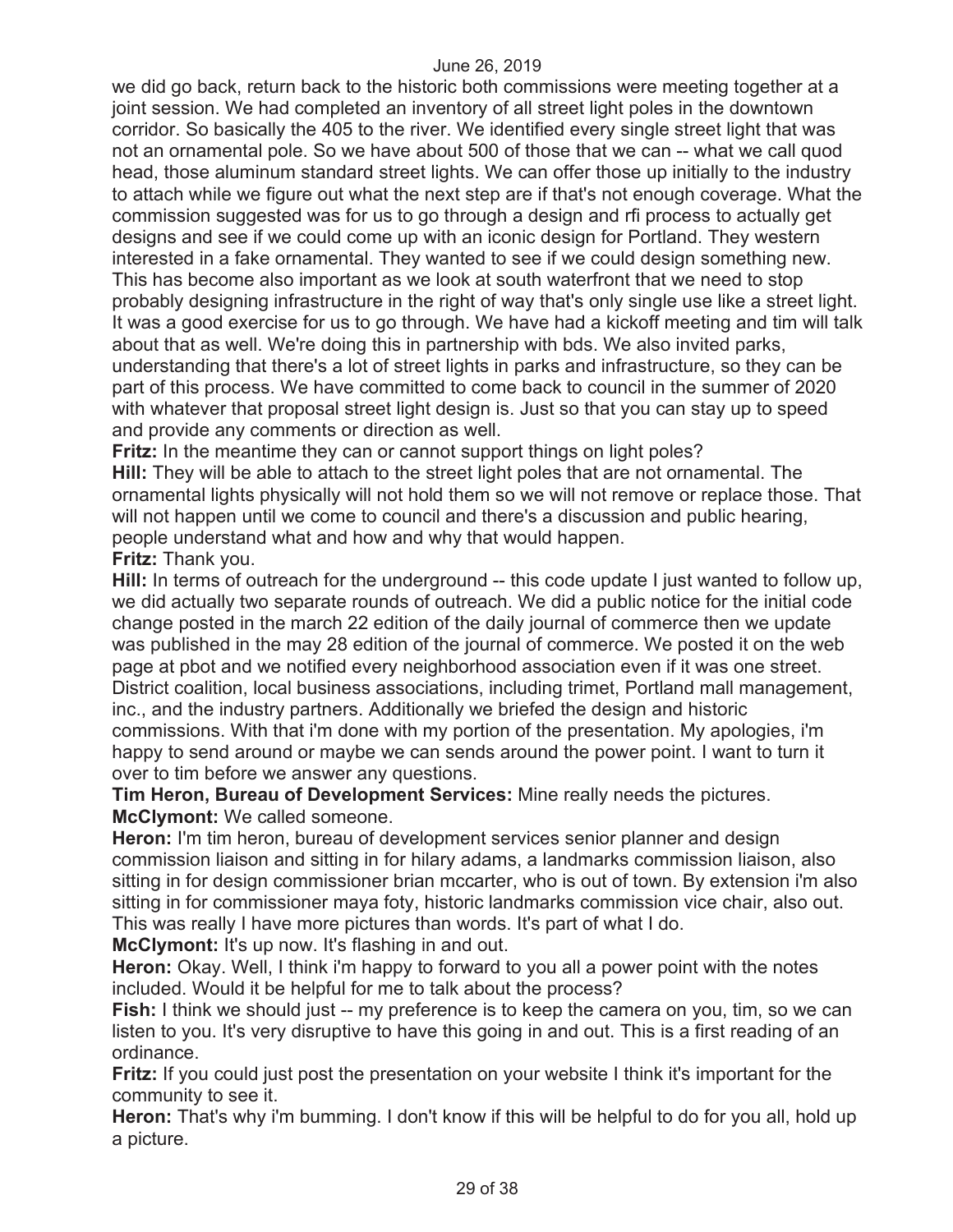**Eudaly:** Two things that i'm hoping you'll cover or one of you will cover are what are the minor amendments, and also talking about I think this is another instance where we're trying to get out ahead of something that can be forced on us.

**Heron:** Fantastic.

**Eudaly:** So we're trying to ensure the best outcome for the city even if this is not the most desirable outcome for us.

**Heron:** That's fine. I have basically I would have had nine slides. Let me just narrate those slides and paint a picture with my words.

**Eudaly:** You could do charades.

**Hill:** I do say i'm as tall as a canister. 4g antenna.

**Fritz:** What a party pickup line that is: [laughter]

**Hill:** Yes.

**Heron:** So I work very closely with the design historic landmarks commission and pbot, well over almost two years ago we started a conversation about how do we integrate these new facilities on what we call vertical infrastructure in the right of way. We quickly zeroed in on a very possessive ownership of the ornamentals. They are ornamental as they are. Attaching additional facilities seemed impractical. We realized very quickly that part of the design commission historic landmarks commission we spends a lot of time protecting the public realm and how it's organized. When I say that I think everything related to the sidewalk. Projecting signs into the right of way which are reviewed by staff and already or the commission. Canopies, alignment on the street trees, where street furniture is located. The scores in the concrete to put pavers in the sidewalk. These are all things through the advice of commission working with pbot we feel is important to provide advice and design that space. No different should it be for infrastructure in the right of way. Slide 3. Part of commissioner brian, who you appointed to his first term in december of last year, is his significant role with -- working through the trimet bus line which runs up 5th and 6th. We reorganized. There's a lot of street parts. There's catenary poles, ornamentals, ticket meters, there's a lot of furnishings that were very specifically and thoughtfully considered. Collocated as best as possible so that that flow to and from that light-rail alignment at the new blocks is as smooth as possible. This takes effort. We do design our streetscapes and we work closely with pbot to do that. One of the slides we have was and has been mentioned we realize we should have a real hard inventory of where the twin ornamentals are then by virtue of where they are not. That was important because understanding the need for these facilities that come forward into our environment that we have some measures in place before the requests come, president eudaly, that's something that we are trying to get in front of and I think we are very successfully. One thing we came up with was to establish hierarchy on where these new locations may go vis-a-vis small cells. One would be street intersections on existing utility poles meaning the street signals. We're in the downtown core. Signalized intersections where they have more functional feel and flavor, painted gray, they fit. That corner and that intersection that this would be the first choice. Number 2, avoidance of sensitive areas. By sensitive areas i'm speaking of historic districts. North and south park blocks, certain cultural areas. South auditorium, the pedestrian malls. Other similar locations. We said okay, outside these areas let's work the problem and find where locations could be. As I mentioned, number 3 was what prohibited infrastructure would be the ornamentals. We felt they were right the way they are. Manipulating them seemed problematic. As mentioned let's find these cobra heads. Very simple, utilitarian. These are the ones we should be adding. There are tentative designs for that. We also had a conversation, this is where a new stakeholder group has been put together, talking about how do we put together a new smart pole. When that pole would be something that incorporates multiple elements. One of the efforts that we did in south waterfront was colocate lights, collocate street intersections and other features on one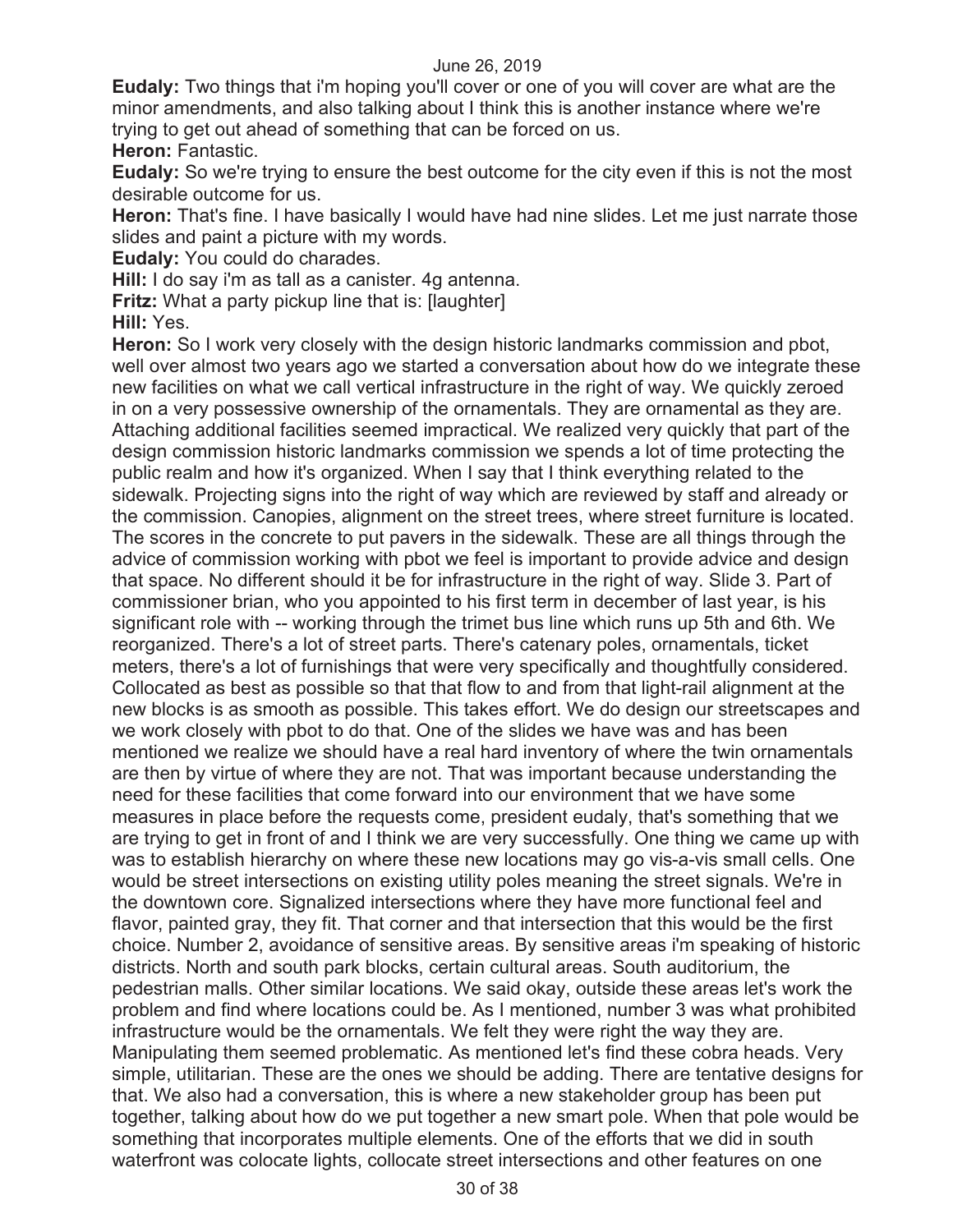pole. That of itself was worthy had our foresight been better we probably would have been thinking about also integrating that element. From one of the images, i'm sure you're familiar with south waterfront, if you look around there's a lot of collocated equipment. Lights on intersections and poles. Limit the amount of vertical things and sticks that run along that furnishing zone. That's something we are getting in front of. I think we're looking at a 21st century city in terms of access to any number of parts and things that show up in our furnishings zone. If we can collocate these which means heavier weight, stronger poles we'll from have this rfi process as we're calling it with all the stakeholders involved including representatives of the design commission and landmarks commission and myself we'll have another product, probably be back before you in the future. That's my presentation. I hope I was colorful.

**Eudaly:** So colorful. Thank you. Before we move on to public testimony, I need you to call the roll on accepting the substitute.

**Fish:** Aye. **Fritz:** Aye.

**Eudaly:** Aye. Thank you. The substitute is on the record. Is there any testimony? **McClymont:** One person signed up. Steve entwhistle, senior.

**Eudaly:** Thank you. Welcome. You have three minutes. Please state your name for the record.

**Steve Entwisle Sr.:** Good morning. I'm stephen entwhistle, senior. I have a bit of a concern. Have you ever heard of emf? Or emp. Do you know what i'm talking about? Raise your hand, if not i'll tell you. Emf is electronic fields, okay, electromagnetic fields that are -- you may have heard of the smart meter electronic problems that they are having that's causing cancer, okay? These 4g and 5g instruments are creating problems for people. People don't realize this. They don't know how to protect themselves from it. There is protection available but it's very expensive. You could protect your windows, your bedding, you can put a canopy over your bed. You can wear a hat at night so you can sleep. Some people have it harder than others with this emf and emp. Electromagnetic pollution, electromagnetic fields. They are everywhere. There's detectors and devices that you can test your areas and find out. It's new. People don't know. The doctors don't know exactly what it's going to be causing and long-term effects, but they are affecting people and we're not being protected. Okay? Especially people that live in erm buildings. Okay. I could go on with that with the earlier testimony about the erm buildings. Concrete pancakes that all the low income people are going to have to face when that earthquake hits. Okay. Then the clean water that goes into the dirty water pipes into those erm buildings needs to be discussed too as well. We need to really be concerned, okay, about this issue with electromagnetic pollution that is being just every day gets more and more. The most vulnerable people are the ones that are low income folks. They can't afford to pay for all that protection whereas some of you folks already have it and don't tell anybody. Thank you.

**Eudaly:** Thank you. Colleagues, any further discussion? This is a first reading of a nonemergency item. It moves to second reading. Please read item 635. **Item 635.** 

**Eudaly:** This contract has been in place since the Portland transit mall became fully operational in 2009. It's an agreement with trimet to ensure success of public transportation in downtown Portland and to support its use by a wide range of riders. Katherine levine, streetcar division manager, is here to provide information and answer questions. Welcome, katherine.

**Kathryn Levine, Streetcar Division:** Thank you. Just a brief background, when the mall was reconstructed and opened again in 2009 both agencies, city and trimet, agreed to dedicate funding to ensure that the place, the transit mall, was well maintained, clean and security services provided. So what's before you is an ordinance that would be the third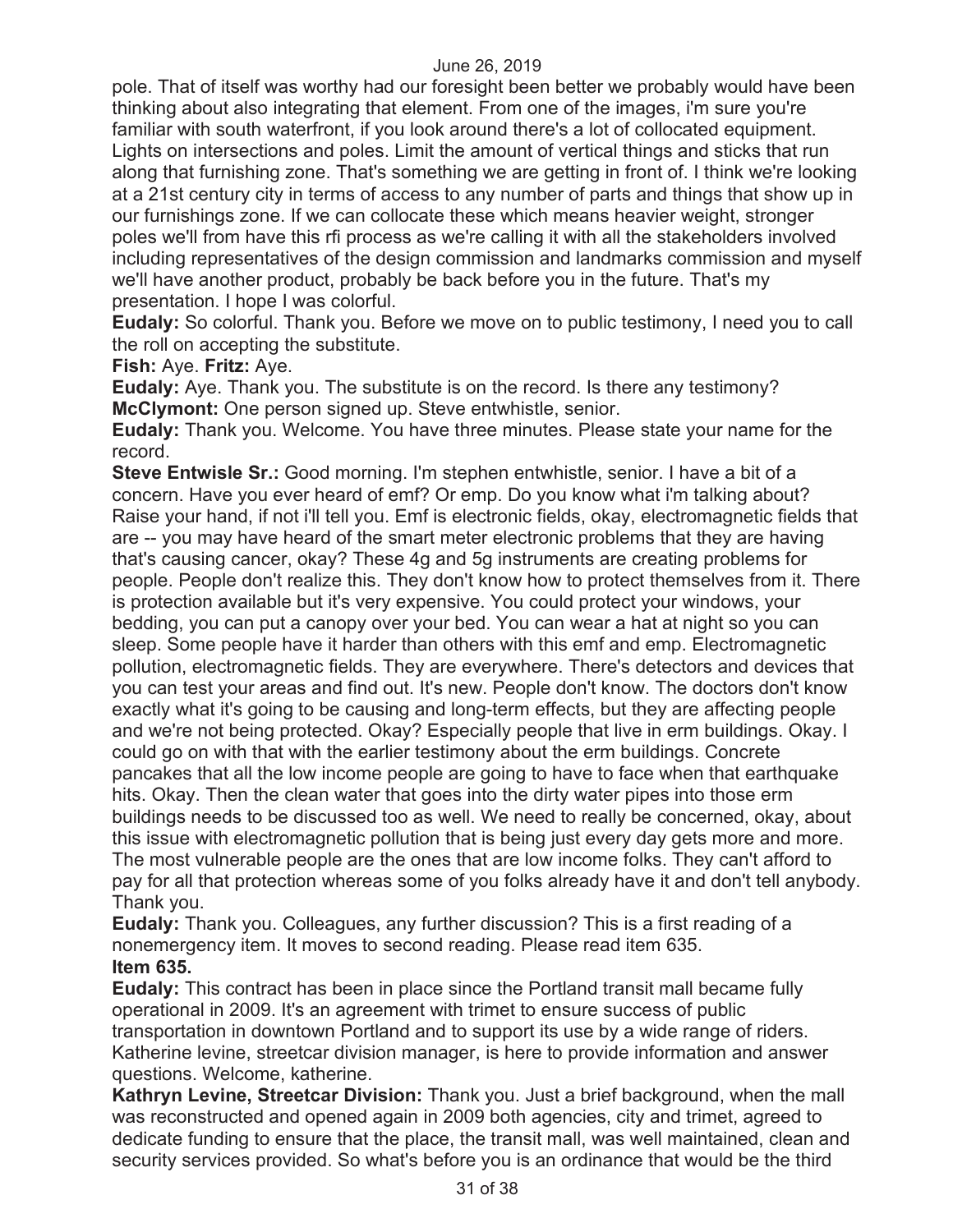extension, third five-year extension of the agreement we have in place with trimet. The total dollar amount is specified. That's over five years. I understand that there were questions about that so I wanted to just briefly describe the funding. Basically the bureau puts over half a million dollars annually into a major maintenance account. That's an account here at the city and its purpose is to ensure when it comes time to repave the asphalt paving in the natural we have funds available to do so. In addition we provide over \$700,000 a year to trimet. Trimet in turn adds its funding and contributions from private property owners and contracts with a nonprofit, Portland mall management, inc. They exist to provide oversight on the mall and to ensure that the maintenance, cleaning and security is completed each year. Their contract is approximately \$1.8 million a year in total. I know there was a question about security services, security services represented about a third of that total contract. We're aware that within the central east side there's an exciting pilot program about to take place, safety for all, which would have unarmed safety ambassadors providing security. We would certainly like to look at how that is accomplished and whether we have an opportunity to apply that model here as well in the future.

**Eudaly:** Thank you. Colleagues, I just want to add that we will be coming back with very likely be coming back with amendments around the security mou when this item returns to council.

**Fish:** If I could note during the budget process was a conversation about who is going to pick up the cost of the planter pots in and around the transit mall, whether that would continue to be a cost born by Portland parks and rec or by someone else. We look forward to continuing to work with pbot and trimet to establish the right level of service and right funding for this work. Thank you.

**Eudaly:** Thank you. Is there any testimony on this item?

**McClymont:** One person signed up. Steve entwhistle, senior.

**Eudaly:** Please state your name state your name for the record. You have three minutes. **Entwisle Sr.:** I'm steve entwhistle, senior. We have a little bit of a concern here. During social service facility closures, whether temporary, spontaneous or permanent, homeless or houseless are forced to seek social services at other facilities. They need to ride the max to get there. Trimet dragnets homeless people looking for social services. Don't fund this. This is a trap. I think this is wrong. I think anybody that knows that can see that. That this council seems to -- I don't know. It just seems ignorant to me. But anyway, make it real short here. Earlier today what happened with joe walsh in the corner here --

**Eudaly:** You need to keep your testimony relevant to this item. That is not relevant.

**Entwisle Sr:** President of the council eudaly, chloe eudaly.

**Eudaly:** This is about amending the contract for the transit mall. Keep it relevant or take your seat.

**Entwisle Sr:** Well, my relevancy, okay, is my presence here. Okay? **Eudaly:** That's not how this works.

**Entwisle Sr:** That's how I work. I think we can [speaking simultaneously]

**Eudaly:** You're disrupting. The testimony is over. Return to your seat or be removed. I don't care what you said. Goodbye.

**Eudaly:** Colleagues, any further discussion? This is a first reading of a nonemergency item. It moves to second reading. Please read item 636.

**Item 636.** 

This is a second reading. Any further discussion? Please call the roll. **Fish:** Aye. **Fritz:** Aye.

**Eudaly:** Gosh, so many people left here to hear this very important item. Actually it is an important item. Yes. Over the last five years there have been an annual average of 38 traffic deaths in the city of Portland. Many deadly crashes happen because of dangerous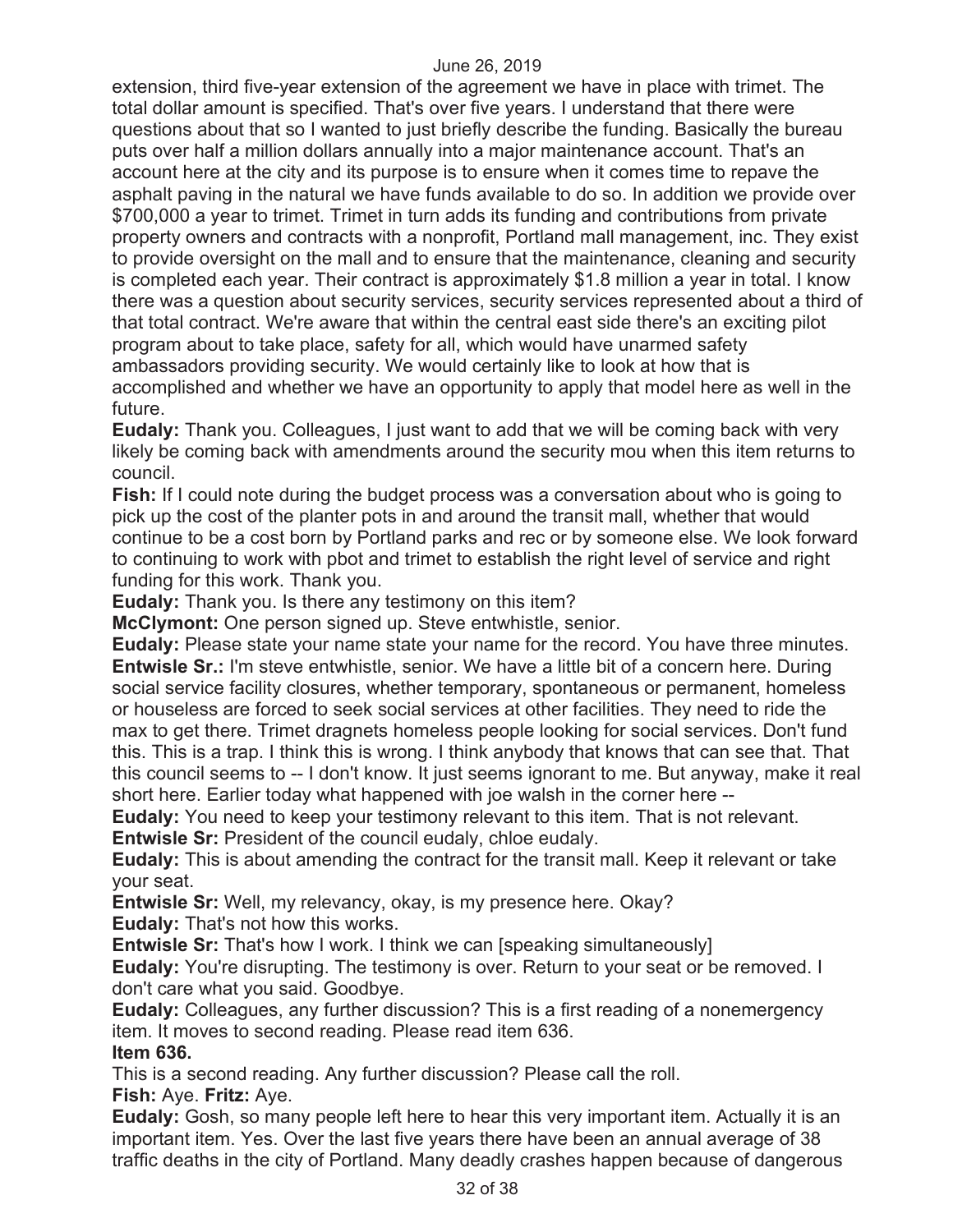behaviors such as speeding and other traffic law violations. We just had one last night on lombard. Expanding photographic traffic enforcement is 32 identified actions in the vision zero action plan which aims to eliminate all traffic deaths and serious injury. I want to address a few issues or concerns that came up in the first reading. First of all, although we're expanding the number of cameras, the police bureau doesn't have the capacity to issue additional citations so we will be flipping the switches, turning cameras off and on throughout the city, but there won't be additional citations issued until traffic enforcement division has more officers who can review those citations. These cameras reduce speeding. They reduce running red lights. They eliminate bias or perceived bias by eliminating interaction between police officers and community members. They make our streets safer for both community members and police. There's no chasing involved. The camera takes a photo. If an infraction is caught or triggered by an infraction so there's no chases through our streets, there's no police officers standing next to a vehicle in heavy traffic. We have had officers hit. So while I understand concerns about overpolicing in low income communities and communities of color, I just want to assure my colleagues and the public that this is actually a better alternative than adding people, adding motors on the ground. That these are issues my office and my bureau take very seriously and we will continue to work with community on addressing any concerns or disparate impacts. With that said, I want to share a little data with you about east Portland. Over half of the deadly crashes in our city occur on high crash network which represents just 8% of streets in Portland. Of the 30 high crash intersections, 29 are located in east Portland. East Portland also experiences twice the number of pedestrian fatalities per capita compared to the city over all, so while these cameras will be disbursed throughout the city there's obviously a need for focus in east Portland. I believe it's my responsibility as transportation commissioner to protect east Portlanders as well as everyone else in the city. This is one way we are going to try to achieve that. I thank pbot staff, especially david dickman, for all your work. I vote aye. The ordinance is adopted. Please read item 637. This is a second reading. Is there further discussion? Please call the roll. **Fish:** Aye. **Fritz:** Aye.

**Eudaly:** Aye. Thank you. The ordinance is adopted. And we are adjourned. We'll reconvene at 2:00 p.m.

#### **Council recessed at 11:54 a.m.**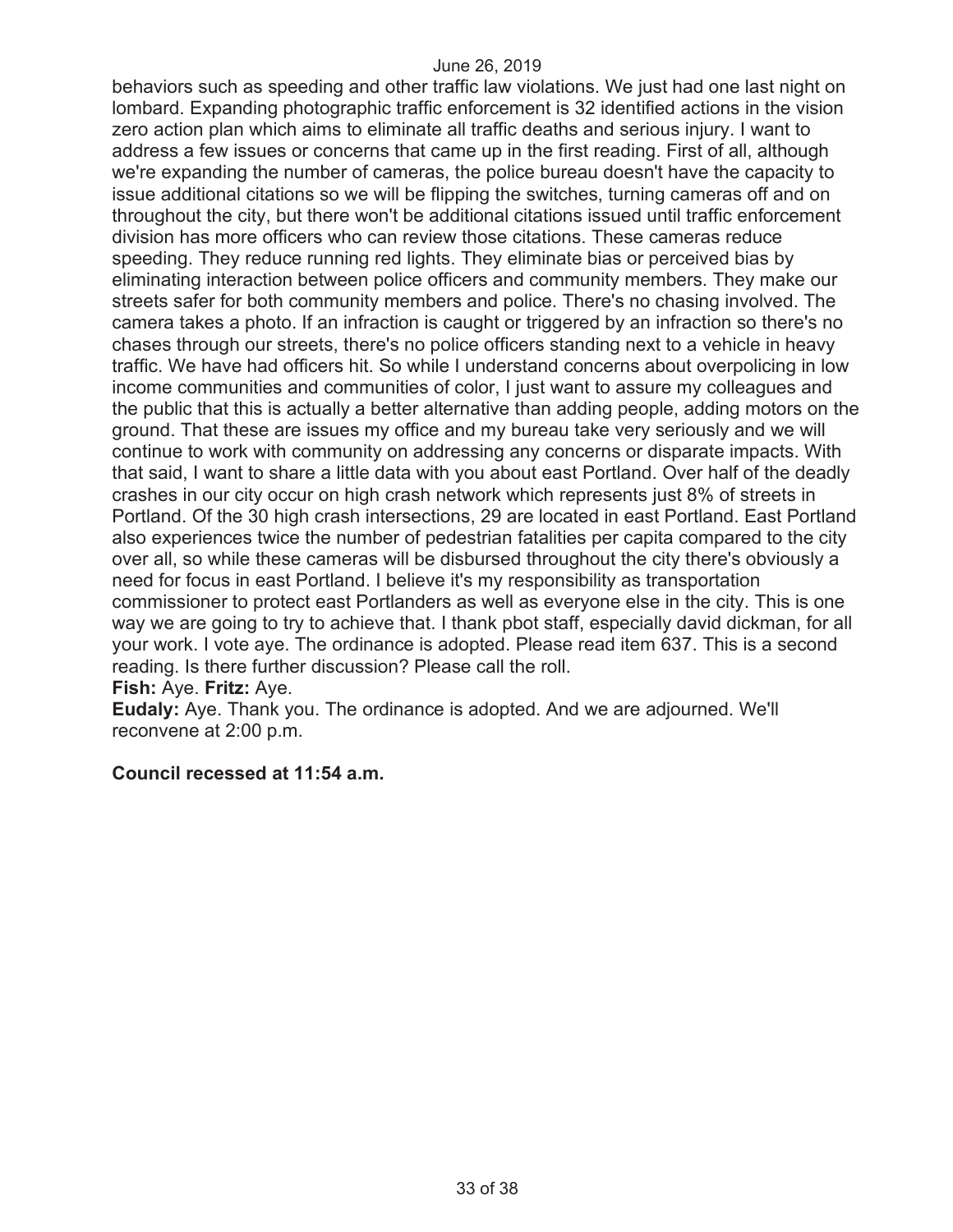#### June 26, 2019 Closed Caption File of Portland City Council Meeting

**This file was produced through the closed captioning process for the televised City Council broadcast and should not be considered a verbatim transcript. Key:** \*\*\*\*\* **means unidentified speaker.** 

## **JUNE 26, 2019 2:00PM**

**Eudaly:** June 26, 2019. Please call the roll, keelen.

**McClymont:** Of course.

**Fish:** Here. **Hardesty:** Here. **Fritz:** Here. **Eudaly:** Here.

**Eudaly:** Okay, thank you. Do we read the rules of decorum in the afternoon session too? **Hardesty:** Always. Otherwise how would we know?

**Eudaly:** Our city attorney will please read the rules of decorum for the five people who are in chambers all of whom I think work for the city.

**Lauren King, Deputy City Attorney:** You never know.

**Eudaly:** You could sing them if you want to jazz things up.

**King:** Not today.

**Eudaly:** It was worth a try.

**Lauren King, Deputy City Attorney:** Welcome to Portland city council. City council represents all Portlanders and meets to do the city's business. The presiding officer preserves order and decorum so everyone can feel welcome, comfortable, respected and safe. To participate you may sign up in advance for communications to briefly speak about any subject. You may also sign up for public testimony on resolutions or first readings of ordinances. Your testimony should address the matter considered at the time. If not you may be ruled out order. When testifying, please state your name for the record. Your address is not necessary. Please disclose if you're a lobbyist. If you're representing an organization please identify it. Presiding officer determines length of testimony. Individuals generally have three minutes to testify unless otherwise stated. When you have 30 seconds left a yellow light goes on. When your time is done a red light goes on. If you are in the audience and would like to show support for something said, please feel free to do a thumbs up. If you want to express you do not support something, please feel free to do thumbs down. Please remain seated unless entering or exiting. If you are filming the proceedings, please do not use bright lights or disrupt the meeting. Disruptive conduct such as shouting or interrupting testimony or council deliberations will not be allowed. A warning will be given that further disruption may result in the person being ejected for the remainder of the meeting. A person who fails to leave is subject to arrest for trespass. Thank you for helping your fellow Portlanders feel welcome, comfortable, respected and safe.

**Eudaly:** Thank you. We will begin with our first time certain, keelen, please read item 638. Welcome.

**Jennifer Cooperman, Chief Financial Officer Office of Management and Finance:**  Jennifer cooperman, chief financial officer here for thomas lanham, home sick and i'm sure is watching this on video. So the item before us today is a one-year extension of the current city-county intergovernmental agreement for the city to collect the Multnomah county business income tax. The only significant change from the current five-year iga is a 5% increase in compensation to the city. This new compensation level is 1.35 million. I should say that the current iga expires on june 30th of 2019, which is why we are here for you with a one-year extension. The county commission approved this last week. The city council's adopted budget for fiscal year '19-'20 included two budget notes pertaining to city and county cost sharing around tax collection. The county should be paying more for the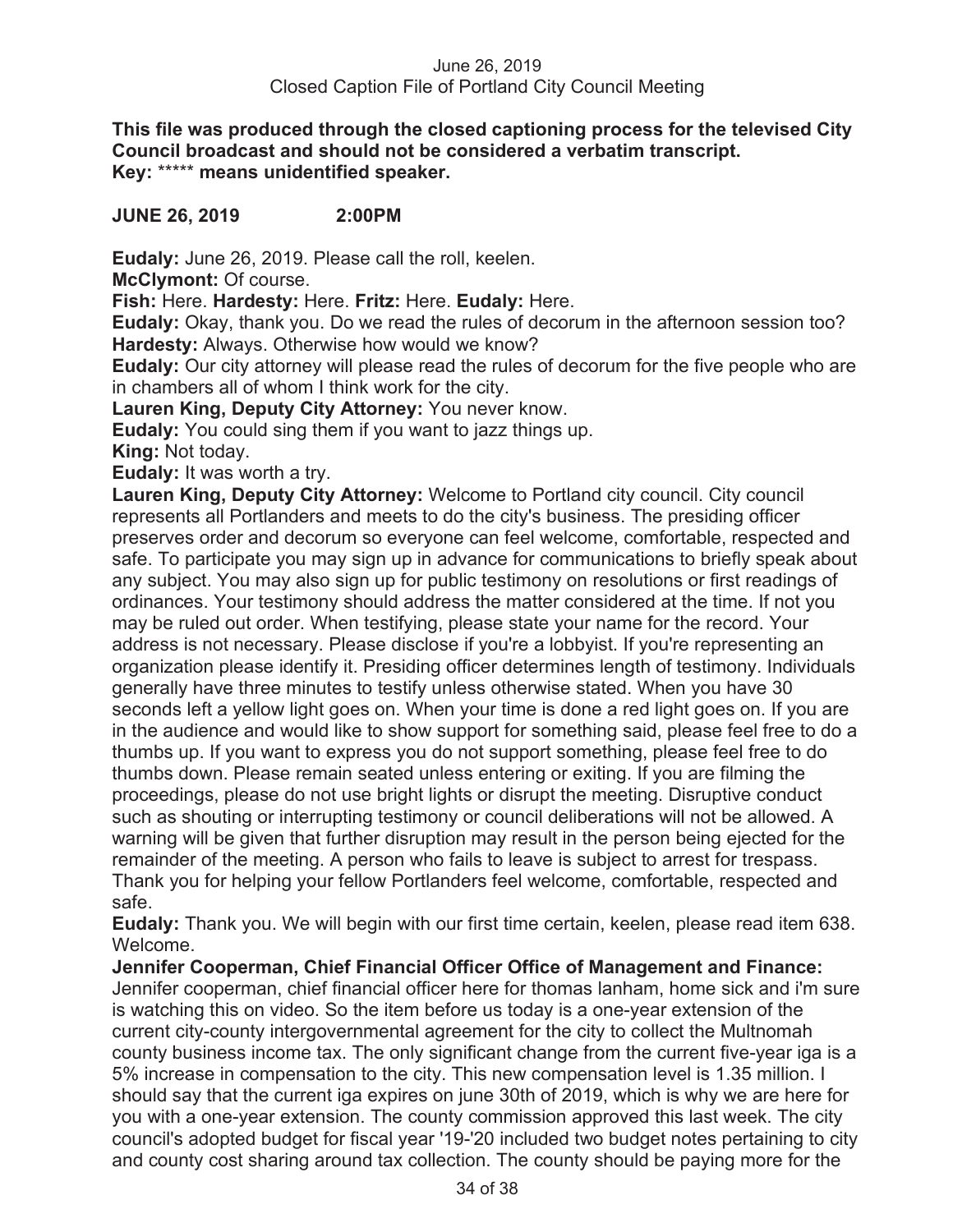base service that we are providing to them about 1.3 million more than they do now. We also believe that they should be paying for its share of the new integrated tax system project. Their share of the project is estimated at about \$1.9 million over ten years then drops to 1.3 million each year thereafter. We are asking for one-year extension to the iga to continue negotiating with the county for an increase in their cost sharing at the end of this one-year agreement.

**Eudaly:** Thank you. Colleagues, any questions for ms. Cooperman? No? Is there any testimony?

**McClymont:** No one signed up.

**Eudaly:** All right, this is an emergency item. Please call the roll.

**Fish:** Aye. **Hardesty:** Aye.

**Fritz:** Thank you for your very succinct, accurate information. Aye.

**Eudaly:** Thank you for that. I vote aye. The ordinance is adopted. Let's move to the consent agenda, please. First of all have any items been pulled since last time I asked you this question?

#### **McClymont:** No.

**Eudaly:** Fantastic. Please call the roll on the consent agenda.

## **Fish:** Aye. **Hardesty:** Aye. **Fritz:** Aye.

**Eudaly:** Aye. The consent agenda is approved. Can you please read item 641, keenen. Biketown has become an important part of our transportation system. It's helping us reach our goal to reduce congestion, carbon emissions and increase availability of low cost forms of transportation. Here to explain the contract and its many benefits is pbot staff steve hoyt-mcbeth for the active transportation and safety division.

**Steve Hoyt-McBeth, Bureau of Transportation:** Thank you, commissioner eudaly, good afternoon, i'm steve hoyt-mcbeth. I would like to provide some context for this council item before I go into the actual request. We are preparing to release an rfp this summer to expand biketown to new neighborhoods, hopefully including the entire city, and to incorporate electric assist bicycles. We don't expect that that new system will be up and running until spring of 2020 potentially with a new operator because the rfp has not yet been released. The administrative action allows Portlanders to have continuous bike service from our current system through to the new system and to do that we need to increase the contract value of the contract. In march of this year, we had the pleasure of presenting to you with community partners at city roots operating the biketown program, sponsors kaiser permanente. It was a great opportunity for us to spend a lot of time in front of council with our larger program team. If I could let me give high level summaries from that presentation and about biketown in general. It's a city owned program. In 2018 both our equity programs biketown for all which serves people living on low incomes and adopt a bike which aimed at increasing bicycle access to people with disabilities doubled from the previous year. Biketown is a 28% in ridership. In 2019 our ridership numbers have continued to come in over the 2018 numbers. Biketown is funded through a unique contractual and financial arrangement where motivate, our operator, is only paid for its operation of the system based on revenue that comes into the system there through user revenues from people who use the system or from our sponsorships which are primary the nike and kaiser permanente agreements. So as I mentioned we're preparing to release an rfp for a larger, more expanded bike share system that will reach more neighborhoods and hopefully will include electric assist bicycles. We're really excited about the electric assist bicycle piece of this because we think it will make a difference not only for people in general making bike share and bicycling more attractive to people but from an equity system as we move into east Portland and other areas, the electric bike component will make biking more viable for people, trips tend to be longer the further from the city centre so having that electric piece is more important and if there are hills involved obviously the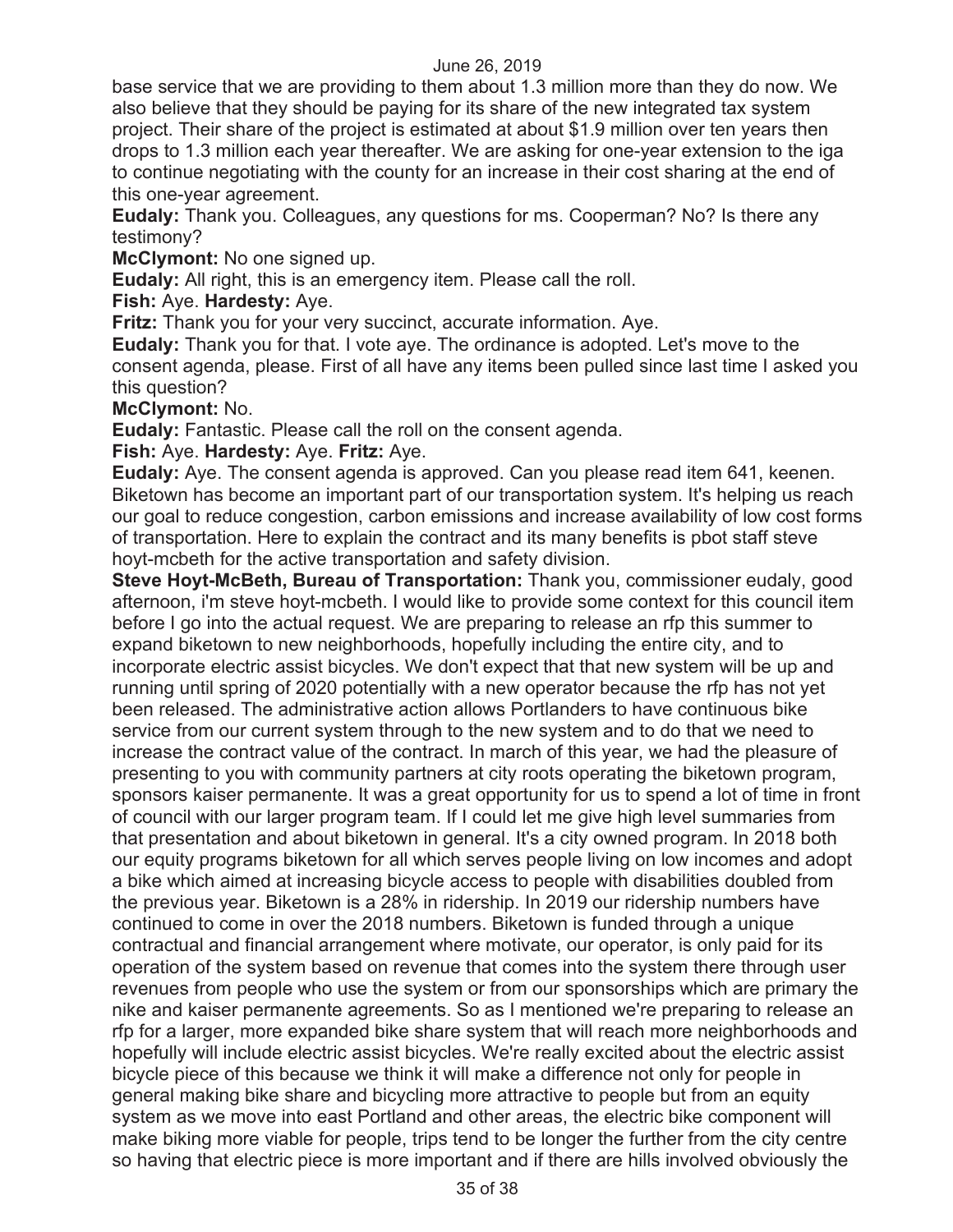electric piece helps as well. So as I mentioned, this ordinance helps create a smooth transition between the existing system as under our current contract can motivate and our new system which will launch in spring of 2020. Today i'm requesting approval for two actions within the one ordinance, one to extend the term of our current contract with motivate international until april 30, 2020, the term is currently set to expire this august and I think I have said enough about extending the contract will help provide the transition between the current contract and our new contract. The second requested action to increase the contract value to \$14.7 million, an increase in 3.4 million from our current contract. If council votes today to extend the contract from the term staff estimates that cost to be at 3.4 million. The contract value here just to make sure that i'm being clear reflects the total that motivate has paid through the whole length of that contract, so starting from 2013 when that contract was enacted by approval by council to its end date, which would in this scenario of your approval would be through april of 2020. So just in terms of over the life of the contract the three main costs of this contract in case you were wondering are the capital costs to launch that system. That was about 4 million. Sponsorship finder fee, so motivate brokered both our major sponsorship agreements with nike and kaiser permanente and it's part of the agreement established prior to those sponsorships they receive a finders fee about 1.5 million. The largest piece of this is our monthly operation of the system. It's a monthly operation fee which is tied to the number of bicycles that are in operation during that previous month of that invoice. So again I want to make sure that i'm clear our contract explicitly limits payment to motivate for bike down to the sponsorship revenues and biketown operations. An affirmative vote will not have an impact on the budget passed by city council. Thank you for your consideration today and for your past support of biketown.

**Eudaly:** Thank you. Any questions?

**Fritz:** Do we know if the sponsorships are going to continue?

**Hoyt-McBeth:** Thank you for the question, commissioner Fritz. The honest answer is we don't. In term of the contracts the nike agreement goes through july of 2021. The kaiser permanente agreement is also five years so it sunsets i'm almost positive november of 2021, however with nike's agreement we have a clause that says that the year previous to the end of that contract, so next summer, we will present an offer to them about extending that agreement then we have a period of time in which we go into -- if they express interest we go into a period where we don't negotiate with anyone else. It's our intent to try to extend that agreement when that expires and also to have a different financial arrangement in temperatures of how that money would flow with our agreement. A new agreement would not be brokered through a third party. We intend to broker that ourselves so we would receive the money directly to the city as opposed to a finders fee, which is what happens currently. Which is more than you asked.

**Fritz:** Commissioner hardesty, did you want to take a turn?

**Hardesty:** I was not going to ask a question but your question led me to my question. My question has to do with what are the benefits of sponsorship to biketown for these corporations who choose to do so?

**Hoyt-McBeth:** Thank you for that question. I think that some of it I can only say what both we propose as part of the value to them and also what I anticipate that that is. I think on the barest more from pure marketplace sort of piece of it is that it's a piece of real estate. I don't mean to state it in the coldest terms possible but when the valuation process is done whether it be a city asset like bike share or stadium naming rights they look at what the add value is of that piece. I think a piece of that is just a place to show your brand, share some messaging. In Portland we have been more protective of your public assets in terms of advertising and sponsorship. In terms of what we have done with biketown. For nike I can tell you what they have expressed to us and what they have presented when they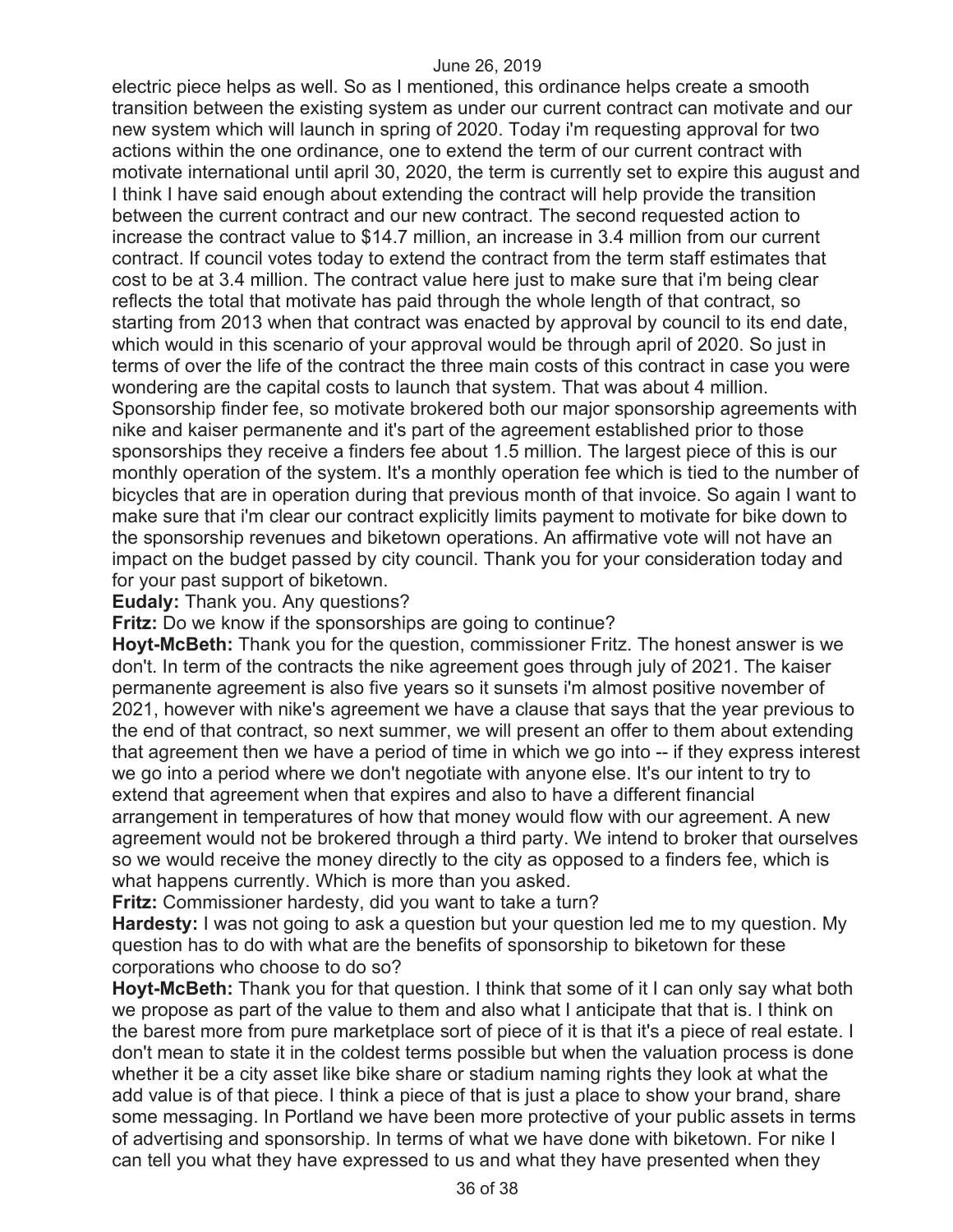were here in march, they feel Portland is part of their community and their neighborhood. They refer within the foundation that funds biketown as the backyard project so it's the sense of we live here, we work here, there's over 5,000 nike employees who live here. There's a real tie there with them. For kaiser permanente -- i'll try to be short. They have an existing kind of marketing focus which I think circulates back to their values of physical activity, trying to look at that in a way less clinical, more about how you integrate health into people's everyday life. The sponsorship was an extension of what they have done with sunday parkways.

**Hardesty:** One last follow-up question. Under the new contract, like right now the swish is on every biketown bike. I don't remember if kaiser has a logo on those bikes as well. **Hoyt-McBeth:** They do not. Kaiser's sponsorship is expressed in terms of visually through 25 of the station panels. You will see on the bottom quarter of the station panel there's a kaiser permanente piece then we do a lot of marketing. The bicycle has been a piece we have held with only one sponsor both because of the strength of the sponsorship agreement, nike really wanted the bike as their sole piece, also there was a lot of concern both among our leadership both at pbot and with the city that we didn't want the bikes to look like a nascar.

**Hardesty:** That's where I was headed, which means that the one logo that would be on there is worth a lot more than would be if you had 20 logos on it. So I hope in renegotiations that we understand the power of our position and make sure that that's a beneficiary agreement. Thank you so much.

**Hoyt-McBeth:** Thank you, commissioner.

**Fritz:** One of my questions is the city neither benefits nor loses financially with this program. Is that correct?

**Hoyt-McBeth:** That's correct. Just to make sure, I want to make sure i'm answering correctly. My time is not covered through the sponsorship. It's covered through gtr, but the actual operation we pay motivate is through those two sources and we're insulated from risk. As per your direction and commissioner saltzman and commissioner Fish's when the original vote happened if there's not enough money in the count then motivate is not paid beyond that amount.

**Fritz:** I appreciate the detail that you're paid through gas tax revenue. [laughter] you made me remember the third question. There was discussion about helmets and I was concerned to see one of the images showed somebody who did not appear to have a helmet. Have we made any progress on the helmet issue?

**Hoyt-McBeth:** Commissioner, you demonstrated a lot of leadership in 2011 and required as part of the original contract a provision that our contractor motivate would explore helmet vending operation. Sorry if this is another long answer. The short answer is we have not made progress on having a real time something that's available in real time for somebody with a helmet, which I think is really the challenge with the shared mobility service. We pursued negotiations with a vendor that proposed to have a helmet. We were looking to incorporate that into our kiosks then that company went bankrupt. We have yet to see anybody else enter the marketplace. I do think that this moment when we come back with the new rfp will be an opportunity to again look either through our bike share operators or if there are other solutions out there.

**Fritz:** Obviously parade and event season has started for the summer and I have noticed the scooter companies have been tabling and been giving out helmets. I wonder if there's an opportunity for some collaboration between motivate and the scooter companies. They both face the same challenges. Sooner or later somebody is going to get seriously injured riding either a bike or scooter without a helmet. That's not a question, more of a suggestion to see if they could collaborate. And my final question is related to scooters and